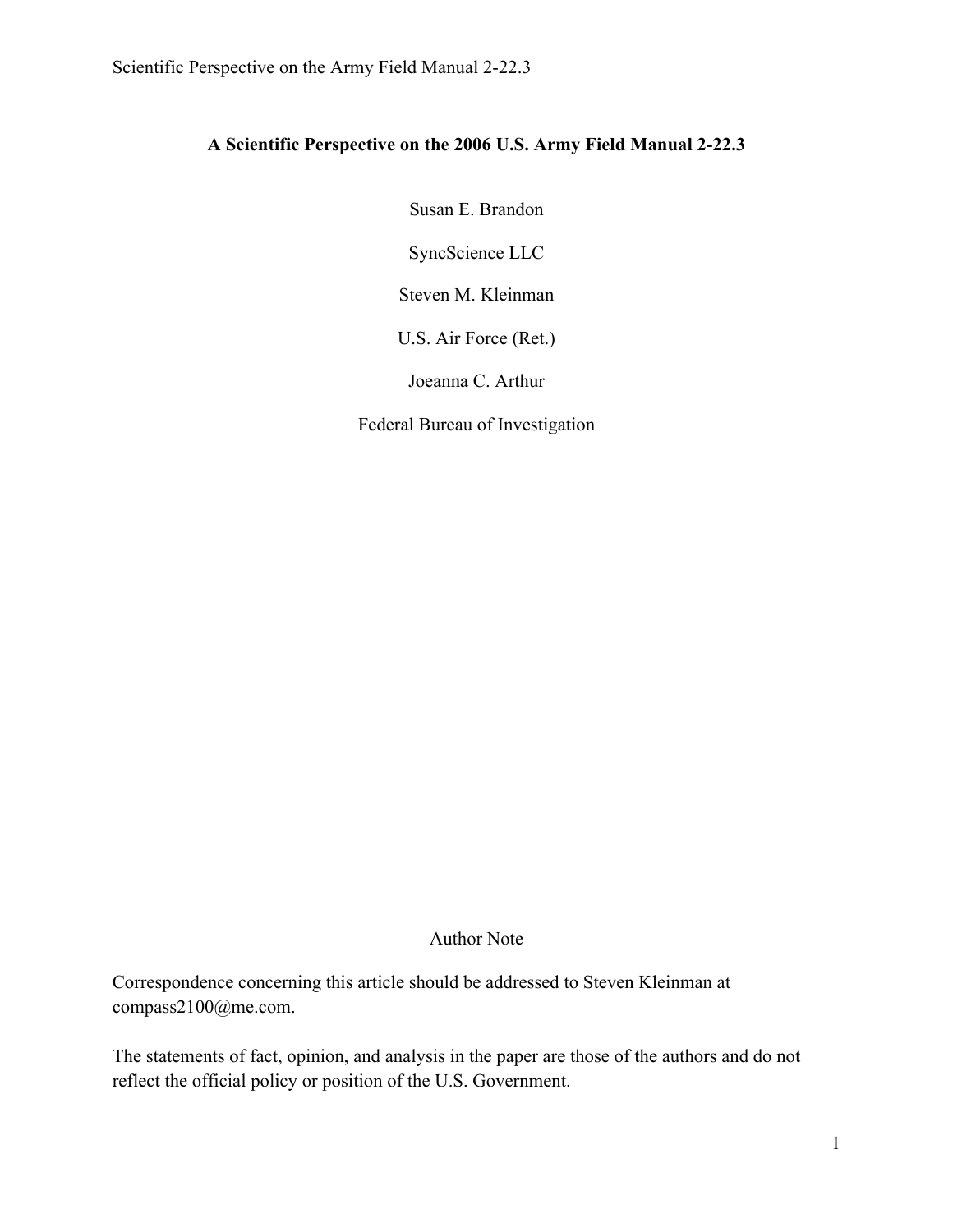### Abstract

Army Field Manual 2-22.3, issued by the U.S. Army in 2006, provides doctrinal guidance governing the collection of human intelligence. Chapter 8 of the Manual describes the interrogation techniques and approaches that currently are approved for use on "an individual in the custody or under the effective control of an officer, employee, or other agent of the United States Government, or detained within a facility owned, operated, or controlled by a department or agency of the United States, in any armed conflict." The interrogation techniques and approaches described by this Manual have never been empirically evaluated or validated. Some of the approaches are consistent with current psychological science, and some are not. The individual techniques and approaches are briefly reviewed here, and recommendations are made for the revisions to the Manual, which are due within the next year.

*Keywords:* interrogation, interview, Army Field Manual 2-22.3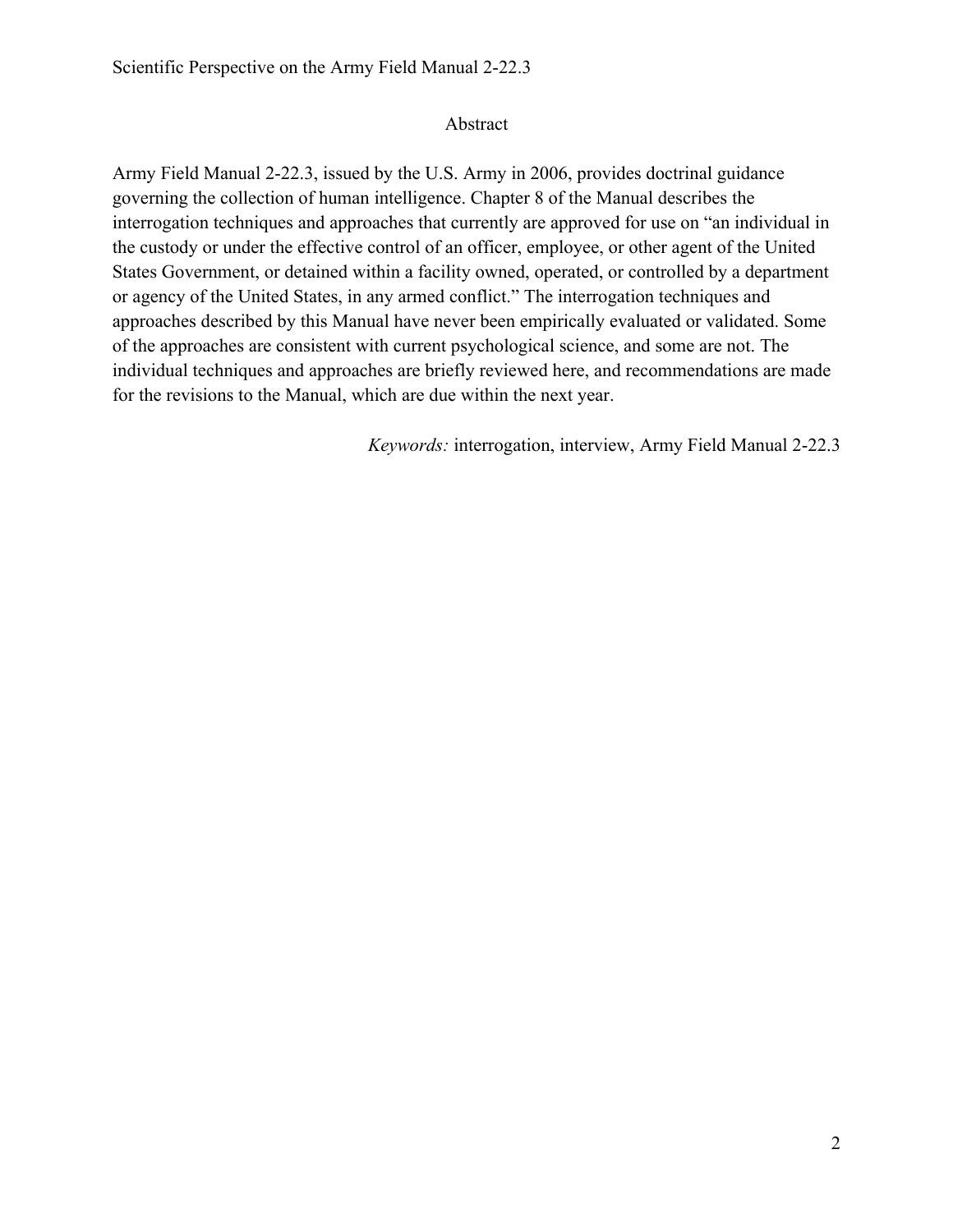# **The Role and Influence of the Army Field Manual on Interrogation Doctrine and Practice**

The Army Field Manual 2-22.3, 'Human Intelligence Collector Operations' (hereafter referred to as the AFM), was issued in 2006 by U.S. Army Headquarters. This version of the AFM incorporates the guidelines, methods, and processes previously contained in earlier field manuals that specifically addressed interrogation operations. <sup>1</sup> As described in the preface, the purpose of the AFM is to provide "…doctrinal guidance, techniques, and procedures governing the employment of human intelligence (HUMINT) collection and analytical assets in support of the commander's intelligence needs" (AFM, p. vi).

The AFM sets forth a definitive process for interrogation operations which involves a sequence of actions and activities that include, in order: (1) Planning and Preparation, (2) Approach, (3) Questioning, (4) Termination, and (5) Report. Essential to this review (given the diversity in definitions), the AFM defines an interrogation as "the systematic process of using approved interrogation approaches to question a captured or detained person to obtain reliable information to satisfy intelligence requirements, consistent with applicable law and policy" <sup>2</sup> (AFM, 5-50, p. 5-13). Interrogation techniques are described in detail in AFM Chapter 8.

The *2005 Detainee Treatment Act* mandated that the only interrogation approaches and techniques authorized for use with any detainee, regardless of status or characterization, are those authorized and listed in the AFM. Moreover, President Obama signed *Executive Order 13491* in 2009, which stated, "Effective immediately, an individual in the custody or under the effective control of an officer, employee, or other agent of the United States Government, or detained within a facility owned, operated, or controlled by a department or agency of the United States, in any armed conflict, *shall not be subjected* [emphasis added] to any interrogation technique or approach, or any treatment related to interrogation, that *is not authorized* [emphasis added] by and listed in Army Field Manual 2–22.3 (Manual)." (Executive Order 13491). The *2016 Congressional National Defense Authorization Act* (NDAA) further stated that "An individual who is (i) in the custody or under the effective control of an officer, employee, or other agent of the United States Government; or (ii) detained within a facility owned, operated, or controlled by a department or agency of the United States, in any armed conflict" (NDAA Sec. 1045 (a)(2)(B)) "shall not be subjected to any interrogation technique or approach, or any

 $1$  The AFM, which as noted has been established as an overarching framework for the conduct of interrogation operations in the course of current and future operations, contains an array of principles and strategies that are fundamentally unchanged from those described in the original version of the field manual on interrogation produced shortly after the end of World War II. This important point will be explored in greater detail in a later section. <sup>2</sup> The AFM specifically cites the following: U.S. law, the law of war, relevant international law, relevant directives including DOD Directive 3115.09, 'DoD Intelligence Interrogations, Detainee Debriefings, and Tactical Questioning;' DOD Directive 2310.1E, 'The Department of Defense Detainee Program;' DOD instructions; and military execute orders including FRAGOs (fragmentary orders)" (1-32, p. 1-14).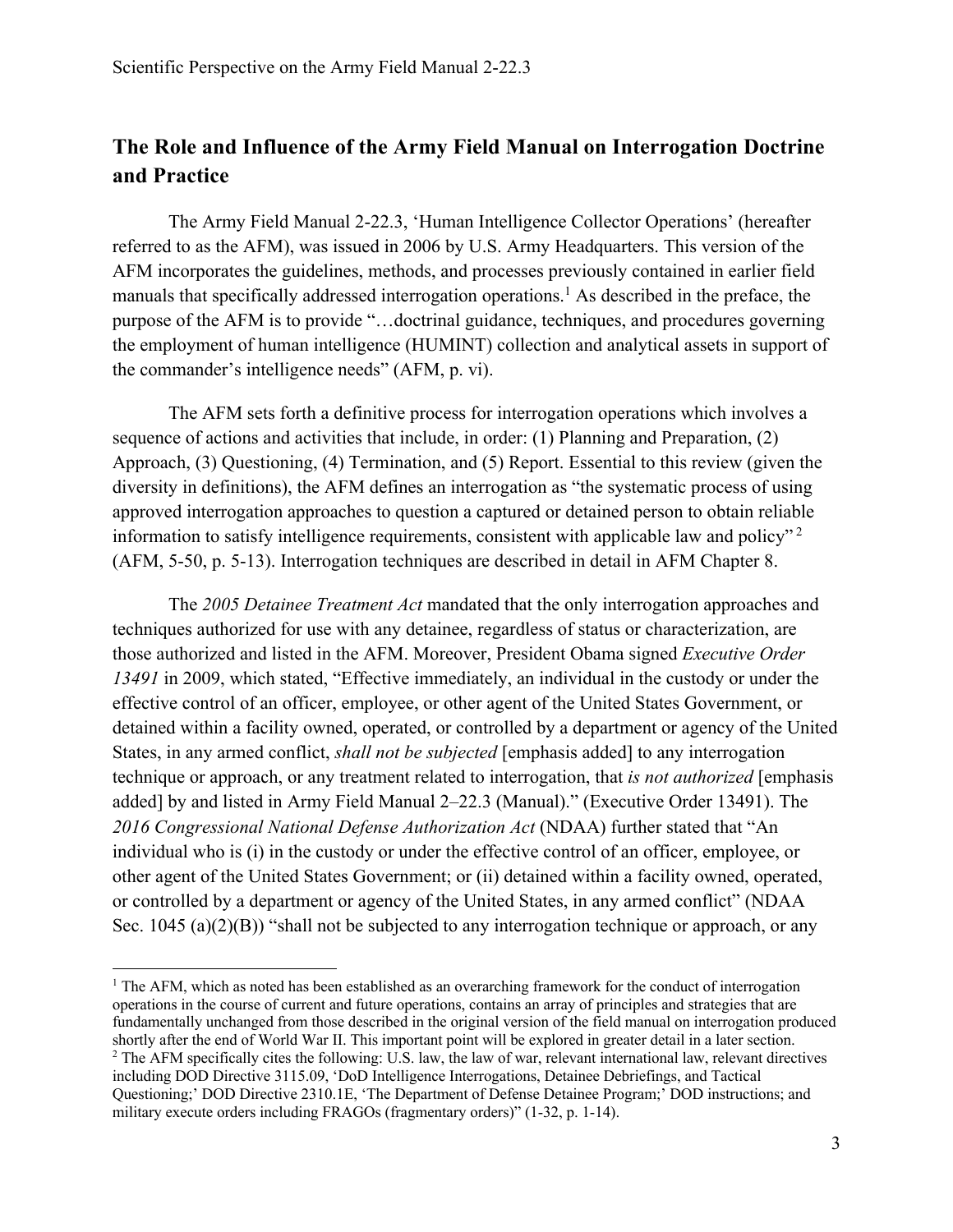treatment related to interrogation, that is not authorized by and listed in the Army Field Manual 2-22.3" (NDAA Sec.  $1045$  (a)(2)(A)). It should be noted, however, that the 2016 NDAA exempted agencies other than the DOD from these restrictions, stating "The limitations in this subsection shall not apply to officers, employees, or agents of the Federal Bureau of Investigation, the Department of Homeland Security, or other Federal law enforcement entities" (NDAA Sec. 1045(a)(5)).

Given the AFM's status as the overarching standard for interrogation, the efficacy and effectiveness of the strategies and methods set forth in the Manual are critical. Congress recognized this when passing the *McCain-Feinstein Amendment* to the 2016 NDAA, which included specific instructions that "not sooner than three years after the date of the enactment of this Act, the Secretary of Defense…shall complete a thorough review of Army Field Manual 2- 22.3, and revise Army Field Manual 2-22.3, as necessary to ensure that Army Field Manual 2- 22.3 complies with the legal obligations of the United States and the practices for interrogation described therein do not involve the use or threat of force" (NDAA, Sec.  $1045$  (a)(6)(A)(i)). That review process (which is now less than one year hence) provides opportunities for comments and input based on the robust and rapidly expanding psychological and social science literature relevant to interrogation methods. Such review is the primary focus of this article.<sup>3</sup>

### **The Foundation of the Army Field Manual: Approach Strategies**

The AFM describes 18 approach techniques (commonly referred to as "approaches") that are authorized for employment with any "detainee regardless of status or characterization, including EPWs (Enemy Prisoners of War)" (AFM, 8-18, p. 8-6)), and one (*Separation*) that is restricted. The approach techniques are as follows:

- 1. *Direct Approach:* "In using the direct approach, the HUMINT collector asks direct questions" (AFM 8-19, p. 8-6).
- 2. *Incentive Approach:* "The incentive approach is trading something that the source wants for information" (AFM, 8-21, p. 8-7).
- 3. *Emotional Love Approach:* "The HUMINT collector focuses on the anxiety felt by the source about the circumstances in which he finds himself, his isolation from those he loves, and his feelings of helplessness. The HUMINT collector directs the love the source feels toward the appropriate object: family, homeland, or comrades. If the HUMINT collector can show the source what the source himself can do to alter or improve his situation or the situation of the object of his emotion, the approach has a chance of success" (AFM 8-29, p. 8-9).

<sup>&</sup>lt;sup>3</sup> It should be noted that since publication, the AFM has been available online (www.us.army.mil). The 2016 NDAA further mandated that the AFM remain available to the public (NDAA Sec. 1045 (a)(6)(A)(ii)).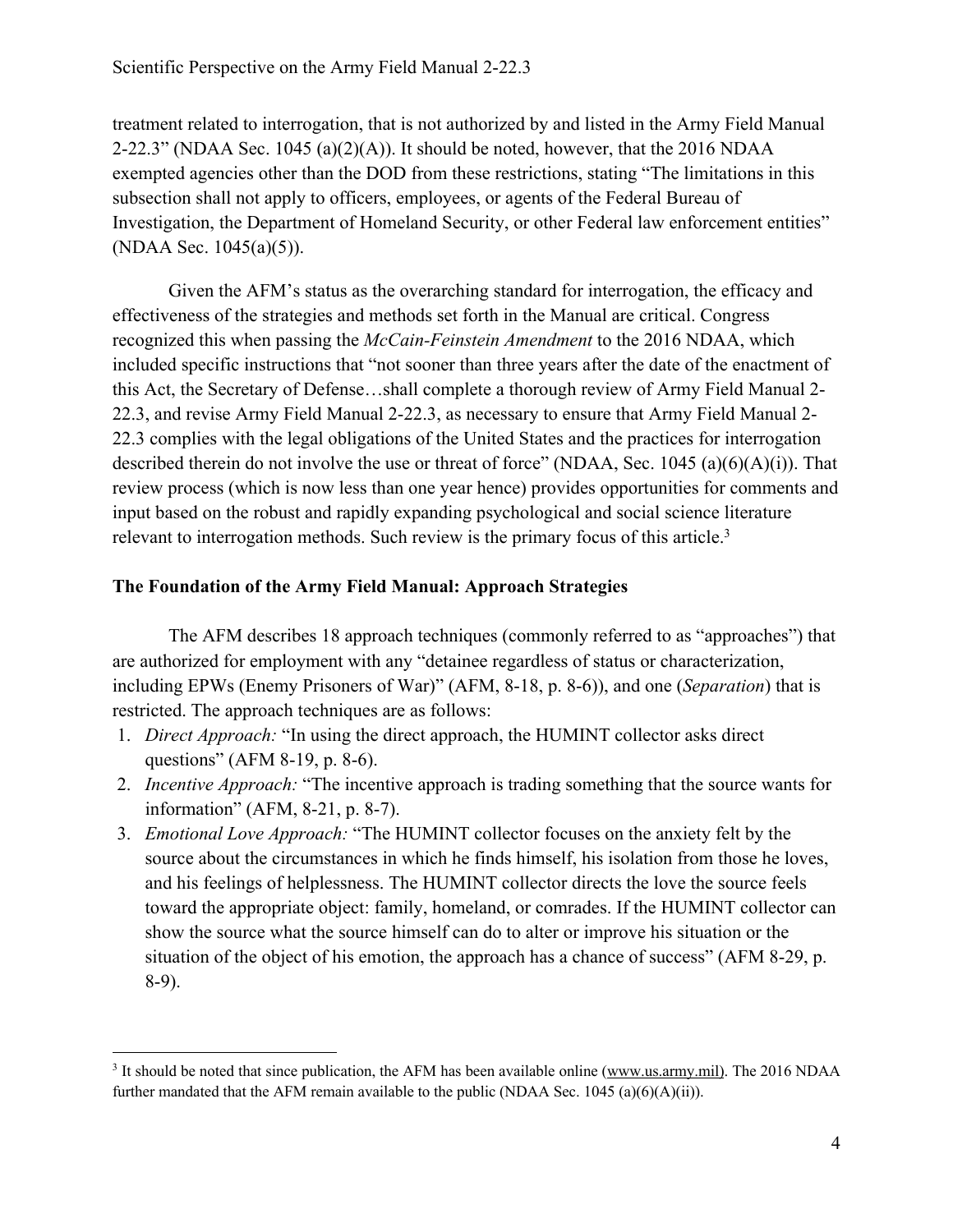- 4. *Emotional Hate Approach:* "The emotional hate approach focuses on any genuine hate, or possibly a desire for revenge, the source may feel. The HUMINT collector must clearly identify the object of the source's hate and, if necessary, build on those feelings so the emotion overrides the source's rational side" (AFM 8-31, p. 8-10).
- 5. *Emotional Fear-Up* Approach: "In the fear-up approach, the HUMINT collector identifies a preexisting fear or creates a fear within the source. He then links the elimination or reduction of the fear to cooperation on the part of the source" (AFM 8-35, p. 8-10).
- 6. *Emotional Fear-Down* Approach: "In the fear-down approach the HUMINT collector mitigates existing fear in exchange for cooperation on the part of the source" (AFM8-40, p. 8-11).
- 7. *Emotional-Pride and Ego-Up Approach:* "In this technique, the source is flattered into providing certain information in order to gain credit and build his ego" (AFM 8-42, p. 8-12).
- 8. *Emotional-Pride and Ego-Down Approach:* "The emotional-pride and ego-down approach is based on attacking the source's ego or self-image. The source, in defending his ego, reveals information to justify or rationalize his actions" (AFM, 8-45, p. 8-13).
- 9. *Emotional-Futility:* "In the emotional-futility approach, the HUMINT collector convinces the source that resistance to questioning is futile. This engenders a feeling of hopelessness and helplessness on the part of the source…the HUMINT collector gives the source a 'way out' of the helpless situation" (AFM 8-49, p. 8-13-14).
- 10. *We Know All:* "In the 'we know all' approach technique, the HUMINT collector subtly convinces the source that his questioning of the source is perfunctory because any information that the source has is already known" (AFM, 8-53, p. 8-14).
- 11. *File and Dossier:* "a variation of the 'we know all' approach" (AFM 8-55, p. 8-15).
- 12. *Establish Your Identity:* "In using this approach, the HUMINT collector insists the detained source has been correctly identified as an infamous individual wanted by higher authorities on serious charges, and he is not the person he purports to be. In an effort to clear himself of this allegation, the source makes a genuine and detailed effort to establish or substantiate his true identity" (AFM 8-58, p. 8-15-16).
- 13. *Repetition:* "In one variation of this approach, the HUMINT collector…repeats the question and answer several times. He does this with each succeeding question until the source becomes so thoroughly bored with the procedure, he answers questions fully and candidly to satisfy the HUMINT collector and gain relief from the monotony of this method" (AFM 8- 59, p. 8-16).
- 14. *Rapid Fire:* "In employing this technique, the HUMINT collectors ask a series of questions in such a manner that the source does not have time to answer a question completely before the next one is asked. This confuses the source, and he will tend to contradict himself as he has little time to formulate his answers. The HUMINT collectors then confront the source with the inconsistencies causing further contradictions" (AFM 8-61, p. 8-16).
- 15. *Silent:* "When employing this technique, the HUMINT collector says nothing to the source, but looks him squarely in the eye, preferably with a slight smile on his face. It is important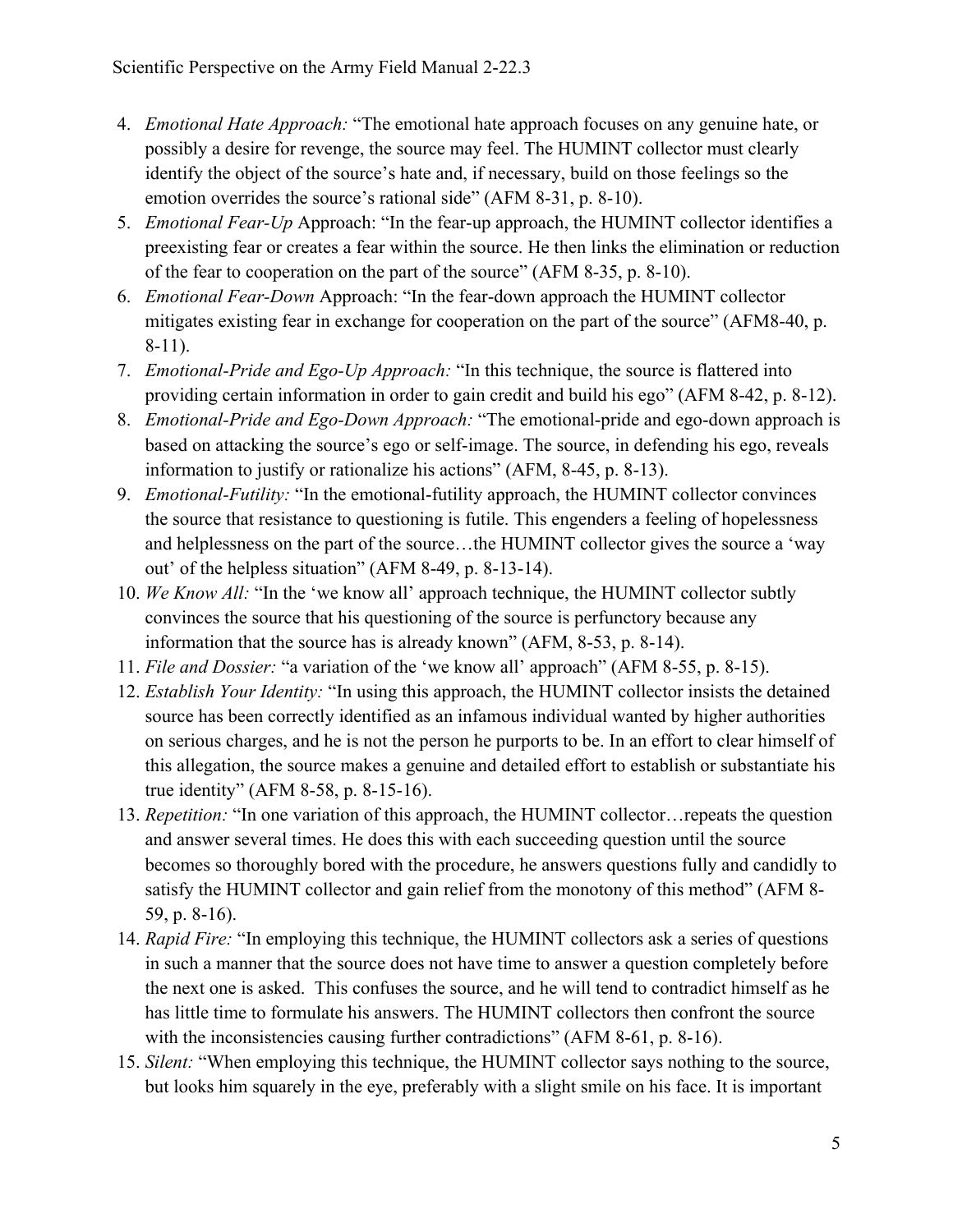not to look away from the source but force him to break eye contact first. The source may become nervous, begin to shift in his chair, cross and re-cross his legs, and look away. He may ask questions, but the HUMINT collector should not answer until he is ready to break the silence. The source may blurt out questions such as, 'Come on now, what do you want with me?' (AFM 8-62, pp. 8-16-17).

- 16. *Change of Scenery:* "The change-of-scenery approach may be used in any type of MSO [Military Source Operation] to remove the source from an intimidating atmosphere such as an 'interrogation' room type of setting and to place him in a setting where he feels more comfortable speaking" (AFM 8-63, p. 8-17).
- 17. *Mutt and Jeff:* "The goal of this technique is to make the source identify with one of the interrogators and thereby establish rapport and cooperation…Using this technique requires two experienced HUMINT collectors who are convincing actors. The two HUMINT collectors will display opposing personalities and attitudes toward the source" (AFM 8-65, p. 8-17); this approach requires approval by "the first O-6 [colonel] in the interrogator's chain of command" (AFM 8-68, p. 8-18).
- 18. *False Flag:* "The goal of this technique is to convince the detainee that individuals from a country other than the United States are interrogating him, and trick the detainee into cooperating with US forces" (AFM 8-69, p. 8-18)); this approach requires approval from the first O-6 as well as with "the legal representative and the 2X (counterintelligence and human intelligence staff element)" (AFM 8-70, p. 8-18).
- 19. *Separation*: "The purpose of separation is to deny the detainee the opportunity to communicate with other detainees in order to keep him from learning counter-resistance techniques or gathering new information to support a cover story, decreasing the detainee's resistance to interrogation" (AFM M-26, p. M-8).

There are several caveats that govern the employment of the *Separation* technique. Foremost among these is the prohibition against its use with persons covered by the *Geneva Convention Relative to the Treatment of Prisoners of War*. In addition, it may only be used at Combatant Command (COCOM) approved locations and only in combination with authorized interrogation approaches. This technique may be employed only in situations "when there is a good basis to believe that the detainee is likely to possess important intelligence and the interrogation approach techniques provided in Chapter 8 are insufficient" (AFM M-5, p. M-2).

The AFM is unambiguous that the techniques and approaches described therein are the only authorized techniques and approaches for use against any detainee, and that the Geneva Conventions be fully and completely observed such that "no person…regardless of nationality or physical location, shall be subject to torture or cruel, inhuman, or degrading treatment or punishment" (AFM, p. viii).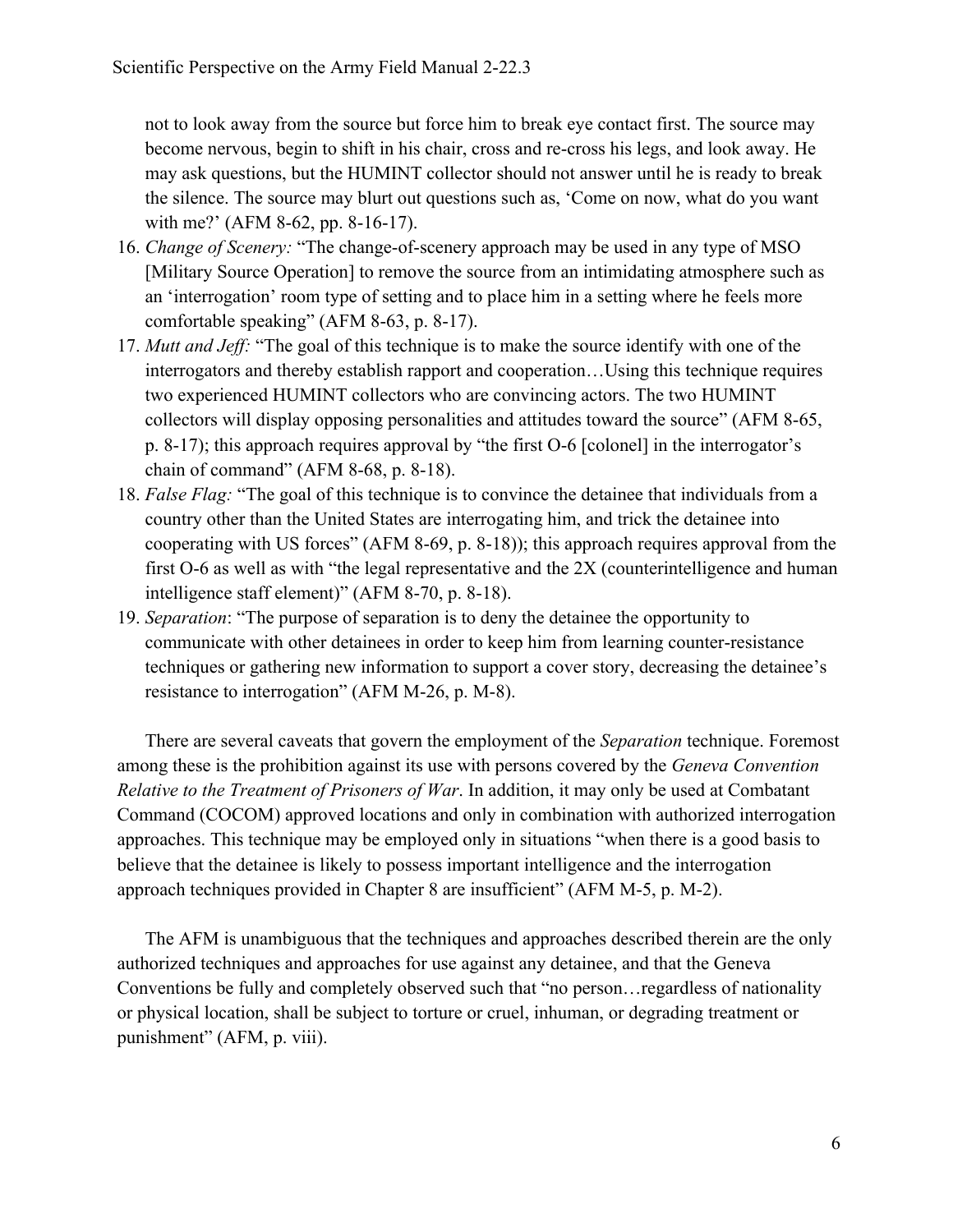#### **Origins and Application in the Field**

Where did these techniques and approaches come from? While the precise origins of the strategies and methods set forth in the AFM remain unclear, <sup>4</sup> the formal doctrine as set forth in Army FMs can be traced back more than a generation. The current AFM supersedes and expands upon previous versions (Field AFM 34-52 [1987], reissued in 1992]), which, in turn, superseded FM 30-15 (1969, revised and reissued in 1978 and 1982). AFM 34-52 sets forth a direct, yet arguably inconsistent instruction for the interrogator to "establish and maintain control, establish and develop rapport, make smooth transitions, appear sincere, be convincing, and recognize the breaking point" (AFM 34-52, p. 3-5). The primary strategies for achieving these ends — and especially to reach the aforementioned "breaking point" — are found in Appendix H of FM 35-42, which lists *Direct Approach*, *Incentive Approach*, *Emotional Approaches* (*Emotional Love*, *Fear Up (Mild)*, *Decreased Fear Down*, *Pride and Ego*, and *Futility*). Also offered are the *We Know All*, *Mutt and Jeff*, *Rapid Fire*, and *Silence*. The previous version (FM 30-15), published in 1969, offers a similar list of techniques. In order, these were: *Direct Approach*, *File and Dossier*, *We Know All*, *Futility*, *Rapid Fire*, and *Harassment*5, *Repetition*, *Mutt and Jeff*, *Pride and Ego*, *Silent*, *Change of Scene*, *Establish Your Identity*, and *Emotional*. To our knowledge, the origin of these techniques and approaches remains unclear, although it has been asserted that "seventeen or so authorized techniques in the Army manuals are believed to have been developed in the period immediately following World War II" (Fein, 2006, p. xiii). What is clear is that the current practices are not empirically validated and have remained largely unchanged for over five decades.

The 2006 AFM asserts that the "direct approach was effective 90 percent of the time. In Vietnam and in Operations URGENT FURY (Grenada, 1983), JUST CAUSE (Panama, 1989), and DESERT STORM (Kuwait and Iraq, 1991), the direct approach was 95 percent effective" (AFM 8-20, p. 8-6). Despite the appearance of this apparently definitive assessment, the AFM offers no references for these statistics. To our knowledge, there is only one set of data on the use of AFM techniques and approaches in military interrogations. This is a collection of observations of more than 950 detainee interrogations at long-term detention facilities in Iraq and Afghanistan by U.S. military and civilian interrogators between 2009 and 2010 (Trent, Burchfield, Meissner & Brandon, 2018). These data showed that the *Direct Approach* was used in over 95% of the interrogations observed, *Incentive* in approximately 70% of those observed, and *Emotional Love* ('love of family') in approximately 35% of those observed (Trent et al., 2018). Apart from *Fear Down*, which was recorded in approximately 20% of the interrogations observed, the remaining

<sup>4</sup> Anecdotes regarding archival records suggest that the approach strategies are the product of after action reports and formal reviews that draw upon "lessons learned" during both World War II and the Korean War.

<sup>&</sup>lt;sup>5</sup> As described in this version of the AFM, "harassment may take many forms; for example, the Subject may be called for interrogation at any time of the day or night, questioned for a few minutes and then released only to be recalled shortly thereafter. This treatment continues until he talks, and he finally decides to cooperate with the interrogator" (AFM 30-10, p. 2-6)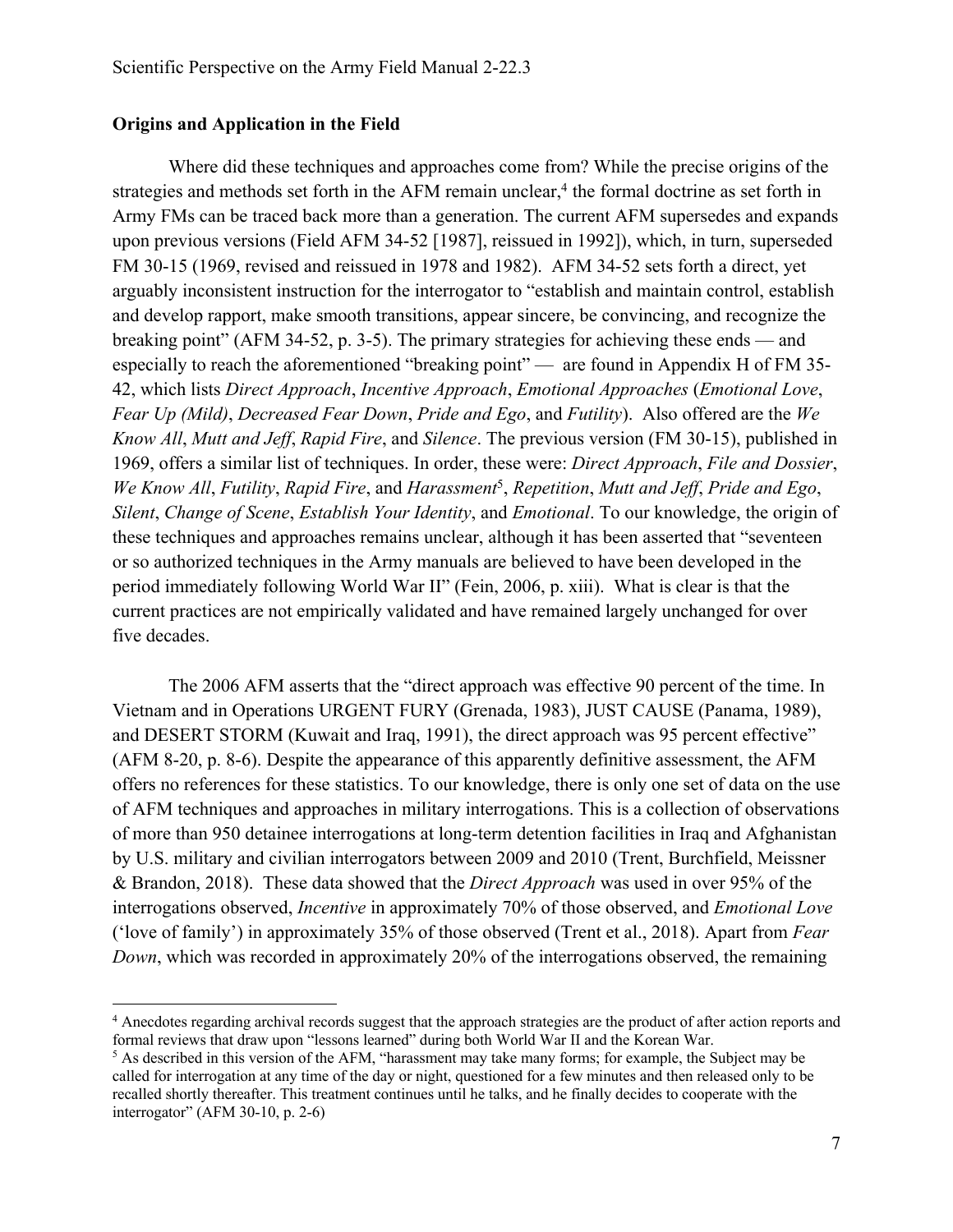techniques were recorded in less than 10%, and eight approaches (*File and Dossier, Establish Your Identity, Repetition, Rapid Fire, Silence, Change of Scenery, Mutt & Jeff*, and *False Flag*) were virtually never observed.<sup>6</sup> (Data on *Separation* were unavailable.) The approaches are, of course, not mutually exclusive; as noted, the AFM directs that the interrogation start with the *Direct Approach* and include other approaches as needed.<sup>7</sup> These findings do suggest that with the exception of *Incentive*, employing other approaches was not the norm. To our knowledge, this is a singular study and we have no estimate of its representativeness of interrogations before, after or even during that period. Leins, Zimmerman and Zabecki (2017) describe 10 presumably consecutive interrogations conducted by the U.S. military in Afghanistan in 2011. These descriptions are based on DOD video records that were analyzed for interrogator, interpreter and detainee behaviors.<sup>8</sup> The ten sessions occurred approximately mid-way through a much longer series of interrogations with a detainee who had been determined to have significant intelligence. However, the interactions were not coded in terms of the use of AFM approaches or techniques.

# **Comparing and Contrasting Science with Conventional Practice**

### **Efficacy**

We acknowledge that an empirical analysis of the AFM 19 techniques and approaches alone, and each in conjunction with each other, would result in an exponentially large number of experimental studies.<sup>9</sup> We know of two instances where clusters of AFM techniques and approaches have been assessed. In one, an interrogation script that used 'negative emotional approaches' (*Fear-Up*, *Futility*, and *Pride and Ego-Down*) was compared with one that used 'positive emotional approaches' (*Fear-Down* and *Pride and Ego-Up*) and with a *Direct Approach* script that used no emotional techniques (Evans, Houston, Meissner, Ross, Labianca, Woestehoff, & Kleinman, 2014). The experimental paradigm had a high degree of realism<sup>10</sup>, as it was one where undergraduate students had knowledge of another student apparently cheating on a test; this paradigm was designed to model the high-stake, high consequences, and psychological factors relevant to a real-world interrogation as complicity with such a violation of student code of conduct has significant negative consequences within an academic setting. The

 $6$  It must be emphasized that these data refer exclusively to the frequency of use parameter. No similar data are available that explore the relative effectiveness of the individual approach strategies.

<sup>&</sup>lt;sup>7</sup> The fact that the AFM requires an interrogator to begin with a Direct Approach may have contributed to the unsupported premise that it was effective 90 percent of the time since, by policy, it was employed as an approach in 100 percent of all interrogations conducted.

<sup>8</sup> The videos were translated and transcribed by cleared personnel. All personally identifiable information was removed prior to the transcripts being made available to the research team. The DoD determined that this research project was not human subjects research under DoD Instruction 3216.02, Protection of Human Subjects and Adherence to Ethical Standards in DoD-Supported Research and 32 C.F.R. Part 219.

<sup>&</sup>lt;sup>9</sup> At the same time, given that so many of the interrogations conducted by the U.S. Government have been (and are) informed by the AFM, the fact that no large-scale experimental studies have ever been conducted to confirm or dispute the efficacy of the approaches is deeply worrisome and potentially damaging to national security.

<sup>&</sup>lt;sup>10</sup> An oft-referenced drawback of experimental/laboratory-setting studies is the lack of environmental realism.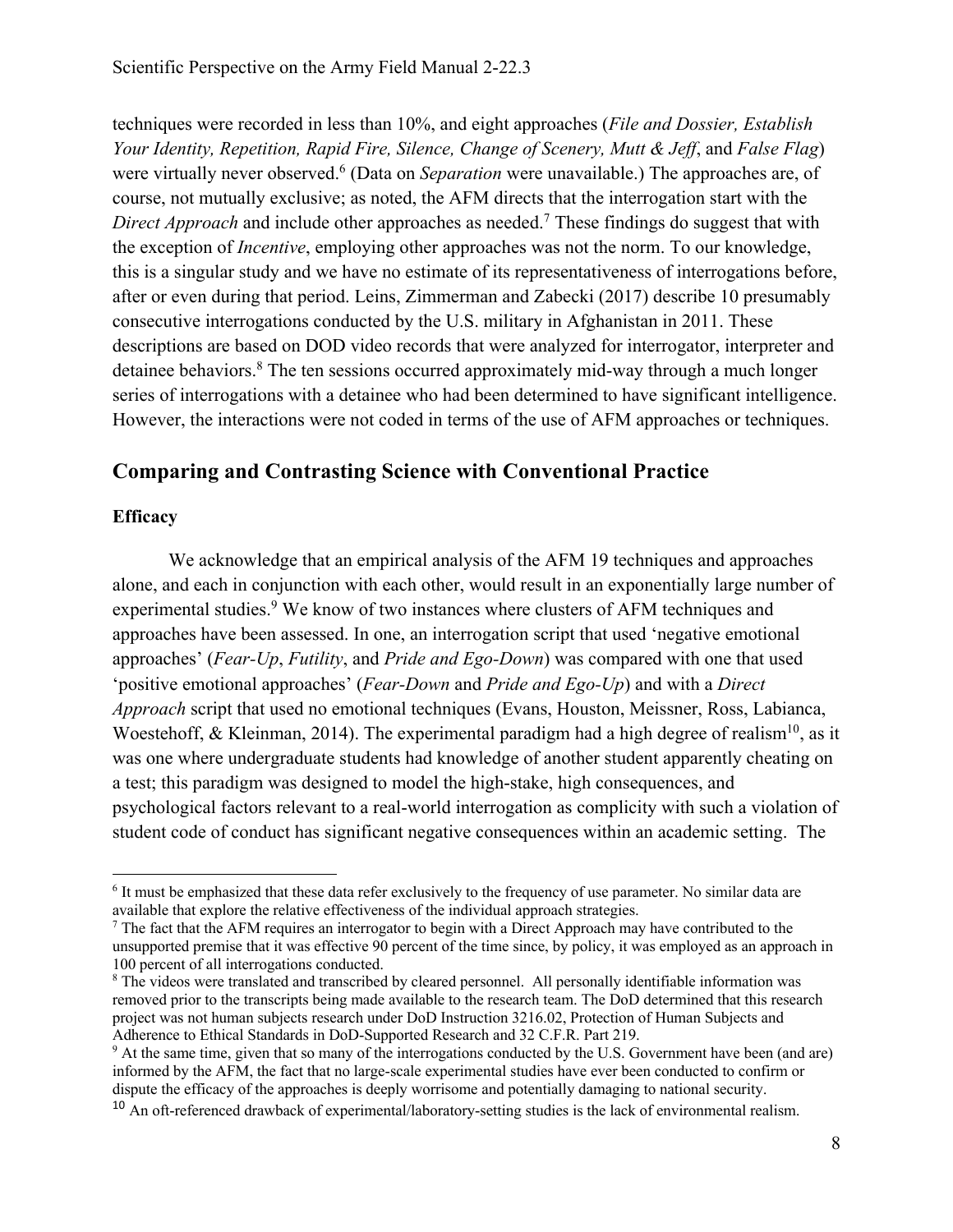positive and the negative emotional scripts elicited both more general and specific information about the cheating event than the direct questioning approach; however, neither interrogation script had an impact on whether guilty participants admitted to their cheating. The positive emotional script reduced anxiety and increased feelings of fostering<sup>11</sup> compared to the negative emotional script. A more recent experimental study using the same paradigm (Duke, Wood, Magee, & Escobar, 2018) tested two sequences of AFM approaches: the *Direct Approach* followed by *Change of Scenery*, *Emotional Fear-Down* and then *Emotional Love* (referred to as "Love of Family"), or the *Direct Approach* followed by *We Know All* and then *Futility.* The paradigm was similar to Evans et al. (2014) with minor modifications: each session began with some rapport building and direct questioning (including follow-up and clarifying questions), intended to determine the subject's degree of cooperation.12 Following this *Direct Approach*, the interrogator used *Change of Scenery*, followed by *Emotional Fear Down* and *Emotional Love*. This condition was compared to another condition where each session again began with some rapport building and direct questioning, followed by *We Know All* and *Futility*. Measures included assessments of the subject's self-reported sense of rapport with the interrogator, amount of information provided about the scenario, amount of information about the cheating (provided only by guilty subjects), and individual scores on both the NEO Five-Factor Inventory 3<sup>13</sup> (McCrae & Costa, 2010) and the Stress-Arousal Checklist (Mackay, Cox, Burrows, & Lazzarini, 1978). Scenario-relevant information increased with each additional approach when *Direct* was followed by *We Know All* and then by *Futility;* however, in the comparison condition, such information increased only when *Direct* was followed by *Fear-Down* and *Love of Family*; *Change of Scenery* provoked no increase in information. Admissions relevant to the cheating increased threefold when the *Direct Approach* was followed by *We Know All* and *Futility*; such information was marginally increased by *Change of Scenery* and unaffected by the subsequent *Fear-Down* and *Love of Family*. Participants in the sequence that included *We Know All* provided twice as many admissions as those in the sequence that included *Change of Scenery*. (It should be noted that the *We Know All* approach included the interrogator providing three of the available nine items of information relevant to the cheating event.) Thirty-four guilty participants provided false information, which was increased in both conditions following the *Direct Approach*. Participants who scored higher on Extraversion were less likely to provide admission details; this was independent of interrogation sequence. The strong impact of the *We Know All* approach, which manipulates the participants' sense of what damaging evidence or information the interrogator has, is consistent with previous data showing that perception of the evidence corresponds strongly with admissions of guilty knowledge (Moston& Engelberg, 1992;

<sup>&</sup>lt;sup>11</sup> The term 'fostering' was adapted from the negotiation literature (e.g., Cutcher-Gershenfeld, McKersie, & Walton, 1995) to convey an interrogative atmosphere that facilitates kindness, cooperation, and respect. 12 The psychological realism of this paradigm was evidenced by the fact that the participation of two study subjects

was terminated due to behavioral displays of distress resulting from the accusation of cheating and subsequent interrogation.

<sup>&</sup>lt;sup>13</sup> The NEO Five-Factor Inventory (NEO-FFI 3) provides a concise and systematic assessment of emotional, interpersonal, experiential, attitudinal, and motivational styles.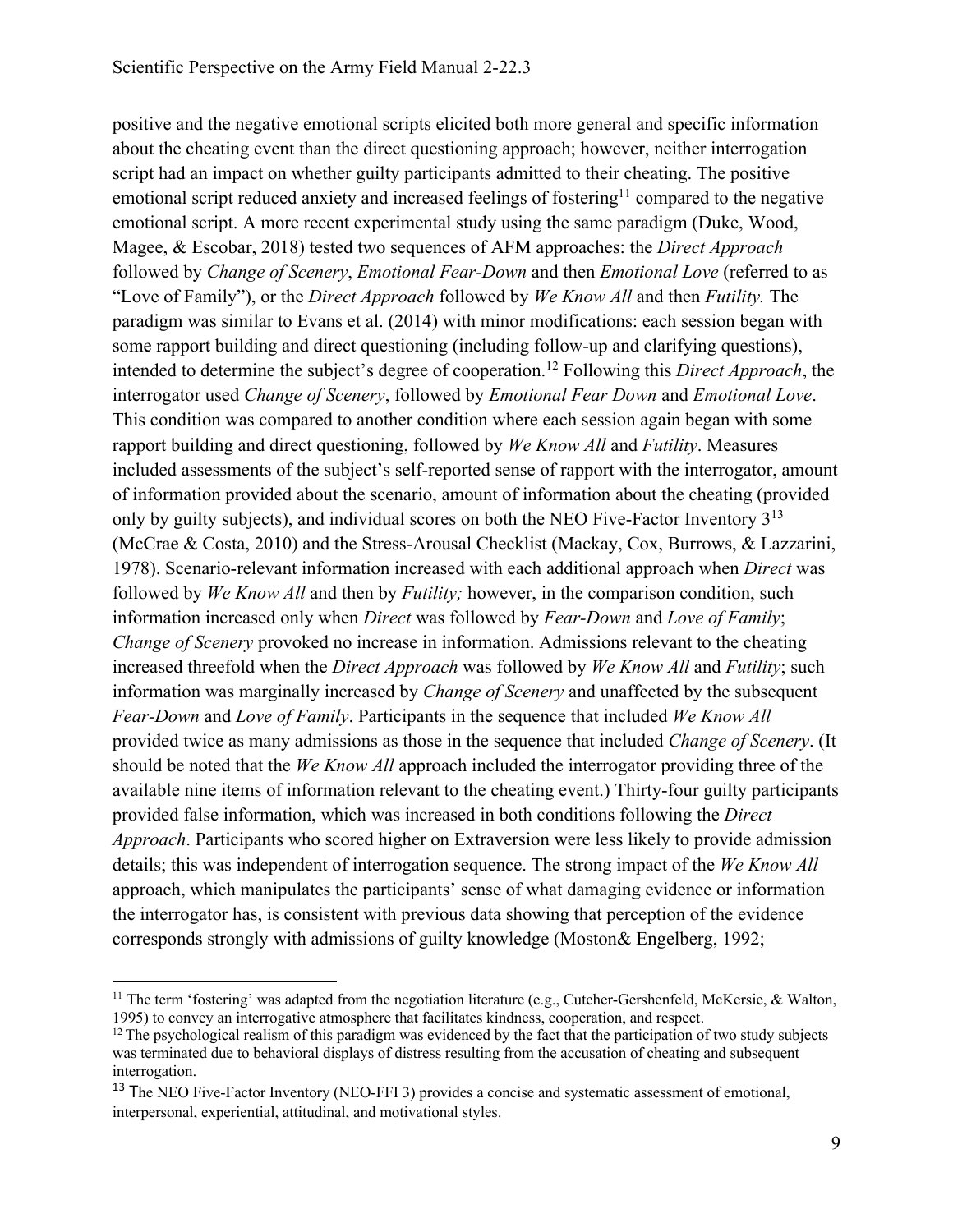Gudjonsson & Petursson, 1991). It also is consistent with other laboratory data showing that a 'we know all' tactic used in conjunction with other components of the *Scharff Technique* (Granhag, Montecinos, & Oleszkiewicz, 2013; Oleszkiewicz, Granhag, & Kleinman, 2014; Oleszkiewicz, Granhag, & Montecinos, 2014) not only elicits more information than the direct approach, but leads to the participant believing that he said less than he did.

#### **Consistency with Current Psychological Science**

Previously, we offered a review of the AFM in terms of the extent to which each of the techniques and approaches, as well as other guidance offered in Chapter 8, was consistent with current psychological theories, data and principles (Brandon, Bhatt, Justice & Kleinman, 2010). There we claimed that three approaches were consistent with current psychological findings and principles, one was moderately consistent, three were moderately inconsistent and ten were contradicted. Of course, it can be argued that any of the techniques and approaches could be useful in some context, depending on the specific venue, participants, and objectives involved in a given circumstance. To be of most value, however, the AFM should focus primarily on those techniques and approaches that will be consistently useful in — and adaptable to — the widest array of operational contexts. We argue the methods that are most consistent with psychological principles are also most likely to be broadly and reliably useful.

Here we claim again that some of the AFM approaches are inconsistent with current science. For example, whereas the AFM states that "almost all HUMINT collection begins with the direct approach," and that the interrogator should "continue to use direct questions as long as the source is answering the questions in a truthful manner" (AFM 8-19, p. 8-6), research has shown that eliciting the subject's version of an event using open-ended questions such as "tell me everything about the event" or "describe the planning that preceded the event" and use of interview protocols such as the Cognitive Interview both facilitate disclosure, enhance recall, and improve credibility assessment (Fisher & Geiselman, 1992; Geiselman, 2012; Griffiths & Milne, 2006; Memon, Meissner, & Fraser, 2010; Powell, Fisher, & Wright, 2005; St-Yves & Meissner, 2014). Engendering a feeling of helpless and futility (*Emotional-Futility*) or attacking the source's ego or self-image (*Emotional-Pride and Ego-Down*) are inconsistent with data showing that encouraging a sense of autonomy increased elicitation of useful information in interrogations of U.K. terrorist suspects (Alison, Alison, Noone, Elntib & Christiansen, 2013); in this respect, *Emotional-Pride and Ego-Up* is singularly consistent with research. Several of the AFM approaches are incentive-based (although only #2, *Incentive*, is labeled as such): in *Emotional-Love*, the collector makes clear "what the source himself can do to *alter or improve his situation or the situation of the object of his emotion*" (AFM 8-29, p. 8-9, italics added); *Emotional Fear-Up*, where the collector "links the *elimination or reduction of the fear* to cooperation on the part of the source (AFM 8-35, p. 8-10, italics added), and *Emotional-Fear Down* ("In the fear-down approach the HUMINT collector mitigates existing fear *in exchange for cooperation on the part of the source*" (AFM8-40, p. 8-11), italics added). In the sense that these approaches each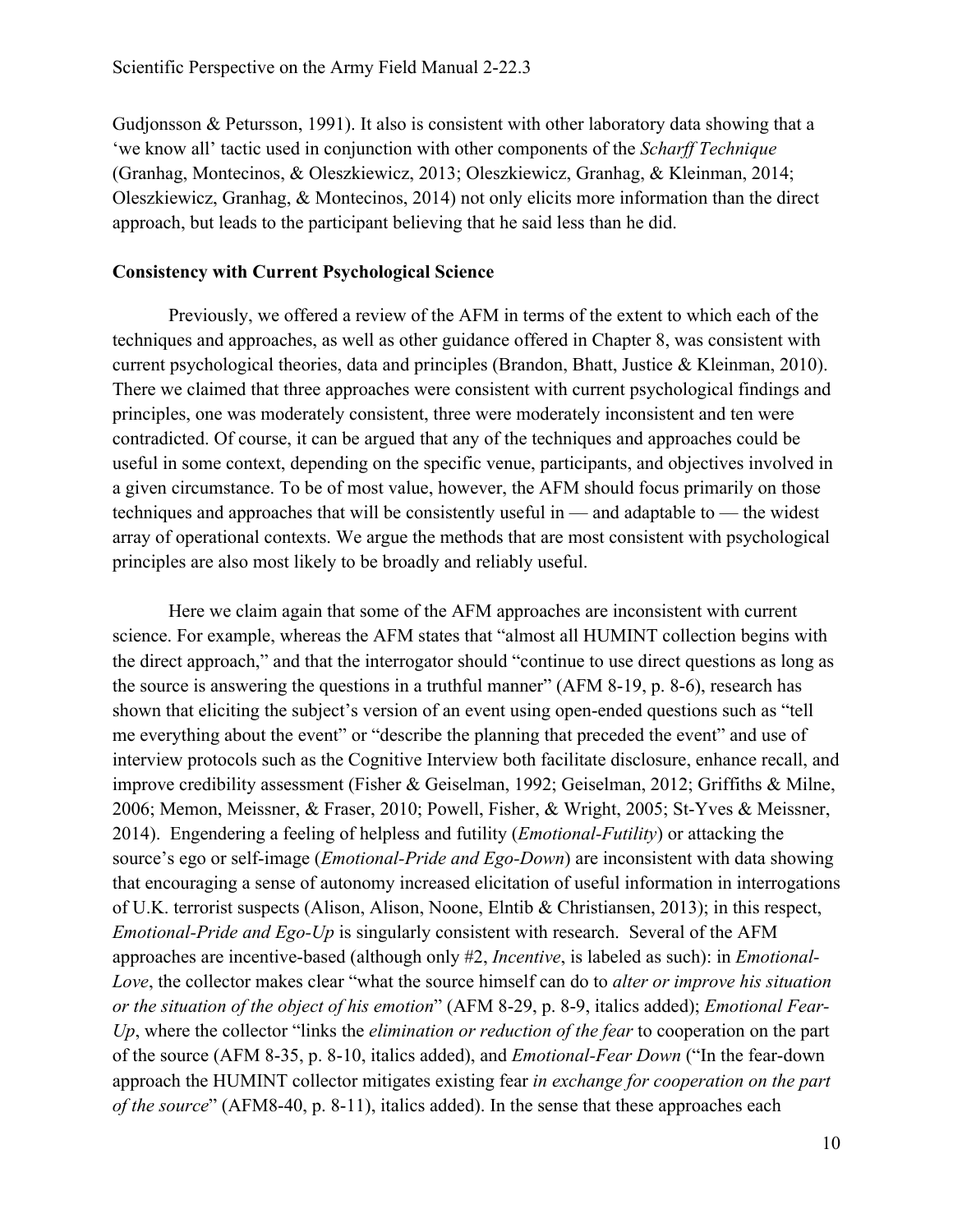provide some manner of incentive for cooperation, they are likely to be effective. A caveat to their effectiveness is that use of *Emotional Fear-Up* is not predicated by the interrogator instantiating or encouraging fear (in order to then reduce it).

Several techniques and approaches are specifically inconsistent with the notion that useful information is most likely to be provided by a source that not only has some sense of autonomy but is thinking (and remembering) clearly: *Emotional Hate* depends on "emotion overrid(ing) the source's rational side" (AFM 8-31, p. 8-10); *Repetition*, which appears to rely on frustration and boredom, and *Rapid Fire*, which depends on "confus(ing) the source" (AFM 8- 61, p. 8-16). Several of the approaches create an aversive or punishing context in order to prompt the source to do something to stop it: *Emotional-Pride and Ego-Down, Emotional-Futility, Establish Your Identity, Repetition, Rapid Fire, Silent,* and *Separation*. *We Know All* and *File and Dossier* bear some similarity to the *Scharff Technique*, (e.g., Granhag, Montecinos, & Oleszkiewicz, 2013; Oleszkiewicz, Granhag, & Montecinos, 2014; Oleszkiewicz, Granhag, & Kleinman, 2014), although it should be noted that the Scharff Technique incorporates five interactive strategic principles of which "we know all" (referred to as "the illusion of knowing" in the Scharff model) is but one (see below), and this operates within a strategy built upon a foundation of affability and rapport-building. *Change of Scenery*, if the change is towards a less austere environment, is consistent with recent experimental data showing a greater willingness to engage on the part of subjects in a mock interrogation study when the subjects were 'interrogated' in a larger room filled with 'open' objects (e.g., an open drawer, open file, a picture of an open window) (Dawson, Hartwig, & Brimbal, 2015; Dawson, Hartwig, Brimbal, & Denisenkov, 2017). *Mutt and Jeff* might be expected to be effective to the extent that it relies on contrast, a robust psychological phenomenon (e.g., Cialdini, 2001): in this instance, the difference between an apparently threatening or hostile interrogator (Mutt) and a seemingly reasonable and amicable interrogator makes the latter appear even more attractive.

The AFM *Separation* technique has special conditions attached. It is authorized exclusively for use in interrogation operations (AFM M-24, p. M-8) and may only be employed "by exception" (i.e., to meet "unique and critical operational requirements") and when senior level authorization has been obtained. It is identified as a "restricted interrogation technique" (AFM M-6, p. M-2) to be used specifically for denying "the detainee the opportunity to communicate with other detainees to keep him from learning counter-resistance techniques or gathering new information to support a cover story, decreasing the detainee's resistance to interrogation" (AFM, M-1, p. M-1). Moreover, it is intended for situations where it may be necessary "(t)o safeguard US and coalition forces" and "(t)o protect US interests." As noted, unlike other approach strategies contained in the AFM, *Separation* is prohibited for individuals covered by the Geneva Convention Relative to the Treatment of Prisoners of War, and can be used only at COCOM-approved locations.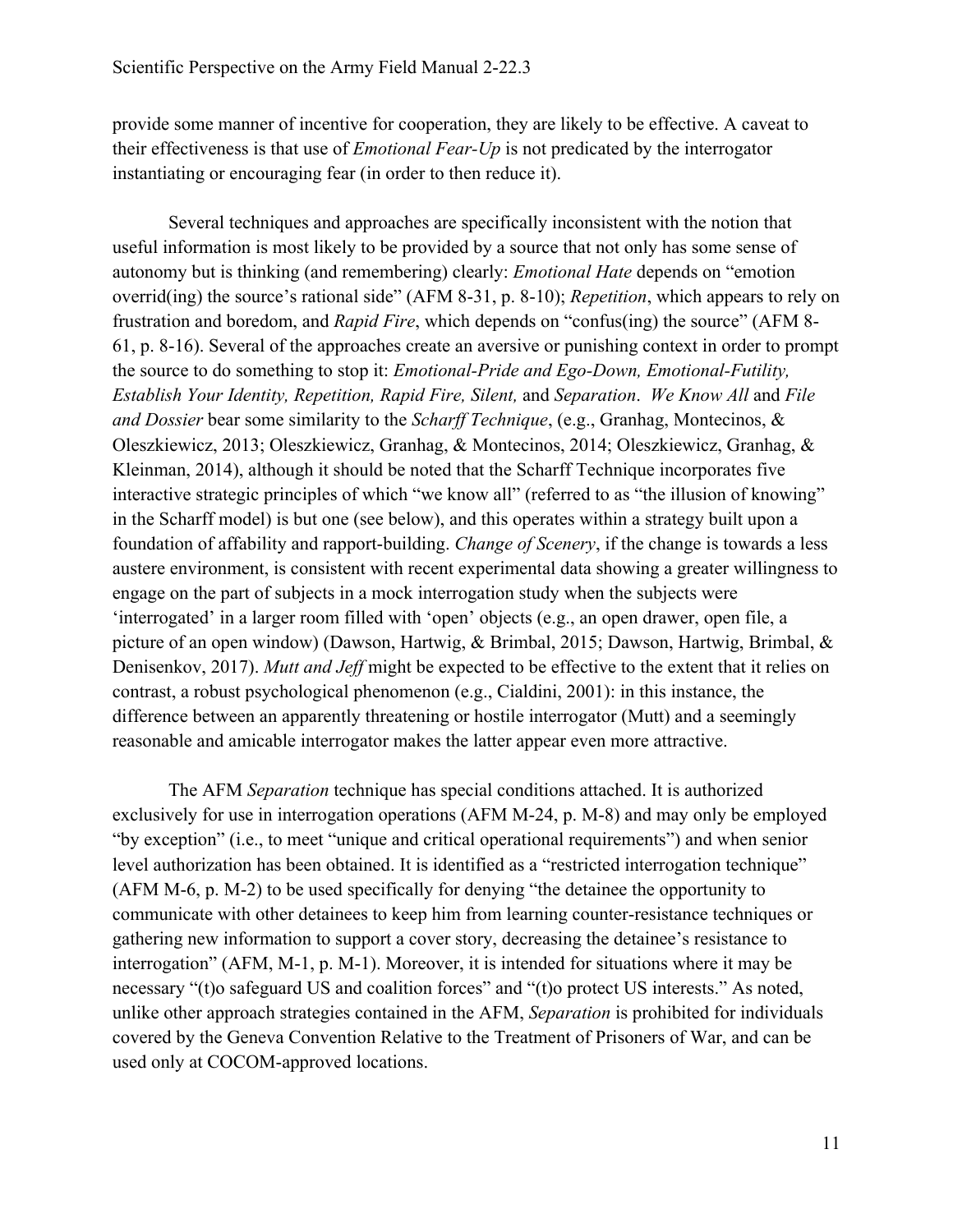The AFM justifiably provides multiple cautions on the use of Separation (for example, it "requires special approval, judicious execution, special control measures, and rigorous oversight . . .[and] shall be conducted humanely in accordance with applicable law and policy…Planning must consider the possible cumulative effect of using multiple techniques and take into account the age, sex, and health of detainees, as appropriate" (AFM M-5-6, M-24, p. M-2, M-8]). Despite the many caveats, *Separation* is listed as an interrogation approach along with those enumerated above and may be used in conjunction with other approach strategies. The AFM specifically cites *Futility*, *Incentive*, and *Fear-Up as* approaches that can be paired with *Separation*.

According to the AFM, *Separation* is not designed to be sensory deprivation ("Separation does not constitute sensory deprivation, which is prohibited," AFM  $M-26$ , p.  $M-8$ ).<sup>14</sup> It is reasonable to assume that a detainee who is being interrogated under conditions of *Separation*  will interact not only with the interrogator but also with supporting personnel. However, extended isolation in a cell with contact limited to a few individuals (e.g., guards and medical personnel) and perhaps extended and intensive interaction only with the interrogator, risks educing compliance (rather than cooperation) on the part of the subject, especially if the frequency of contact is used as an Incentive strategy. Social isolation has been shown to influence physiological functioning, diminish sleep quality, and increase morbidity and mortality, with a high degree of inter-individual variability in terms of the conditions and duration of social isolation that are impactful (e.g., Hawkley & Cacioppo, 2010; Cacioppo, Hawkley, Norman, & Berntson, 2011; Segrin, 1999). Hinkle (1961), who led some of the earliest U.S. Government-sponsored research into the effects of isolation in the interrogation and captivity context, emphasized the point that even though some people are able to endure isolation for extended periods, this does not alter the fact that isolation (along with sleep deprivation and fatigue) can significantly undermine brain function.

### **Is it just a matter of labels?**

It frequently has been asserted that several or even all the techniques and approaches in the AFM are the same as those identified in the psychological literature and that the only difference is terminology. For example, the claim has been made that *We Know All* and *File and Dossier* and are the same as the Scharff Technique. In fact, these are examples where a significant amount of similarity exists. A comparative analysis between the AFM approaches and

 $14$  We find this assertion to be of concern as Appendix M of the AFM, which specifically sets forth guidance for the employment of separation, suggests that 'goggles or blindfolds and earmuffs may be utilized as a field expedient method to generate the perception of separation (AFM M-27, p. M-8), which can create conditions consistent with sensory deprivation. In addition, the AFM stipulates separation 'must not preclude the detainee getting four hours of continuous sleep every 24 hours (AFM M-30, p. M-10). This limited amount of sleep over time has been shown to generate potentially significant physical and/or psychological disturbances. Moreover, the AFM does not require that this four-hour window of sleep be provided on a regular schedule and therefore could be manipulated in a fashion that can have deleterious psychological and physiological effects.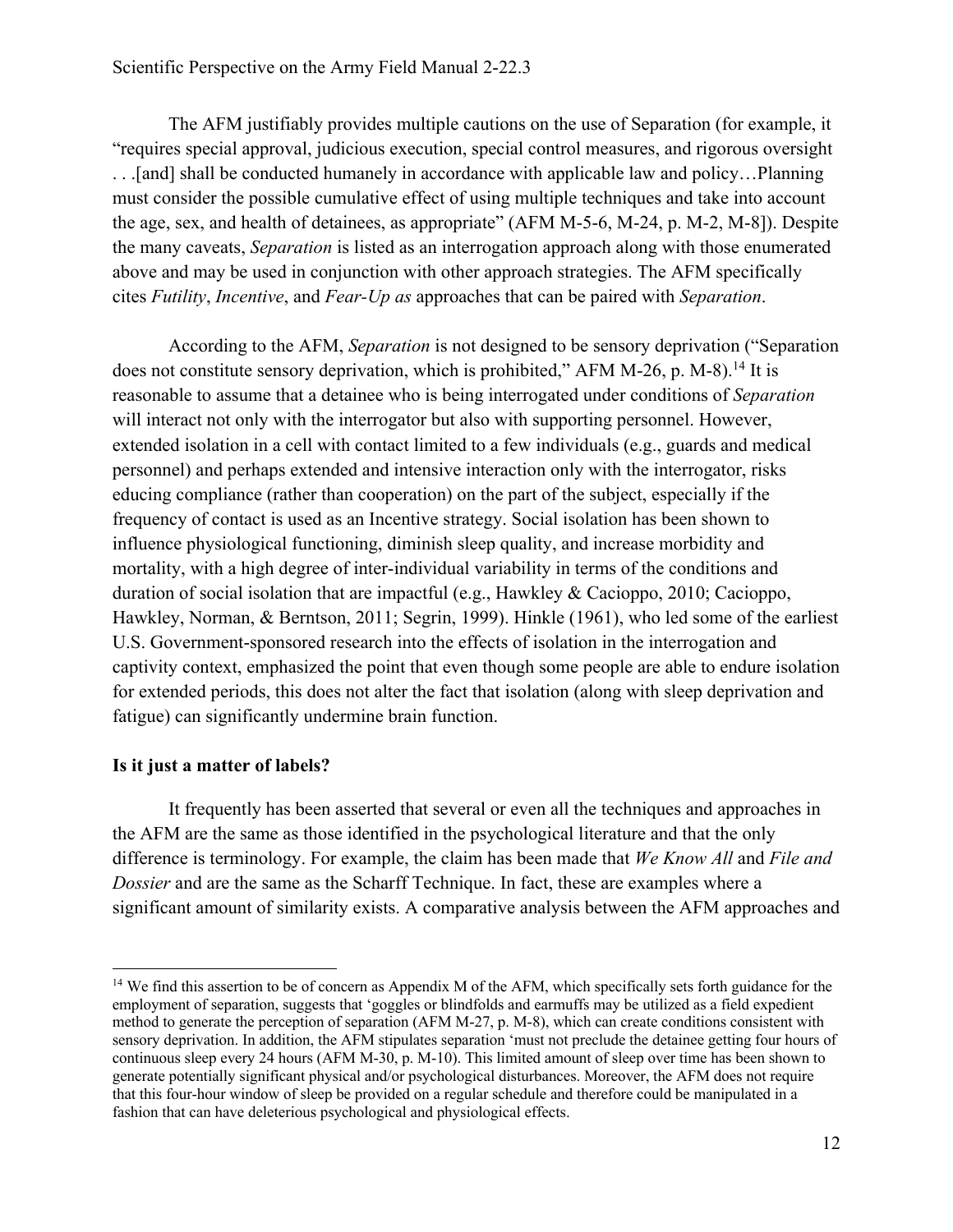the Scharff Technique, however, illustrates important differences beyond that briefly mentioned above.

In the *We Know All* approach, the HUMINT collector subtly convinces the source that his questioning of the source is perfunctory because any information that the source has is already known. The interrogator must first become thoroughly familiar with available data concerning the source and the current situation, and initially asks questions based on these known data:

8-54. When the source hesitates, refuses to answer, or provides an incorrect or incomplete reply, the HUMINT collector provides the detailed answer himself. The HUMINT collector may even complete a source's answer, as if he is bored and 'just going through the motions.' When the source begins to give accurate and complete information, the HUMINT collector interjects pertinent questions. Questions to which answers are already known are also asked periodically to test the source's truthfulness and to maintain the deception that the information is already known. There are some inherent problems with the use of the 'we know all' approach. The HUMINT collector is required to prepare everything in detail, which is time consuming. He must commit much of the information to memory, as working from notes may show the limits of the information actually known. It is also only usable when sufficient prior information exists to convince the source that 'we know all.' (AFM 8-53, p. 8-13).

The *File and Dossier* approach is a variation of the *We Know All* approach. The interrogator prepares a dossier containing all available information concerning the source or his organization. The information is carefully arranged within a file (or other relevant prop) to give the illusion that it contains more data than is actually there:

8-56. The HUMINT collector proceeds as in the 'we know all approach'... As the source becomes convinced that all the information that he knows is contained within the dossier, the HUMINT collector proceeds to topics on which he has little or no information. In doing so, he still refers to the appropriate section of the dossier and may even nod his head knowingly or tell the source that the information the source is providing still matches what is in the dossier.

8-57. This technique has several limitations and drawbacks. The preparation time in developing the dossier is extensive. The success of this technique is largely dependent on the naiveté of the source, volume of data on the subject, and skill of the HUMINT collector convincing the source that the dossier is more complete than it actually is" (AFM, pp. 8-14-15).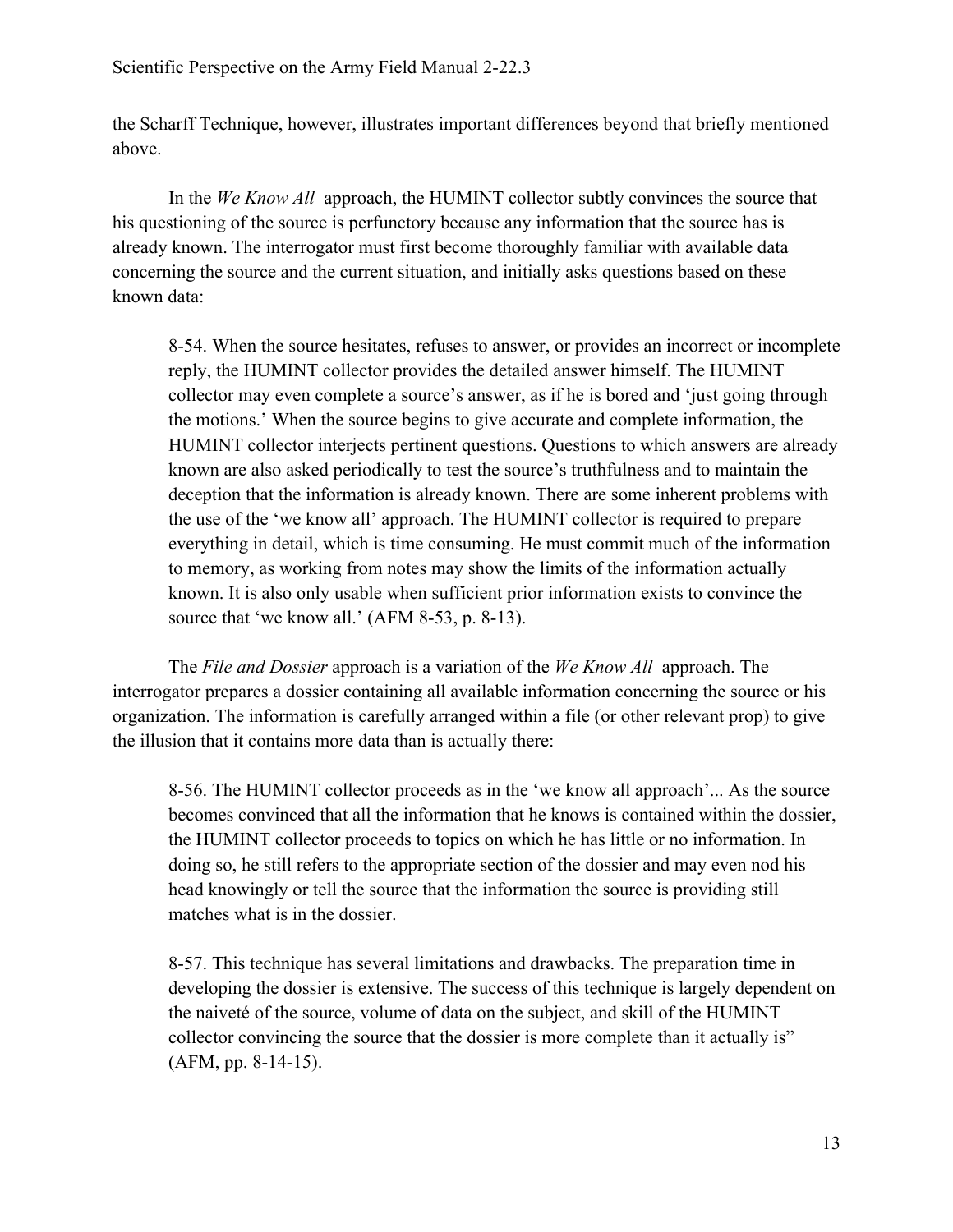In the course of codifying what came to be known as the Scharff Technique, a team of researchers at Gothenborg University (Granhag, Oleszkiewicz, Strömwall, & Kleinman, 2015; May & Granhag, 2016; May, Granhag, & Oleszkiewicz, 2014; Oleszkiewicz, Granhag, & Montecinos, 2014; Oleszkiewicz, Granhag, & Kleinman, 2014) began by systematically examining anecdotes told about Hanns Joachim Scharff (1907–1992), a member of the German Luftwaffe during World War II, and archival material drawn from official Luftwaffe files. Although not formally trained as an interrogator, Scharff interrogated more than 500 American and British fighter pilots and won acclaim for his mastery primarily because his subjects reported having 'friendly conversations' rather than interrogations, wherein apparently little information—from the perspective of the Allied prisoner-of-war— was exchanged (Toliver, 1978). Scharff was widely recognized as one of the most successful interrogators at the Luftwaffe Intelligence and Evaluation Center (Kleinman, 2006; Scharff, 1950).

The research team determined that *perspective taking,* the cognitive capacity to consider the world from another person's viewpoint, was fundamental to the methods that Scharff employed. To effectively collect intelligence information from American POWs, Scharff would have had to first gain an understanding of the strategies the POWs would likely employ to resist disclosing valuable information (Granhag, 2010). Scharff identified three basic counterinterrogation strategies the prisoners adopted to resist providing information to their captors: (1) do not talk very much, (2) determine what information the interrogator wants and then not give it to him, and (3) do not feel compelled to hold back information that the interrogator appears to already know (Granhag, 2010).

Analyzing various sources about Scharff's methods, the research team identified and tested four techniques that appeared fundamental to his success: (1) be friendly and conversational rather than threatening or coercive; (2) ask few questions and instead offer detailed narratives; (3) use the narratives to reflect back information that the interrogator already has or can reasonably speculate about, leading the subject to assume that the interrogator knows a lot already, and (4) collect new information not by asking direct questions but by using both implicit and explicit confirmation and/or disconfirmation.

A series of studies were conducted using an experimental scenario where study participants received general and specific information items about a (mock) terrorist group's plans to bomb a shopping mall. Of these, some percentage was known by the interviewer. For the purposes of the experiment, the subject was motivated to strike a balance when interviewed between providing too little and too much information. The Scharff Technique was contrasted with the efficacy of an 'open-ended' interview strategy and a 'direct questions' interview strategy. Each interview was analyzed to determine how much information was revealed by the subject during the interview, as well as how much information the subject thought he had provided. Comparison of the Scharff Technique with the 'direct questions' approach demonstrated that more information was revealed using the Scharff Technique with both resistant and non-resistant interviewees, and with interviewees that either possessed a lot of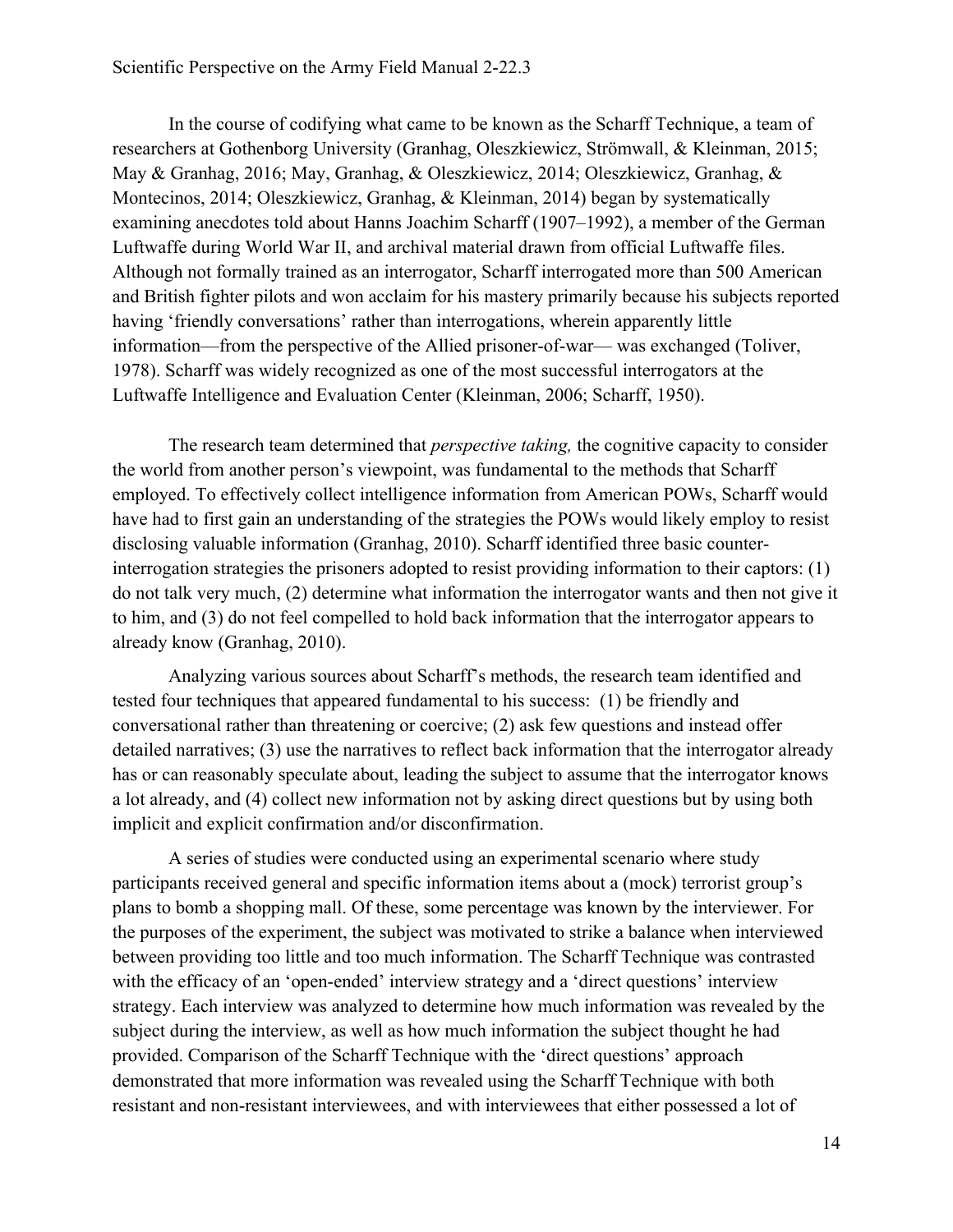information or a little (Granhag, Oleszkiewicz, Strömwall, & Kleinman, 2015; May, Granhag, & Oleszkiewicz, 2014; Oleszkiewicz, Granhag, & Montecinos, 2014; Oleszkiewicz, Granhag, & Kleinman, 2014). In addition, the Scharff Technique consistently resulted in subjects thinking they had revealed less information than they did, and believing the interviewer knew more information than they did (which gave the interviewer some strategic advantage). In contrast, the use of the 'direct questions' approach resulted in subjects believing they had revealed more information than they did and believing the interviewer to have less information than he did.

While superficially the Scharff Technique might seem relatively similar to both the *We Know All* and the *File and Dossier* approaches in the AFM, the critical differences are several and fundamental. First, the preconditions for the Scharff Technique are clearly identified (that is, when perspective taking would lead to the same conclusions as Scharff's regarding the source's counter-interrogation strategies). Second, the Scharff Technique has been tested in rigorous laboratory conditions, where a comparison could be made with the direct questions approach. Third, this strategy does not require the interrogator "to prepare everything in detail, which is time consuming…(nor)… commit much of the information to memory" (AFM, 8-53, p. 8-13), nor does it require preparation of a file. Instead, a simple sequence of tactics is provided to implement the Technique. Fourth, it does not require that the source become "convinced that all the information that he knows is contained within the dossier" (AFM 8-56, p. 8-15), a feat that may be difficult to accomplish. Last, and perhaps most importantly, it depends on the interrogator being friendly and conversational rather than threatening or coercive.

Greater disparity between the AFM and psychological science is found in descriptions of rapport — which has been found in numerous experimental and field studies to increase the amount of information provided by sources or informants, increase trust, and produce cooperation (Collins, Lincoln, & Frank, 2002; Fisher & Geiselman, 1992; Fisher, Milne, & Bull, 2011; Goodman, Delhunty, Martschuk, & Dhami, 2014; Geiselman, Fisher et al., 1984; Roberts, & Higham, 2002; Vallano & Schreiber Compo, 2011). Rapport has been universally recognized as the "heart of the interview" (St.-Yves, 2009, p. 104) in intelligence and law enforcement communities both nationally (e.g., Geiselman et al., 1984) and internationally (e.g., Clarke & Milne, 2001; Goodman-Delahunty, Martschuk, & Dhami, 2014; Gudjonsson, 2003; Kebbell, Milne, & Wagstaff, 1999). Rapport is recognized as important in the AFM but descriptions are too brief to be either meaningfully descriptive or adaptable to operational requirements. The treatment of rapport in the AFM is fairly characterized by the following passages: 1) It is "a condition established by the HUMINT collector that is characterized by source confidence in the HUMINT collector and a willingness to cooperate with him" (AFM 8-7, p. 8-3); 2) "Rapport does not necessarily mean a friendly relationship, although that may be the case. It means an establishment of a relationship in which the HUMINT collector presents a realistic persona designed to evoke cooperation from the source" (AFM 8-9, p. 8-4); and 3) "The HUMINT collector must control his temper at all times. He must not show distaste, disgust, or unease at anything the source says" (AFM 8-15, p. 8-5). Rapport may be developed by asking nonpertinent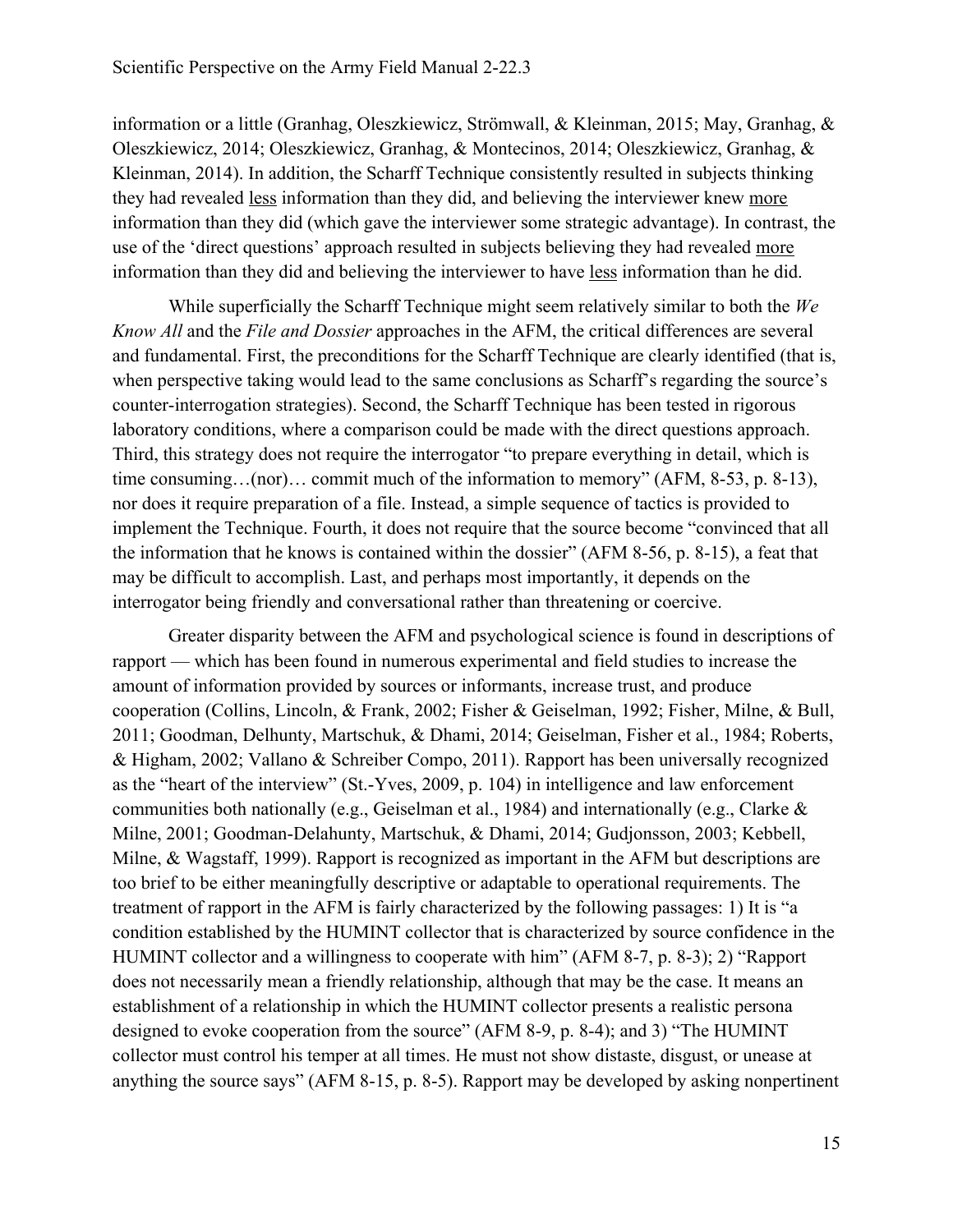questions<sup>15</sup> if a source is showing signs of fear (AFM 8-41, p. 8-10) and may be "based on shared interests" (AFM 8-88, p.8-22). Assertions are made about what might threaten rapport between the interrogator and the source, such as the participation of an analyst or a technical expert ("The HUMINT collector can lose rapport and control") (AFM 9-31, p. 9-11). Such descriptions provide an impoverished understanding of rapport and very little instruction on how to build and maintain it.

In a highly innovative adaptation of therapeutic strategies to interrogations, Alison, Alison, Noone, Elntib, & Christiansen (2013) used the principles and strategies of *Motivational Interviewing* to describe rapport-based interrogation techniques as they occurred in videorecorded interviews of UK terrorism suspects.16 A key underlying assumption of Motivational Interviewing is the *autonomy* of the client (Miller & Rollnick, 2002). Autonomy has been found to be associated with intrinsic motivation (Deci, Koestner, & Ryan, 1999), persistence (Moller, Deci, & Ryan, 2006), and goal attainment (Sheldon & Elliot, 1998). In contrast, deprivation of autonomy needs has a variety of detrimental consequences, such as apathy and alienation (Deci & Ryan, 2002). The Motivational Interviewing-based therapist provides support to the client's agency (ability to change) through expressions of empathy, developing discrepancies between what the client is doing at present and his core values, rolling with resistance, and supporting self-efficacy (Miller & Rollnick,1991).

Pointing out that both Motivational Interviewing-based therapy and police interviewing seek to "establish an empathetic, respectful, and nonjudgmental atmosphere ... and to maintain a flexible but goal directed strategy throughout the interaction" (Alison et al., 2013, p. 412), the U.K. research team analyzed 418 audio and video recordings (288 hours of footage) of police interviews with 29 suspects who subsequently were convicted of terrorism-related offenses. A coding manual was developed to assess the quality of interpersonal interactions between interviewers and suspects as well as the amount of useful intelligence and evidence generated (yield was measured in terms of capability to commit the offense; opportunity; motive; and details about people locations, actions and times related to the offense). Rapport-building skills were scored in terms of reflective listening, rapport and resistance, providing summaries, developing discrepancies, and five scales related to Motivational Interviewing: acceptance, empathy, and interpersonal competence composed of adaptation and evocation, and autonomy. These constructs were defined in terms of specific behaviors, thus providing a way to assess the degree of rapport present in the interviews.

Structural equation modeling of the relationship of instances of the above-referenced behaviors and information yield showed a strong effect of Motivational Interviewing techniques

<sup>&</sup>lt;sup>15</sup> Nonpertinent questions are those that seek seemingly unimportant or irrelevant information from the subject (i.e., they will not be construed by the subject as being focused on intelligence or sensitive personal details). Key to nonpertinent questions is that they should not engender concern or resistance by the subject.

<sup>&</sup>lt;sup>16</sup> These terrorism suspects were described by government security officials as linked to al Qaeda, inspired by al Qaeda, or members of right-wing violent extremist organizations.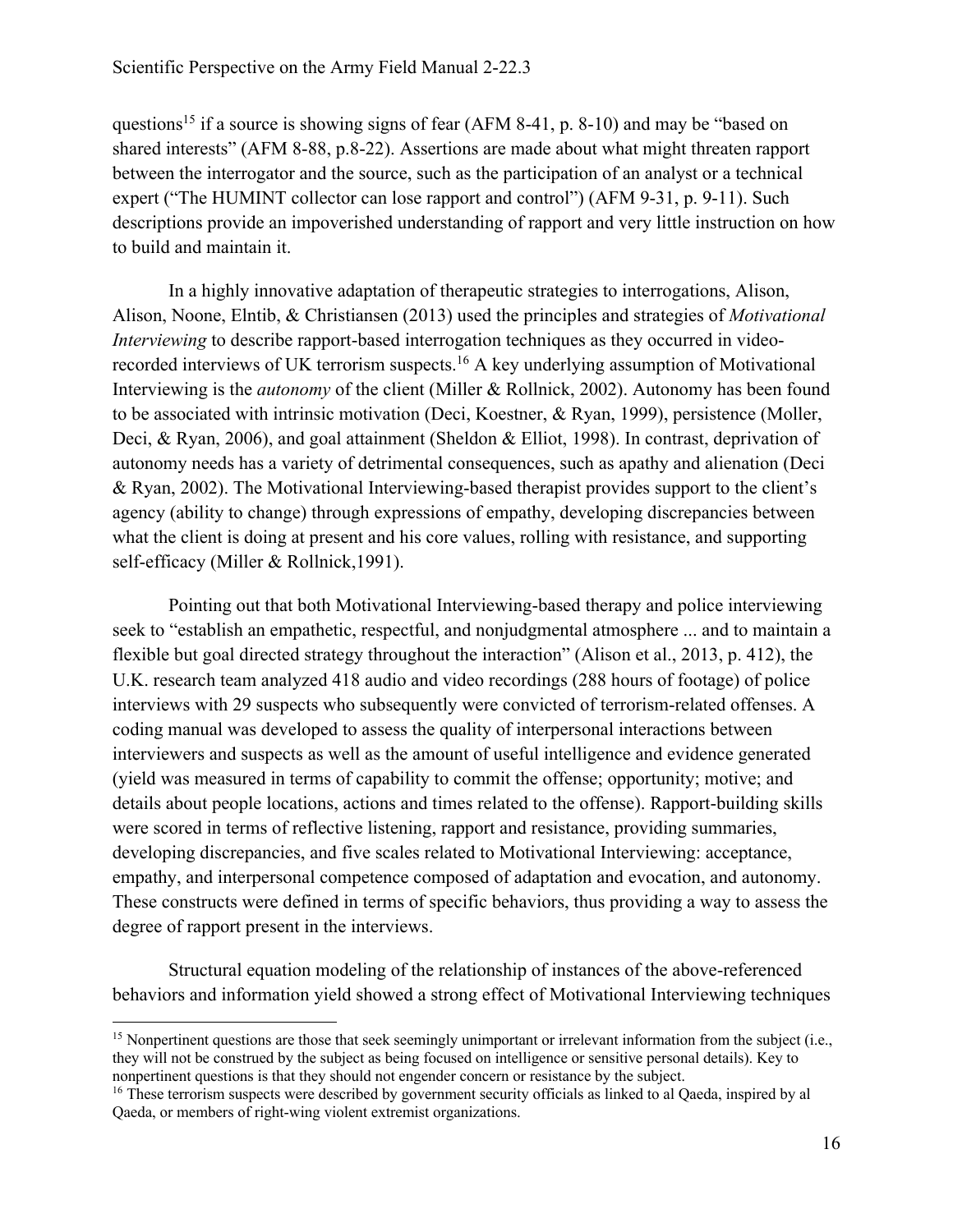to increase yield, both as a direct effect and as an indirect effect via cooperation by increasing adaptive interviewer tactics and decreasing maladaptive interviewer tactics (Alison et al., 2013). The same pattern of outcomes – that rapport leads to cooperation, which leads to information - has been found via structural modeling of interrogation processes in other contexts, such as rapport-based, information-gathering-focused interviews conducted by the U.S. Air Force Office of Strategic Information (Russano, Meissner, Atkinson, & Dianiska, 2017).

# **What is Missing from the AFM?**

There are multiple highly effective interview methods that cannot be found in the AFM. Details on how to develop and maintain rapport is one example. It also is concerning that a search of the AFM for the word "memory" finds nine instances, and only one of these is with reference to the source's memory (surely to be a concern in an interrogation): in a description of map tracking, the AFM asserts that "The source is led through his memory in a logical manner" (AFM 9-37, p. 9-13). A search for the term "remember" finds 13 instances, only two of which refer to the source: In the description of the Approach Phase, the HUMINT collector is told that the source will tend to "Fail to apply or remember lessons they may have been taught regarding security if confronted with a disorganized or strange situation (AFM 8-6, p. 8-2) and with respect to Repeat Questions, "The repeat question also needs to be separated in time from the original question so that the source cannot easily remember what he said" (AFM 9-9,p. 9-3). The latter is concerning also because recent research has shown that, contrary to common investigative practice (e.g., Strömwall, Granhag, & Hartwig, 2004), the beliefs of police, attorneys and judges (e.g., Brewer & Hupfeld, 2004; Vrij, Akehurst, & Knight, 2006) and even some U.S. federal instructions on witness credibility (Fisher, Vrij, & Leins, 2013), consistency across multiple statements regarding the same issue is not a reliable indicator of truthfulness, and inconsistency across multiple statements is not a reliable indicator of deception (Granhag, Giolla, Sooniste, Strömwall, & Liu-Jonsson, 2016; Granhag, & Strömwall, 2002; for a review, see Vredeveldt, van Koppen, & Granhag, 2014).

However, the larger issue here is that interrogation methods developed on the basis of understanding processes of memory, cognition, social dynamics and communication are not part of the AFM. Examples include the Cognitive Interview (Fisher & Geiselman, 1992) and various modifications of the Cognitive Interview for particular subjects (e.g., Geiselman, 2012; Morgan, Rabinowitz, Hilts, Weller, & Coric, 2013). The Cognitive Interview is a method of interviewing victims, witnesses and suspects that increases the amount of information elicited with little or no loss of accuracy. It is based on scientific principles of social dynamics, memory and interpersonal communication (Fisher & Geiselman, 1992). Although originally developed for interviews of victims and witnesses, the method since then has been shown to be effective for suspects as well (Fisher & Geiselman, 2010; Fisher, Geiselman & Amador, 1989; Fisher &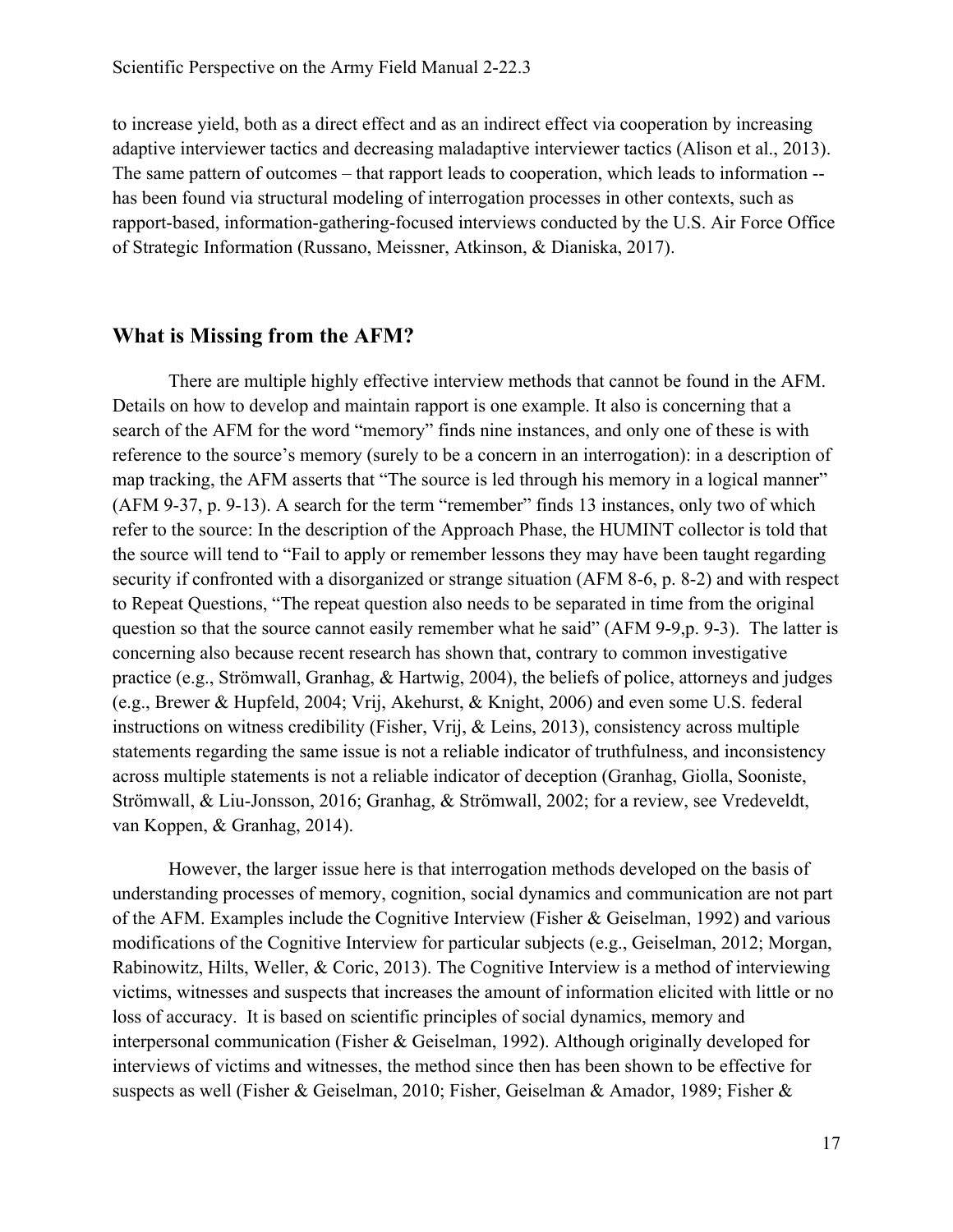Perez, 2007). Reviews can be found in Fisher & Schreiber (2007), Fisher, Ross, & Cahill (2010), Holliday, Brainerd, Reyna, & Humphries (2009), and for meta-analyses, see Köhnken, Milne, Memon, & Bull (1999) and Memon, Meissner, & Fraser, (2010). The studies described in these reviews reflect both controlled laboratory experiments and field studies with victims and witnesses of real-world crime (e.g., Colomb, Ginet, Wright, Demarchi, & Sadler, 2013; Fisher, Geiselman, & Amador, 1989; George & Clifford, 1996). The Cognitive Interview protocol can be shortened by omitting some of the more time-consuming tactics, such as multiple and varied retrieval mnemonics, apparently with little loss of information yield (Dando, Wilcock, & Milne, 2009; Davis, McMahon, & Greenwood, 2004; Fisher, 2010; Morgan, Rabinowtz, Hilts, Weller & Coric, 2013). The modified cognitive interview (MCI) has been shown to be effective not only for eliciting information but also for discerning cues to deception even when conducted via an interpreter (Morgan, Rabinowitz, Christian, & Hazlett, 2009).

### **Science-Based Methods That Should Be Included in the AFM**

There are other science-based techniques that should be seriously considered for inclusion in the AFM: active listening skills (Royce, 2005; Wells, Taylor & Giebels, 2013; Wells, 2014); *Strategic Use of Evidence* (Granhag & Hartwig, 2008, 2015), which can be extended to using intelligence in intelligence interrogations in such a manner that more information is elicited about either past activities (Hartwig, Granhag, & Strömwall, & Vrij, 2005) or future plans (Clemens, Granhag, & Strömwall), while also providing cues to deception; *Controlled Cognitive Engagement* (Omerod & Dando, 2015), a method of questioning particularly applicable to screening and brief interactions; and a collection of questioning strategies that have been shown to provide cues to both deceit and truthfulness, including asking unanticipated questions (Hartwig, Granhag, & Strömwall, 2007; Leins, Fisher, & Vrij, 2012; Vrij, Leal, Granhag, Mann, Fisher, Hillman, & Sperry, 2009); imposing cognitive load (Vrij, 2008; Vrij, Granhag, Mann, & Leal, 2011; Vrij, Mann, Fisher, Leal, Milne, & Bull, 2008); collective interviewing (interviewing subjects in pairs has been shown to provide unique cues to the validity of their stories [Vrij, Jundi, Hope, Hillman, Gahr, Leal, Marmelink, Mann, Vernham & Granhag, 2012; Jundi, Vrij, Mann, Hope, Hillman, Warmelink, & Gahr, 2013]); the Devil's Advocate (Leal, Vrij, Mann, & Fisher, 2010), asking for checkable facts (Nahari, Vrij, & Fisher, 2014a, 2014b), and using a *Model Statement* (Leal, Vrij, Warmelink, Vernham, & Fisher, 2015). There is a robust and emerging scientific literature on detecting deception about future intentions (Vrij, Granhag, Mann, & Leal, 2011; Clemens, Granhag, & Strömwall, 2011) and posing questions about intentions (and planning or process, as opposed to outcome) as a strategy to detect deception (Vrij, Leal, Mann, & Granhag, 2011; Sooniste, Granhag, Knieps, & Vrij, 2013) (for reviews, see Vrij, 2014, 2015; Vrij & Fisher 2016; Vrij, Hope, & Fisher, 2014; Vrij & Granhag, 2012; Vrij, Granhag, Mann, & Leal, 2011; Vrij, Granhag, & Porter, 2010; Vrij, Leal, Mann, Vernham, & Brankaert, 2015).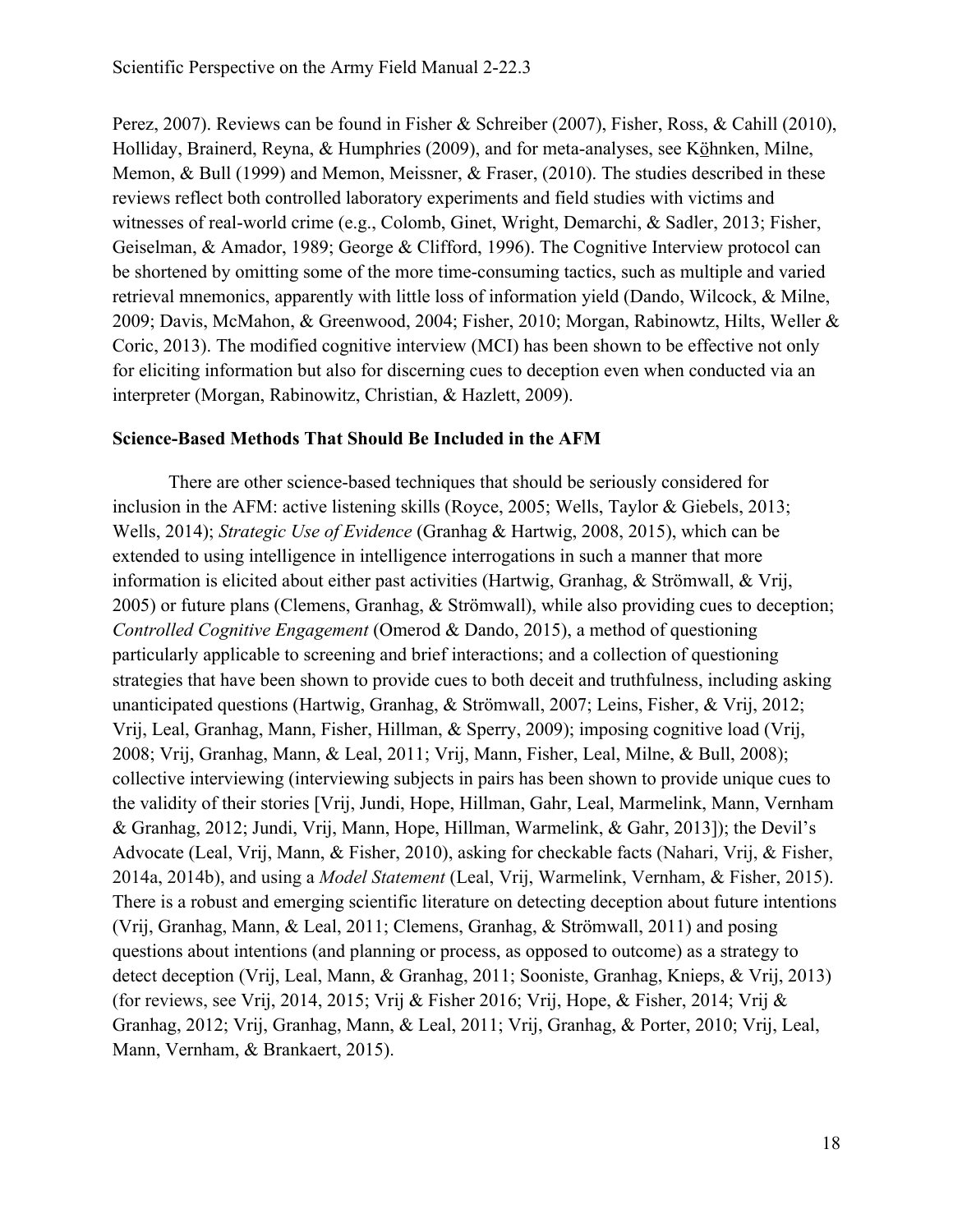Finally, there are several instances where the AFM charts a potentially useful course, only to have it fall short by assuming abilities that are unlikely to be present within the target audience. For example, the manual asserts:

"A HUMINT collector can best adapt himself to the source's personality and control of the source's reactions when he understands basic behavioral factors, traits, attitudes, drives, motivations, and inhibitions. He must not only understand basic behavioral principles but also know how these principles are manifested in the area and culture in which he is operating" (AFM, 1-30, p. 1-13).

Considering the demographic represented by most young military personnel entering the service and basic interrogation training, it is difficult to imagine that the average AFM-trained interrogator will grasp a meaningful understanding of the behavioral factors enumerated in this passage. <sup>17</sup> Cross-cultural and social awareness is undoubtedly an essential factor in the effectiveness of interrogation approaches. Yet, the AFM presents these cross-cultural competencies as though they can be easily attained. It is practically impossible to teach the 'local narrative' or underlying socio-behavioral principle of every region. Instead, it may be more useful for interrogators to adopt epistemic humility. Moreover, the basic behavioral principles referenced here are not tied to the interrogation techniques or approaches. This is of vital importance given that providing even a rudimentary understanding of why a particular technique or approach should be effective would increase the interrogator's ability to apply the technique or approach to a particular circumstance; flexibility and adaptability have been shown (Alison et al., 2013) and claimed (Bull & Cherryman, 1996, Russano, Kleinman, & Meissner, 2016; Russano et al., 2014) to be of fundamental importance to being a good interrogator.

# **Toward an Evidence-Based Interrogation Model**

In the U.S., the gold standard for evaluation of evidence (e.g., for the Food and Drug Administration's evaluation of human and veterinary drugs, biologic products, and medical devices) are randomized, double-blind placebo control studies. Randomly assigning the intervention eliminates the influence of unknown or immeasurable confounding variables (such as individual differences or co-interventions) that may otherwise lead to biased estimates of treatment effects. The participants, investigators and study staff are all blind to whether an individual participant is in the experimental group or the placebo control group. The advantage over an observational study is that the investigators can claim a causal relationship between treatment and outcome. (Implicit in this design is that different treatments are appropriate for

<sup>&</sup>lt;sup>17</sup> According to the official U.S. Army website for careers (https://www.goarmy.com/careers-and-jobs.html), there are no specific education requirements to enter the Human Intelligence Collector (Military Occupational Specialty Code 35M) career field beyond a high school diploma or General Education Diploma and the ability to achieve a satisfactory score on the Armed Services Vocational Aptitude Battery.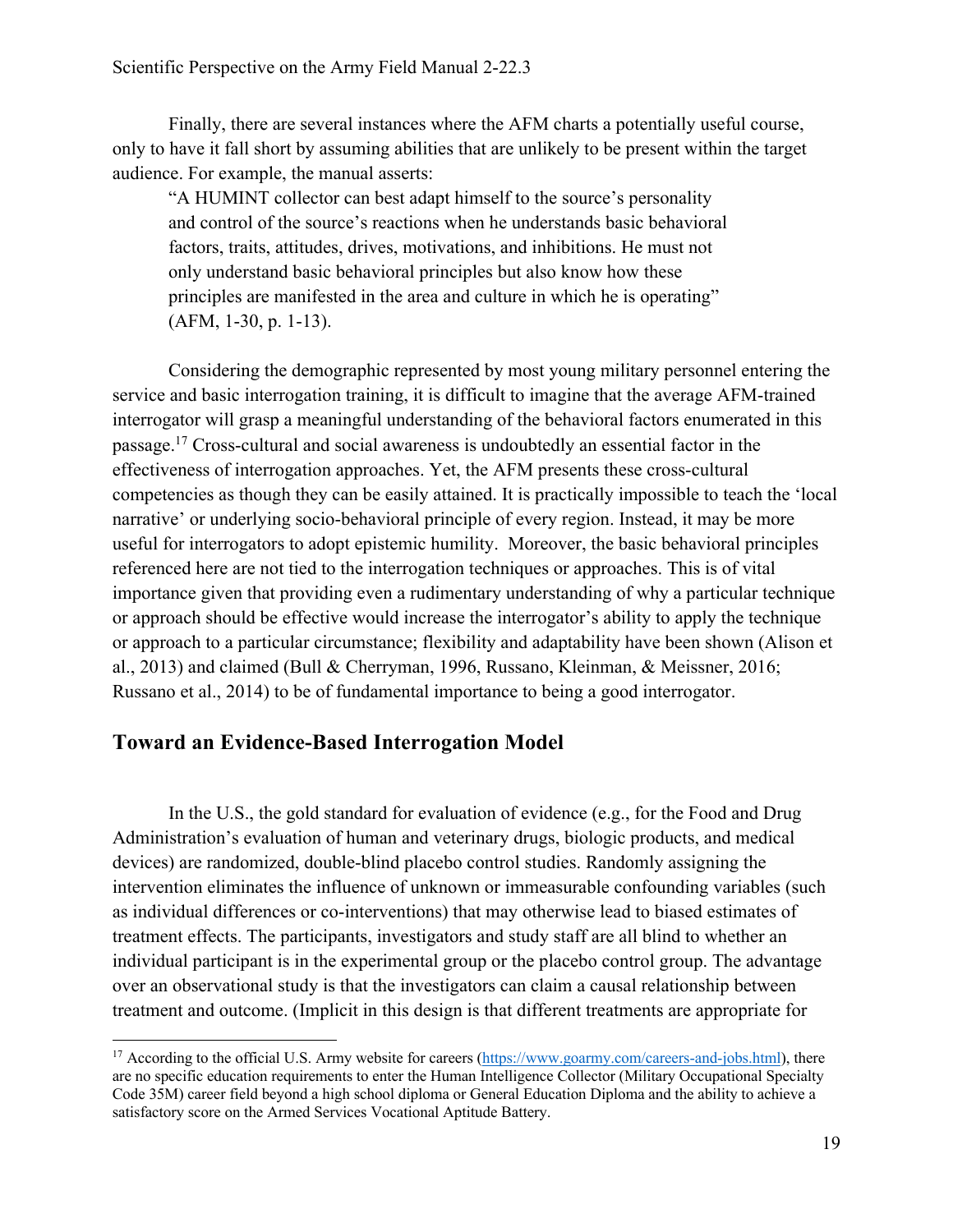different ailments, that there are clear outcome measures, and that there is some standardization to the methods of diagnosis.) Drugs are approved if they can be shown in a number of such trials to be superior to a placebo designed to be indistinguishable from the active medication, the rationale being that the specific ingredients of the medication are responsible for their efficacy rather than patient hopes and expectations, as well as of the doctor-patient relationship (Wampold & Bhati, 2004). The origins of this design are in 1950s scientific literature, but it was not until 1980 that such designs were required by the FDA for drug approval (Shapiro & Shapiro, 1997). Important to such evaluation was the advent of meta-analysis methods (Smith & Glass, 1977) that allowed for the computation of effect sizes.

In 1956, it was suggested that the same process be in place to evaluate psychotherapies (Rosenthal & Frank, 1956). However, psychology faced a problem with placebo control groups: the psychologist must be aware of the treatment being delivered to follow the protocol; therefore, the placebo cannot be indistinguishable from the active treatment (Wampold & Bhati, 2004). In 1995, Division 12 (Clinical Psychology) of the American Psychological Association (APA) modified criteria for Empirically Supported Treatments (ESTs) from the requirement that they use the randomized, double-blinded placebo control design to be demonstrations of *efficacy* in experiments that used good experimental designs and compared the intervention with another treatment (Task Force, 1995). Description of the treatment had to be presented in a manual format with a series of prescribed goals and techniques to be used during each session or phase of treatment (Task Force, 1995). In 1995, Division 12 identified 25 psychological interventions as ESTs; by 1998, the list had grown to 71 (Chambless & Ollendick, 2001). ESTs continue to be the gold standard for psychotherapy research in the U.S. and have been adopted by the National Institute of Mental Health.

In an effort to confirm attending to multiple sources of research evidence and to affirm that good psychological practice based on evidence is also based on clinical expertise and patient values, the 2005 APA Presidential Initiative on Evidence-Based Practice in Psychology proposed that clinician experience and voice of the client be given a greater role in determining effective treatments. Evidence-Based Practice (EBP) was defined as "the integration of the best available research with clinical expertise in the context of patient characteristics, culture, and preferences" (APA Presidential Task Force on Evidence-Based Practice, 2006, p. 273). Evidence-based meant applying the best available research evidence in the selection and application of treatments and integrating that with clinical expertise (Sackett, Rosenberg, Gray, Haynes & Richardson, 1996). A psychologist using an evidence-based approach engages in a "process of systematically finding, appraising and using contemporaneous research findings as the basis for clinical decisions" (Rosenberg & Donald, 1995, p. 1122). Evidence-based practice integrates the best external evidence with the individual practitioner's expertise. Patient values are included in the decision-making, including "consideration of the role of ethnicity, race, culture, language,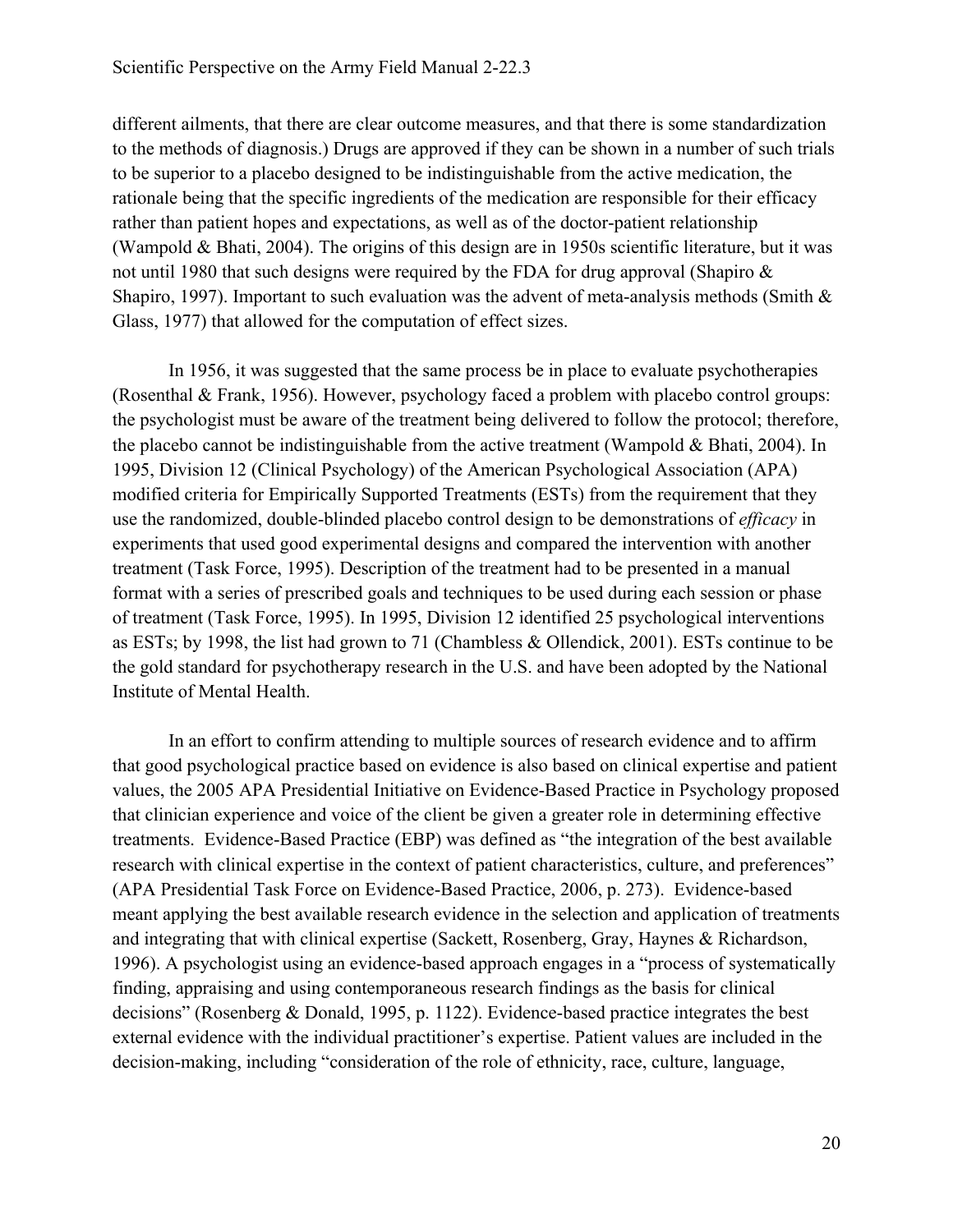gender, sexual orientation, religion, age, and disability status and the issue of treatment acceptability and consumer choice" (Levant & Sperry, 2016, p. 16).

#### **Translating Research into Practice**

But how do demonstrations of efficacy via ESTs translate to the field? ESTs are studies in which considerable control has been exercised by the researcher over sample selection (usually relying on recruits), delivery of the intervention, and over the conditions under which the intervention occurred. *Effectiveness studies* refer to studies in which a previously demonstrated efficacious intervention is examined in a more heterogeneous sample in a realworld setting and/or is provided by real-world practitioners rather than researchers (Hoagwood, Hibbs, Brent, & Jensen, 1995; Hunsley & Lee, 2007). Differences between ESTs and effectiveness studies are substantive, including sample and the selection, set and setting of treatment. There were objections that the 1995 Task Force criteria were in fact too lenient because they focused solely on the efficacy rather than effectiveness (Elliott, 1998; Hoagwood, et al., 1995), but subsequent reviews of ESTs showed that many interventions were in fact effective in clinical settings with diverse clients (Chambless & Ollendick, 2001).

In an effort to share the growing list of ESTs with practitioners and the general public, Division 12 of APA maintains a website (http://www.div12.org/) that describes various treatments, the level of research support, key references, clinical resources and training opportunities. This is similar in some respects to "what works" clearinghouses, described in a "Memorandum to the Heads of Departments and Agencies" (Office of Management and Budget, 2013) as "repositories that synthesize evaluation findings in ways that make research useful to decision-makers, researchers, and practitioners" (Office of Management and Budget, 2013). Examples are "what works" clearinghouses in the Department of Justice, the Department of Education's What Works Clearinghouse, the Substance Abuse and Mental Health Services Administration's National Registry of Evidence-based Programs and Practices, and the Department of Labor's Clearinghouse of Labor Evaluation and Research.

It is instructive to imagine how an Empirically Supported Treatment model – or perhaps more appropriately, an Evidence-Based Practice model – might work for the practice of interrogation, although we admit this is an exercise demanding some imagination. The AFM provides no references to scientific research. The most widely-used law enforcement interrogation training program in the U.S., that of John E. Reid & Associates Inc. (Starr, 2013), references only one study, from the University of Tennessee, where a pre-test, post-test examination of participants of the Reid training course found that "there was a significant improvement for all groups trained" but no other data are provided (http://www.reid.com/faq/) (see also Gallini, 2010). The Reid website points to the publication of the first edition of *Criminal Interrogation and Confessions* as the basis of the Reid Technique (Inbau & Reid, 1962). However, science has played a greater role in other parts of criminal justice investigative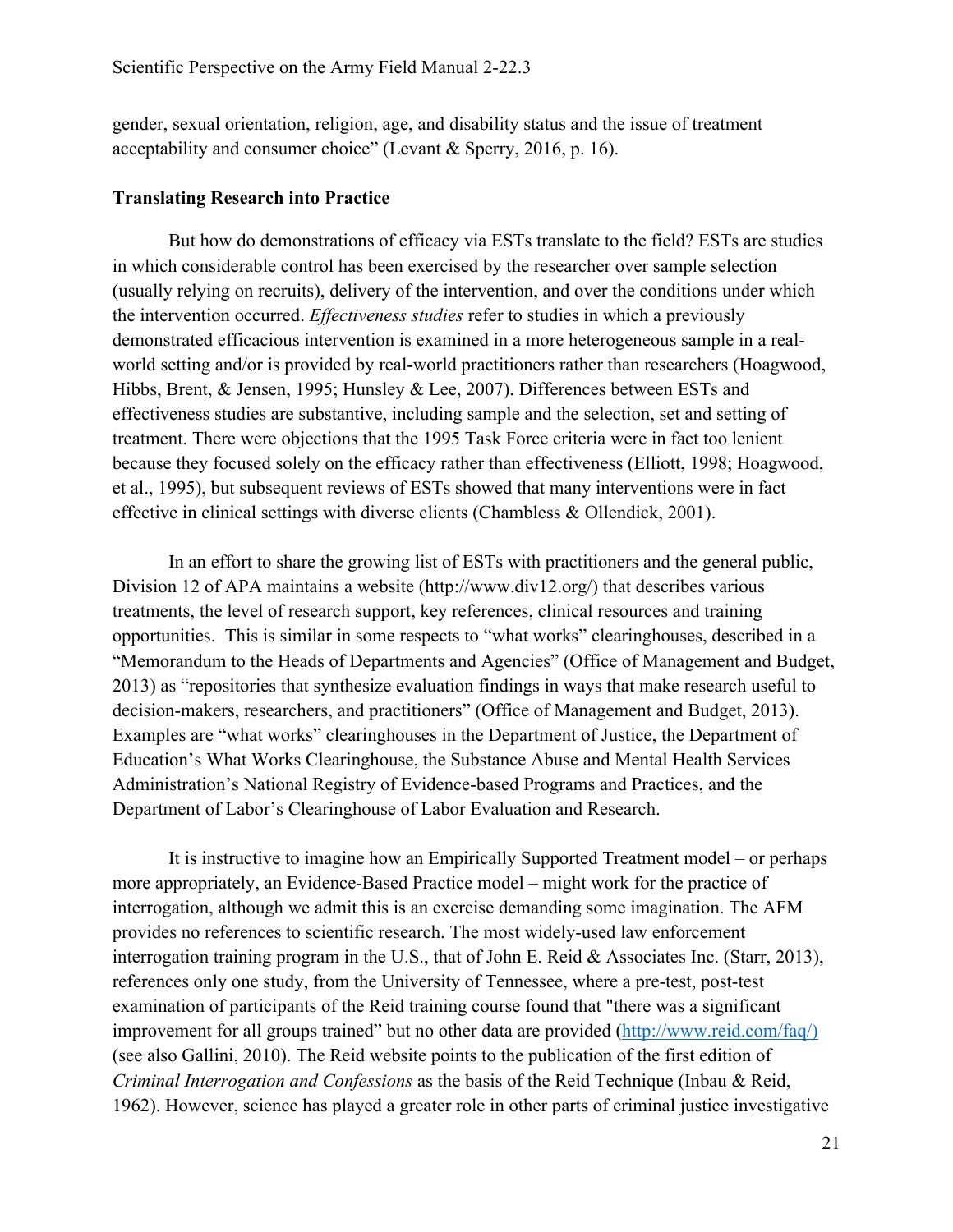processes, including eyewitness testimony (e.g., Loftus & Palmer, 1974) and identification (e.g., Wells, Lindsay, & Ferguson, 1979), the accuracy of police officers when they serve as eye witnesses (e.g., Reisberg, Simons & Fournier, 2016) and the role of interrogation methods in false confessions (Kassin, 1997; Kassin, Appleby, & Torkildson-Perillo, 2010). There is some, but less frequent, discussion of the importance of science to interrogation methods (e.g., Brandon, 2014; Brandon, Wells & Seale, 2017; Hartwig, Meissner, & Semel, 2014; Meissner, Kelly & Woestehoff, 2015; Narchet, Russano, Kleinman, & Meissner, 2016; Wells & Brandon, 2018).

A minimal prerequisite to an Evidence-Based Practice of interrogation is some consensus that interrogation methods can be improved by scientific research. As noted, medicine (Sackett, Strauss, Richardson, Rosenberg, & Haynes, 2000) and psychotherapy (Chambless & Ollendick, 2001) have struggled to evolve from anecdotal claims to use of evidence-based approaches. Weisz, Donenberg, Han & Weiss (1995) quote an "experienced psychotherapist," as saying,

"Over more than 22 years of clinical practice, I've become increasingly disaffected about the value of psychotherapy outcome research for the practice of psychotherapy . . . I suspect the outcome research tells us something; I'm just not sure what" (Raw, 1993, pp. 75-76).

Weisz et al. (1995) go on to provide a list of obstacles to "lab-clinic collaboration" that we have heard echoed in some communities of interrogation practitioners; these include the "belief that psychotherapy is art, not science," the "belief that frank scrutiny is harmful to the discipline [of clinical psychotherapy]," the "belief that current clinical practice works well, but in ways that outcome research cannot measure," the belief that outcome research is too narrowly focused and manualized, which is not relevant to the complexity seen in clinics, "devotion to conceptually appealing, personal theoretical orientations," an "undersupply of clinicians from training programs who are well-versed in the use of empirically supported methods," and "lack of proven treatment for some problems" (pp. 697-699). One might easily substitute the practice of interrogation for clinical psychotherapy and reflect the views of many interrogators. The remedy Weisz et al. (1995) offer is a lab-clinic collaboration that is bidirectional: application of sciencebased methods should enhance practice, and the experience of using science-based methods in clinical practice will highlight important moderating variables and pose new and theoretically interesting research questions (see also Clarke, 1995).

To date, there is one systematic review of interrogation methods that meets the 1995 APA Task Force requirements for establishing 'Empirically Supported Treatments,' a Campbell Systematic review (Cochrane, 1972) published in 2012 (Meissner, Redlich, Bhatt, & Brandon, 2012; see Meissner, Redlich, Michael, Evans, Camilletti, Bhatt, & Brandon, 2014). The authors conducted two, separate meta-analyses, the first focused on observational or quasi-experimental field studies that assessed the association between accusatorial vs information-gathering interrogation methods and elicitation of a true or false confession statement, and a second that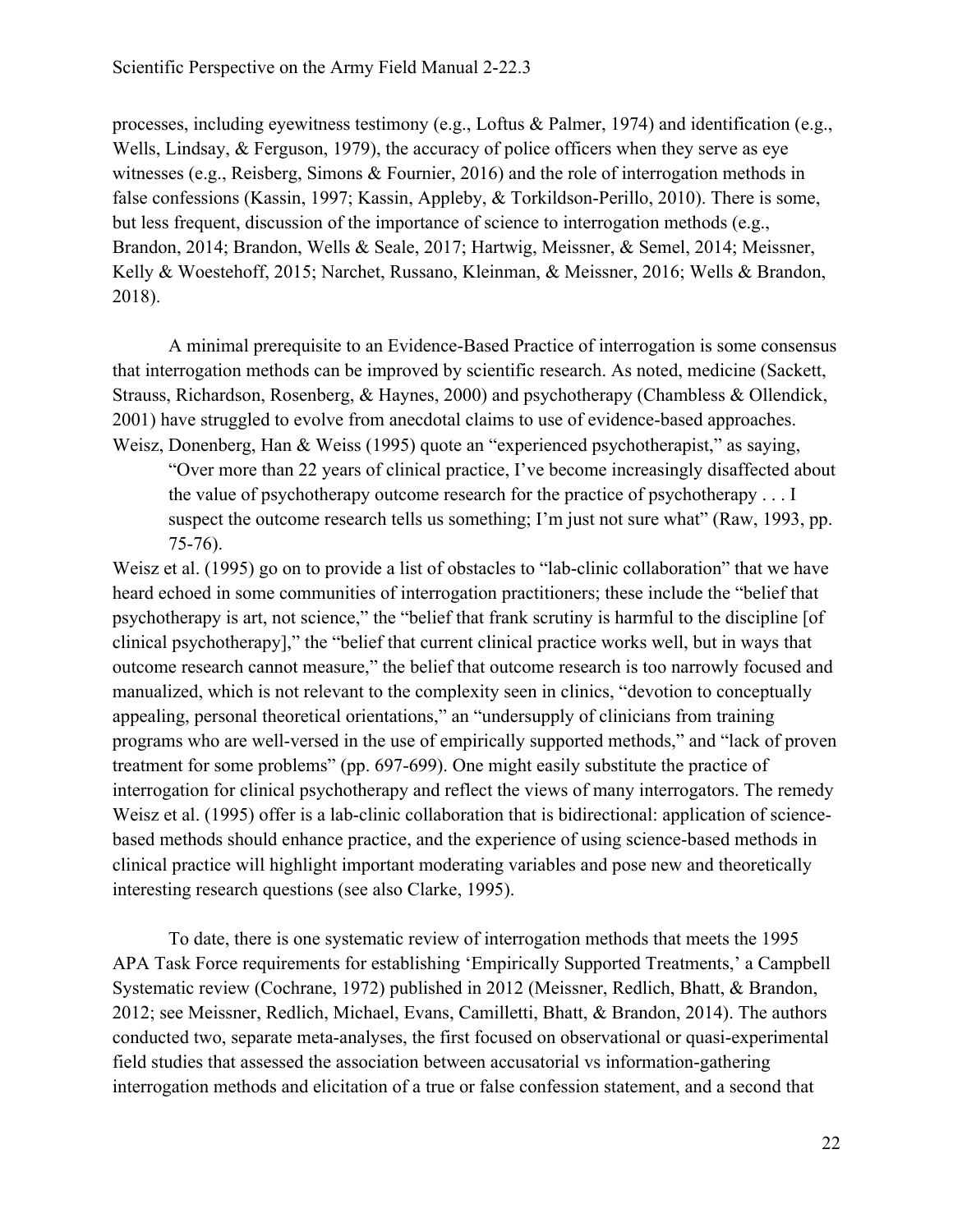focused on experimental, laboratory-based studies with the same outcome measures, in which ground truth was known. Five studies were located that were eligible for the field study metaanalysis, and 12 studies for the experimental study meta-analysis. Results showed that both accusatorial and information-gathering methods were similarly associated with confession statements in the field studies, whereas the information-gathering method increased the likelihood of true confessions while also decreasing the likelihood of false confessions in the experimental studies. To be germane to revisions of the AFM, similarly analyses are needed where the dependent measures include quantity and quality of information gain, rather than confession statements.

#### **The Challenges of Studying Effectiveness**

Effectiveness studies of science-based interrogation methods are almost non-existent, but have been emerging more recently, situated in law enforcement contexts (e.g., Ormerod & Dando, 2015; Kelly, Dawson, & Hartwig, 2015; Russano, Meissner, Atkinson, & Dianiska, 2017; Vredeveldt, Tredoux, Nortje, Kempen, Puljević & Labuschagne, 2014). There are no effectiveness studies on interrogations in military intelligence settings, primarily because researcher access to such contexts is limited and the U.S. Department of Defense prohibits research on detainees, including observational studies (see DoD Instruction 3216.02, Protection of Human Subjects and Adherence to Ethical Standards, issued in 2011). Effectiveness studies also are limited by the fact that descriptions of science-based interrogation methods are not 'manualized.' Finally, empirical studies of interrogations that occur across a series of days, weeks or months with individuals who have been otherwise isolated are nonexistent (and would be prohibited under regulations that protect human subjects of research).

One challenge to understanding the applicability of laboratory studies of interrogation to interrogations occurring in the field is the stark difference in outcomes measures used in the two domains. It is notable that in the instances where science has had some impact on real world law enforcement interrogation practices and procedures, outcome measures are roughly comparable in the experimental research and the field (e.g., number of accurate identifications; number of true or false admissions or confessions). The correspondence between laboratory and field outcome measures is less for military or intelligence interrogations. Current experimental studies of interrogation methods include measures of number of overall details as well as critical details (e.g., Evans et al., 2014; Mann, Vrij, Shaw, Leal, Ewens, Hillman, Granhag & Fisher, 2012), measures of "forthcomingness" (e.g., Dawson, Hartwig, & Brimbal, 2015) and perceptions of how much information was provided (e.g., Granhag, Montecinos, & Oleszkiewicz, 2013). In the field, the outcome measure is an intelligence report, and the extent to which a report contains new, critical or verified information is difficult to quantify.

A second challenge is that the scientific literature relevant to interrogations currently lacks theorizing — so that disparate tactics that have demonstrated efficacy individually and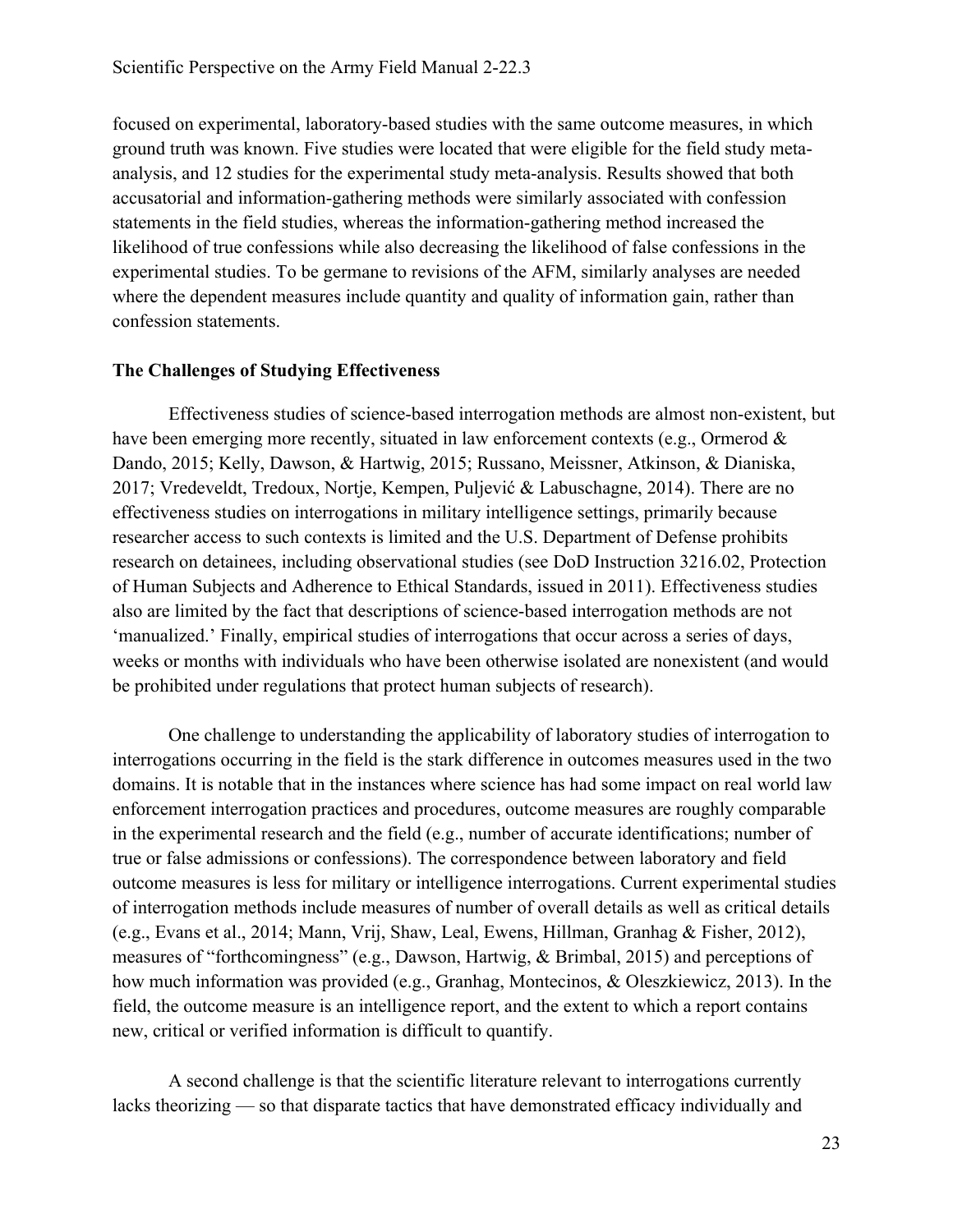could arguably contribute to an effective interrogation are presented in isolation (e.g., Alison et al., 2013; Fisher & Geiselman, 2010; Granhag & Hartwig, 2015; Granhag, Montecinos, & Oleszkiewicz, 2013).

## **Conclusion**

To work towards Evidence-Based Practice in interrogations, researchers and practitioners need access to a substantive database of experimentally validated interrogation methods that have been shown to be both efficacious and effective (the latter requiring effectiveness studies). These would need to be cross-culturally validated – an especially daunting requirement, given the difficulties of conducting interrogation research in diverse populations (including those outside the U.S.). In fact, there is a robust research literature on interrogation methods in law enforcement settings (e.g., Bull, 2014; Bull & Soukara, 2010; Bull, Valentine, & Williamson, 2009; Granhag, Vrij & Verschuere, 2015; Gudjonsson, 2003; Lassiter & Meissner, 2010; Milne & Bull, 1999; Oxburgh, Myklebust, Grant & Milne, 2016; St-Yves, 2014; Vrij, 2008), although almost all of the experimental work has been conducted either in the U.S. or the U.K. Techniques to elicit reliable information with substantive empirical support include the cognitive interview (Fisher & Geiselman, 2010; Geiselman, 2012), the Strategic Use of Evidence (Granhag & Hartwig, 2015), the Scharff Technique (Granhag, Montecinos, & Oleszkiewicz, 2013), and cognition-based lie detection methods (Vrij & Fisher, 2016; Vrij, 2008). Increasingly, the focus of this work has been not just on obtaining confessions but also on gathering intelligence (e.g., Fisher & Geiselman, 2010; Granhag & Hartwig, 2015; Granhag, Montecinos, & Oleszkiewicz, 2013; Meissner, Kelly, & Woestehoff, 2015).

The premises of evidence-based practice movements are that (i) patient care can be enhanced by acquisition and use of up-to-date empirical knowledge, although (ii) it is difficult for clinicians to keep up with such knowledge while they practice full-time. However, (iii) if they do not, their knowledge and clinical performance will deteriorate over time and consequently, (iv) clinicians need summaries or evidence provided by expert reviews and instructions on how to access this information during their routine practice (Chambless & Ollendick, 2001). If one is willing to assume that interrogation methods should be science-based, it is difficult to argue against the general usefulness of these notions for interrogations. What is appealing—yet too often unappreciated—about the evidence-based approach is that it values the practitioner's expertise and experience. While we would argue that much of the AFM is outdated and the Manual itself should undergo an extensive revision informed by the relevant and considerable — research carried out over the past decades, we also argue that such updates are best accomplished via a robust and continuous partnership of practitioners and scientists until such time as an evidence-based model of interrogation can be instantiated. Perhaps the distance between the experimental research and implementation could be shortened by something like the Veteran's Administration Quality Enhancement Research Initiative, which places a high priority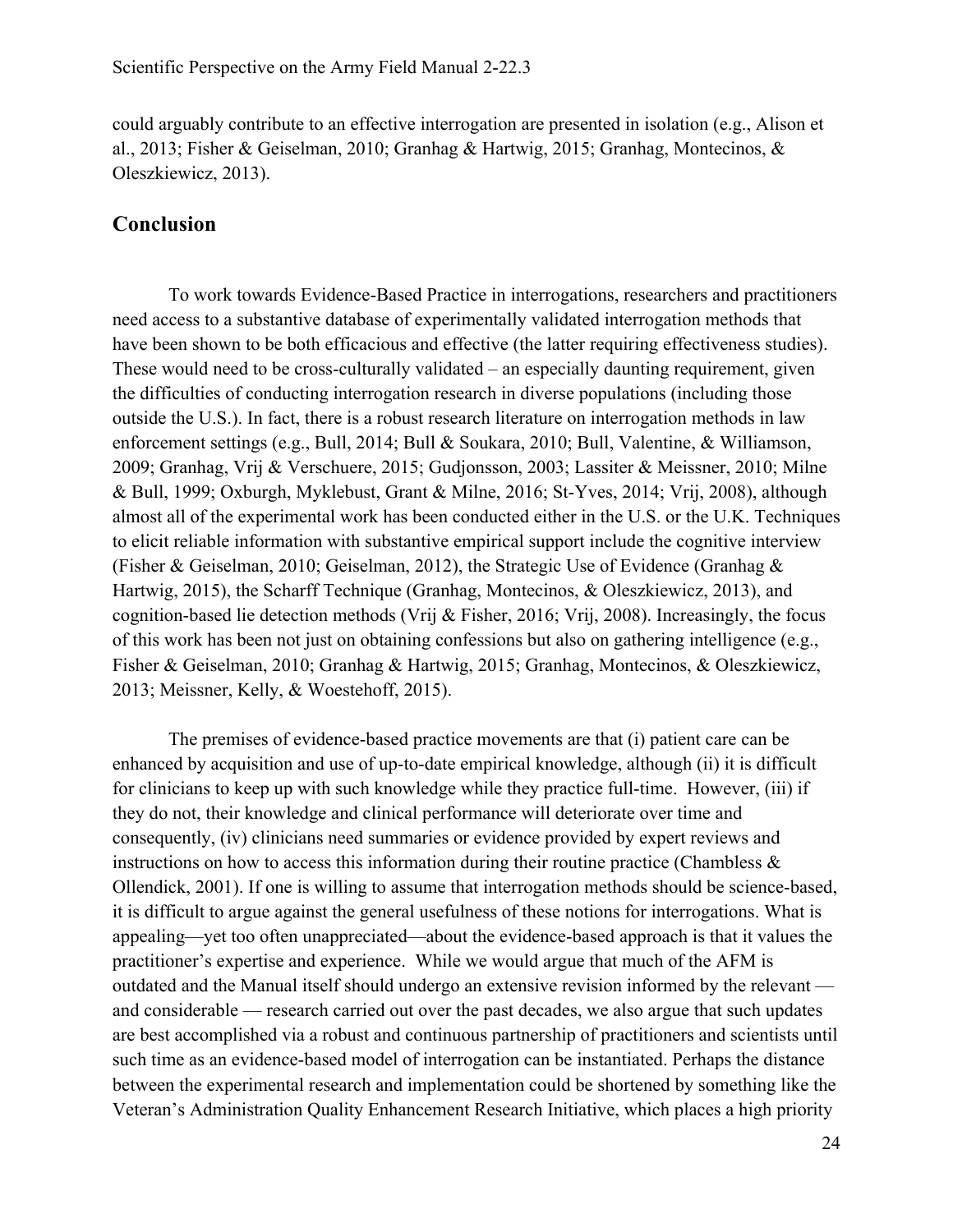on implementation research (HSR&D Research Brief, 2004). Toward that end, the High-Value Detainee Interrogation Group (HIG), an interagency entity established under the Obama Administration in 2009,<sup>18</sup> supports research on interrogation and had begun to publically disseminate both research summaries and "evidence reports" on a website created in collaboration with FBI and Iowa State University. This platform might point practitioners and trainers to science-based practices, and scientists to research gaps (FBI This Week 2016). These are, in our view, much-needed steps in the right direction.

<sup>&</sup>lt;sup>18</sup> For a detailed overview of the High-Value Detainee Interrogation Group—to include the nature of its unique research program and the evolution of its research-to-practice training effort—see Chapter 11, *The High-Value Detainee Interrogation Group (HIG): Inception, Evolution, and Impact.*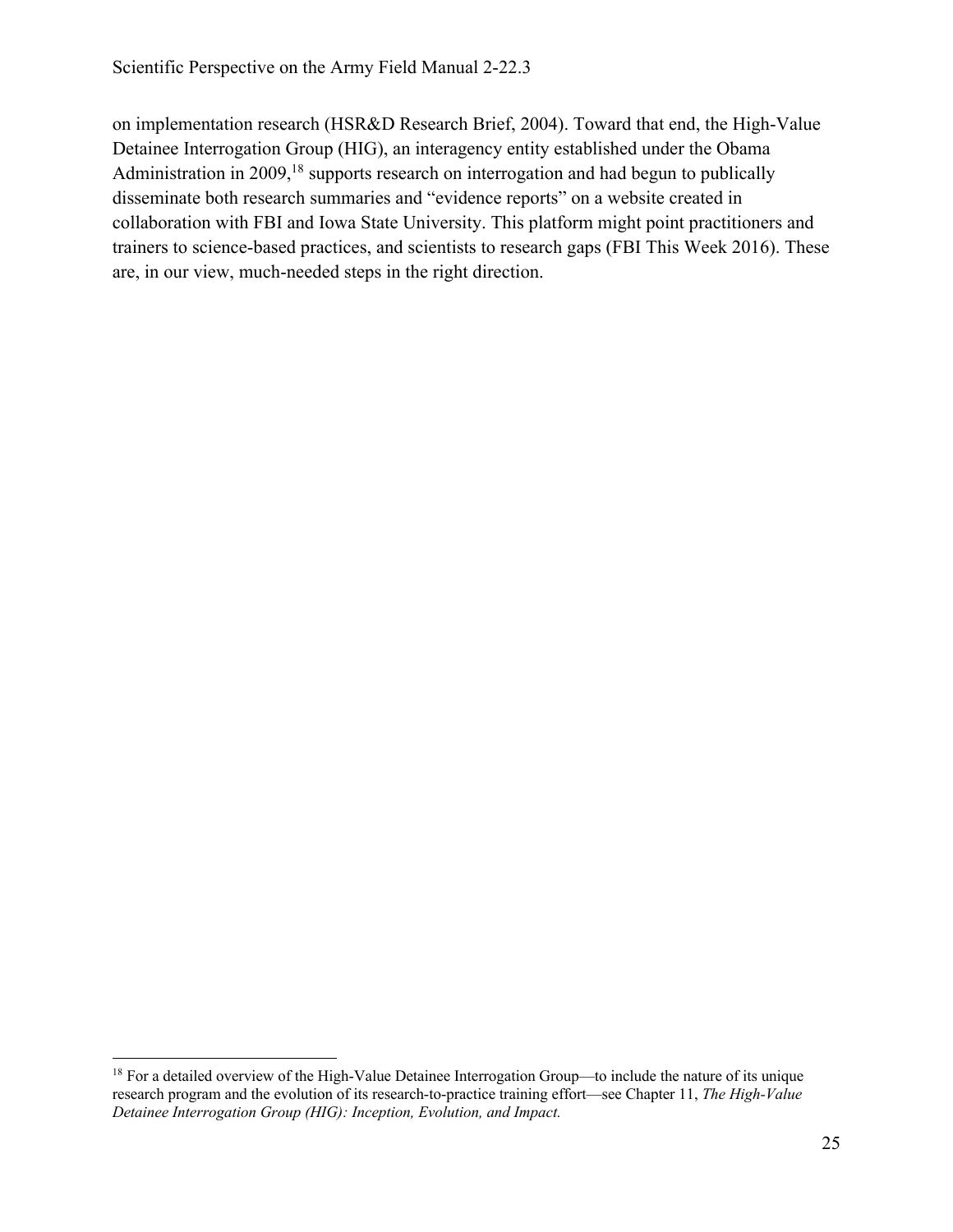### References

- Alison, L. J., Alison, E., Noone, G., Elntib, S. & Christiansen P. (2013). Why tough tactics fail and rapport gets results: Observing Rapport-Based Interpersonal Techniques (ORBIT) to generate useful information from terrorists. *Psychology, Public Policy and Law, 19,* 411-431. doi.org/10.1037/a0034564
- APA Presidential Task Force on Evidence-Based Practice. (2006). Evidence based practice in psychology. *American Psychologist*, *61*, 271–285. doi.org/10.1037/0003-066X.61.4.271
- Army Field Manual 34-52 (1987). *Intelligence Interrogation*. Headquarters, Department of the Army.
- Army Field Manual 2-22.3 (2006). *Human Intelligence Collector Operations*. Headquarters, Department of the Army.
- Brandon, S. E. (2014). Towards a science of interrogation. *Applied Cognitive Psychology, 28,* 945-946. http://dx. doi: 10.1002/acp.3090
- Brandon, S. E., Bhatt, S., Justice, B. P., & Kleinman, S. M. (2010). Army Field Manual 2-22.3 interrogation methods: A science-based review. Unpublished manuscript.
- Brandon, S. E., Wells, S., & Seale, C. (2018). Science-based interviewing: Information elicitation. *Journal of Investigative Psychology and Offender Profiling*, *15*(2), 133-148. https://doi.org/10.1002/jip.1496
- Brewer, N., & Hupfeld, R. M. (2004). Effects of testimonial inconsistencies and witness group identity on mock-juror judgments. *Journal of Applied Social Psychology, 34,* 493–513. doi:10.1111/j.1559-1816.2004.tb02558.x
- Bull, R. (2014). *Investigative interviewing*. New York NY: Springer-Science+Media Business.
- Bull, R., & Cherryman, J. (1995). *Helping to identify skills gaps in specialist investigative interviewing.* London: Home Office. London: Home Office Police Department.
- Bull, R., & Soukara, S. (2010). Four studies of what really happens in police interviews. In G. Lassiter, & C. A. Meissner (Eds.), *Police interrogations and false confessions: Current research, practice, and policy recommendations* (pp. 81-95). Washington, DC, US: American Psychological Association.
- Bull, R., Valentine, T., & Williamson, T. (2009). *Handbook of psychology of investigative interviewing*. Chichester: Wiley-Blackwell.
- Cacioppo. J. T., Hawkley, L. C., Norman, G. J., & Berntson, G. G. (2011). Social isolation. *Annals of the New York Academy of Sciences, 1231,* 17-22. doi:10.1111/j.1749- 6632.2011.06028.x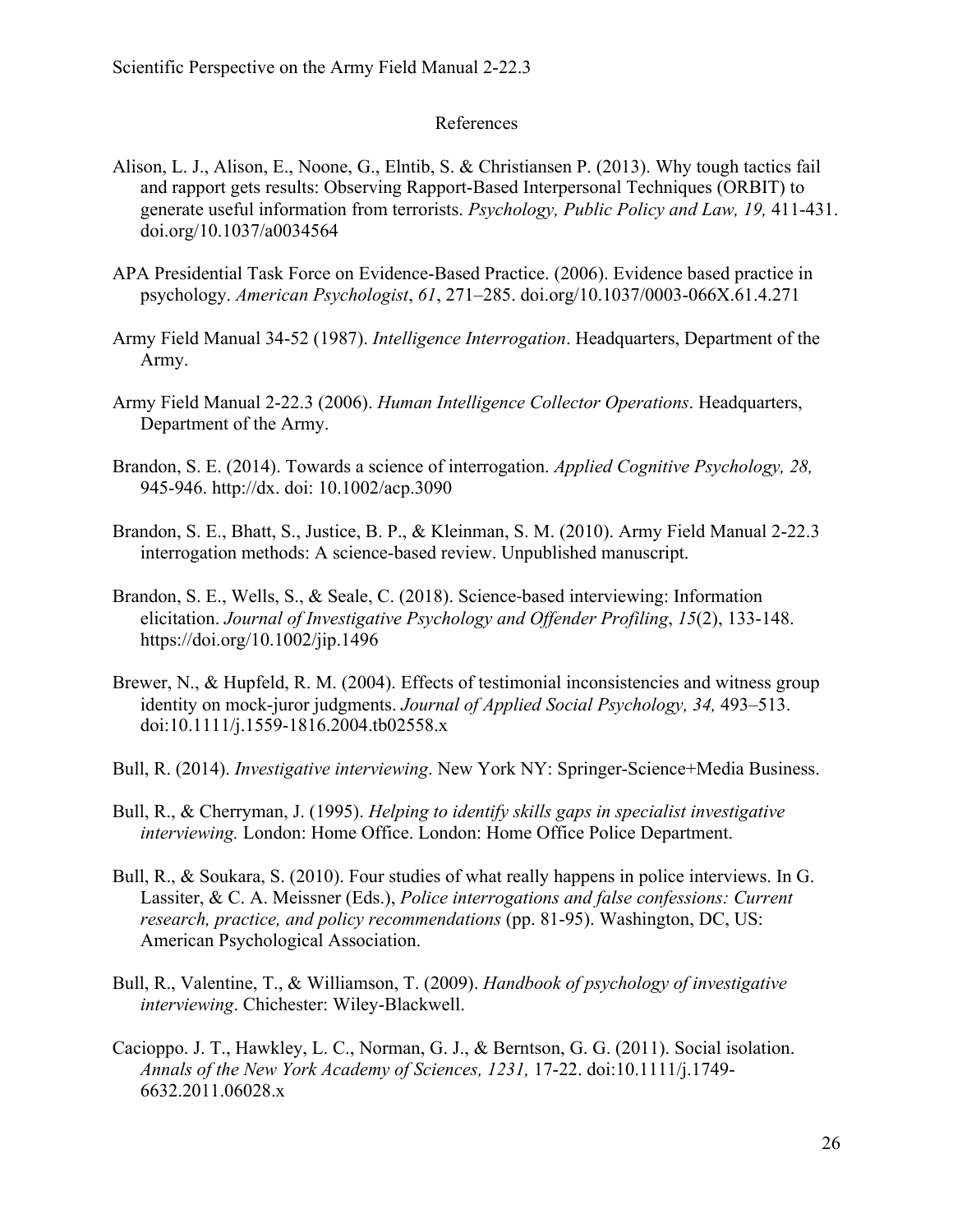- Chambless, D. L., & Ollendick, T. H. (2001). Empirically supported psychological interventions: Controversies and evidence. *Annual Review of Psychology, 52,* 685-716. doi:10.1146/annurev.psych.52.1.685
- Cialdini, R. B. (2001). *Influence: Science and practice* (3rd Ed.). Boston: Pearson Education.
- Clarke, G. N. (1995). Improving the transition from basic efficacy research to effectiveness studies: Methodological issues and procedures. *Journal of Consulting and Clinical Psychology, 63,* 718-725. doi.org/10.1037/0022-006X.63.5.718
- Clarke, C., & Milne, R. (2001). National evaluation of the PEACE investigative interviewing course (Report No. PRAS/149). Police Research Award Scheme.
- Clemens, F., Granhag, P. A., & Strömwall, L. A. (2011). Eliciting cues to false intent: A new application of strategic interviewing. *Law and Human Behavior, 35,* 512-522. http://dx/ doi:10.1007/s10979-010-9258-9
- Cochrane, A. L. (1972). *Effectiveness and efficiency: Random reflections on health services*. London, England: Nuffield Provincial Hospitals Trust.
- Collins, R., Lincoln, R., & Frank, M. G. (2002). The effect of rapport in forensic interviewing. *Psychiatry, Psychology and Law*, *9*, 69-78. https://doi.org/10.1375/pplt.2002.9.1.69
- Colomb, C., Ginet, M., Wright, D., Demarchi, S., & Sadler, C. (2013). Back to the real: Efficacy and perception of a modified cognitive interview in the field. *Applied Cognitive Psychology, 27,* 574-583. doi: 10.1002/acp.2942
- Cutcher-Gershenfeld, J. E., McKersie, R. B., & Walton, R. E. (1995). Path-ways to change: Case studies of strategic negotiations. Kalamazoo, MI: W.E. Upjohn Institute for Employment Research.
- Dando, C., Wilcock, R., Milne, R., & Henry, L. (2009). A modified cognitive interview procedure for frontline police investigators. *Applied Cognitive Psychology: The Official Journal of the Society for Applied Research in Memory and Cognition*, *23*(5), 698-716. https://doi.org/10.1002/acp.1501
- Davis, M R., McMahon, M., & Greenwood, K. M. (2005). The efficacy of mnemonic components of the cognitive interview: Towards a shortened variant for time-critical investigations. *Applied Cognitive Psychology, 19,* 75-93. http://dx.doi: 10.1002/acp.1048
- Dawson, E., Hartwig, M., & Brimbal, L. (2015). Interviewing to elicit information: Using priming to promote disclosure. *Law and Human Behavior, 39*, 443-450. doi.org/10.1037/lhb0000136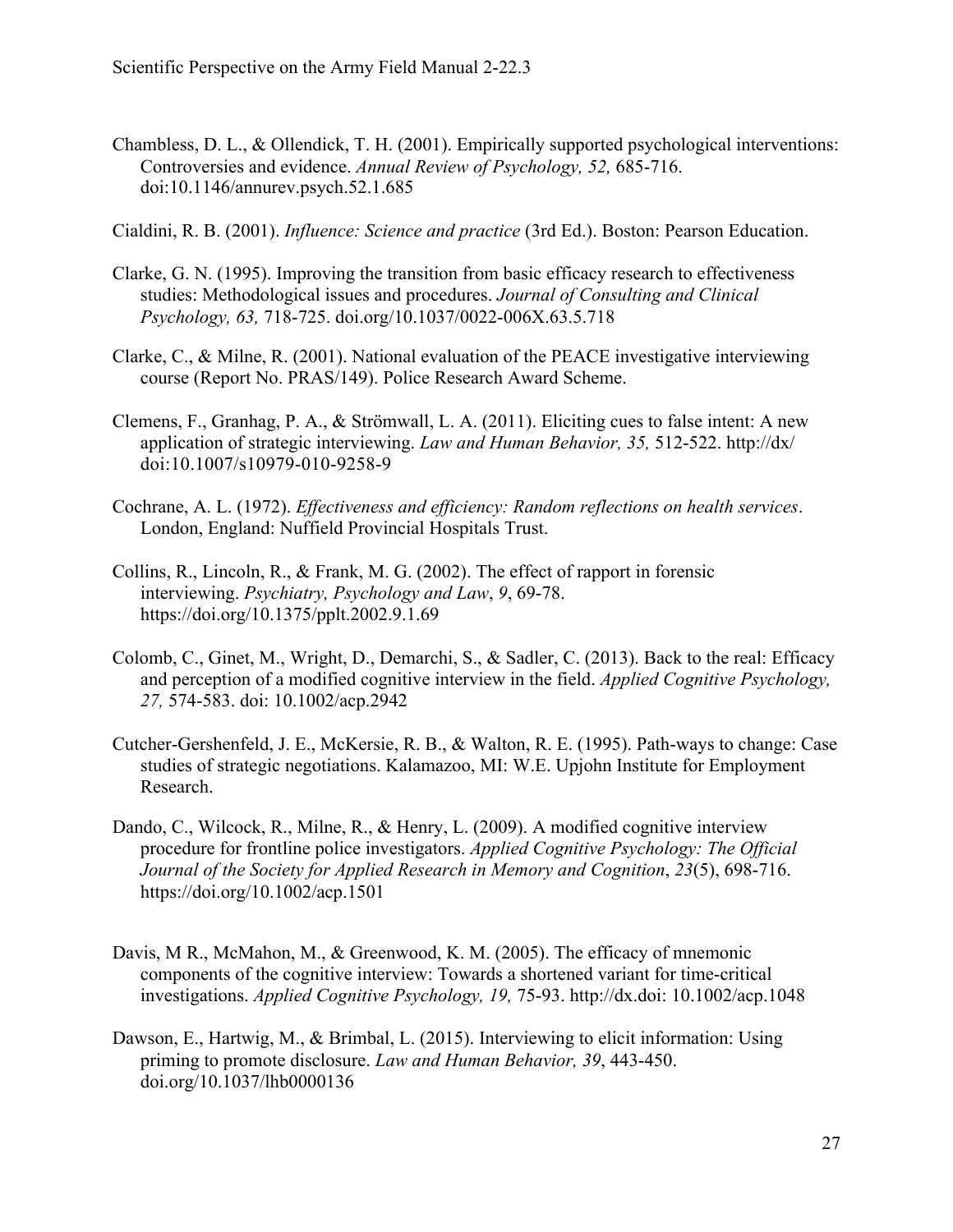- Dawson, E., Hartwig, M., Brimbal, L., & Denisenkov, P. (2017). A room with a view: Setting influences information disclosure in investigative interviews. *Law and Human Behavior*, *41*, 333. http://dx.doi.org/10.1037/lhb0000244
- Deci, E. L., Koestner, R., & Ryan, R. M. (1999). A meta-analytic review of experiments examining the effects of extrinsic rewards on intrinsic motivation. *Psychological Bulletin, 125,* 627-668. doi.org/10.1037/0033-2909.125.6.627
- Deci, E. L., & Ryan, R. M. (Eds.) (2002). *Handbook of self-determination research*. Rochester NY: University of Rochester Press.
- DoD Instruction 3216.02 (2011). Protection of Human Subjects and Adherence to Ethical Standards. Nov. 8, 2011. Accessed at http://www.esd.whs.mil/Portals/54/Documents/DD/issuances/dodi/321602p.pdf
- Duke, M. C., Wood, J. M., Magee, J., & Escobar, H. (2018). The effectiveness of army field manual interrogation approaches for educing information and building rapport. *Law and Human Behavior*, *42*, 442-457. http://dx.doi.org/10.1037/lhb0000299
- Elliott, R. E. (1998). Editor's introduction: A guide to the empirically supported treatments controversy. *Psychotherapy Research, 8,* 115-125.
- Evans, J. R., Houston, K. A., Meissner, C. A., Ross, A. B., Labianca, J. R., Woestehoff, S. A., & Kleinman, S. M. (2014). An empirical evaluation of intelligence-gathering interrogation techniques from the United States Army Field Manual. *Applied Cognitive Psychology, 28,* 867–875. http://dx.doi: 10.1002/acp.3065

Executive Order No. 13491, Ensuring Lawful Interrogations, 3 C.F.R. 199 (2009).\

- Fein, R. (2006). Introduction. In *Educing information: Interrogation: Science and Art. Intelligence Science Board Phase 1 Report* (pp. 1–6). Washington DC: National Intelligence College Press.
- FBI This Week, January 28, 2016, https://www.fbi.gov/audio-repository/news-podcaststhisweek-high-value-detainee-interrogation-group.mp3/view
- Fisher, R. P., & Geiselman, R. E. (1992). *Memory-Enhancing Techniques in Investigative Interviewing: The Cognitive Interview.* Springfield IL: C.C. Thomas.
- Fisher, R.P., & Geiselman, R.E. (2010). The cognitive interview method of conducting police interviews: eliciting extensive information and promoting therapeutic jurisprudence. *International Journal of Law and Psychiatry 33,* 321-28. doi.org/10.1016/j.ijlp.2010.09.004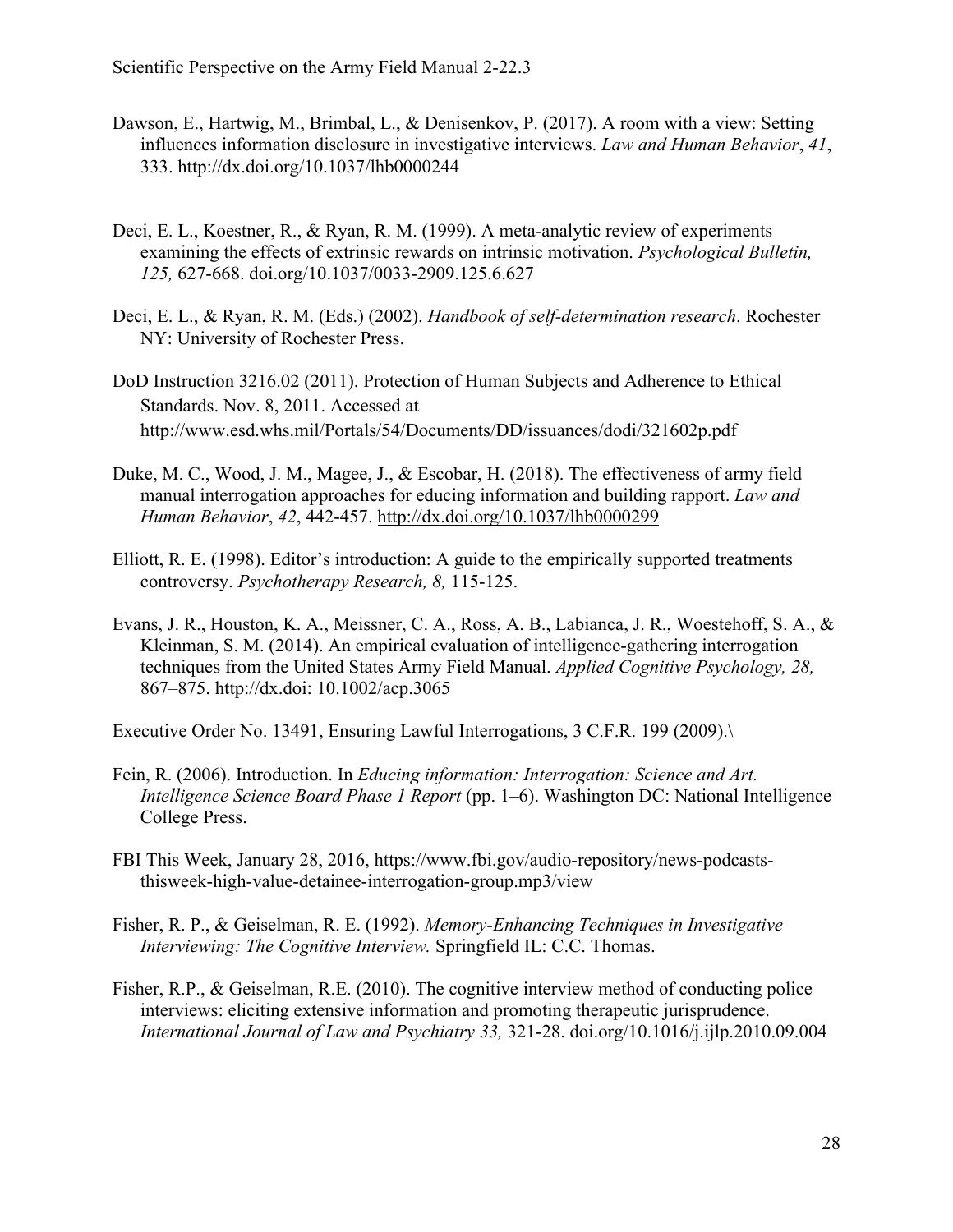- Fisher, R. P., Geiselman, E., & Amador, M. (1989). Field test of the cognitive interview: Enhancing the recollection of the actual victims and witnesses of crime. *Journal of Applied Psychology, 74,* 72-727. doi.org/10.1037/0021-9010.74.5.722
- Fisher, R. P., Milne, R., & Bull, R. (2011). Interviewing cooperative witnesses. *Current Directions in Psychological Science*, *20*(1), 16-19. http://cdp.sagepub.com/content/20/1/16
- Fisher R. P., & Perez, V. (2007). Memory-enhancing techniques for interviewing crime suspects. In S. Christianson (Ed.) *Offenders' memories of violent crimes* (pp. 329–350). Chichester, UK: Wiley & Sons.
- Fisher, R. P., Ross, S. J., & Cahill, B. S. (2010). Interviewing witnesses and victims. In P. A. Granhag (Ed.), *Forensic psychology in context: Nordic and international approaches* (pp. 56-74). Portland: Willan Publishing.
- Fisher, R. P., & Schreiber, N. (2007). Interviewing protocols to improve eyewitness memory. In M. Toglia, J. Rred, D. Ross, & R. Lindsay (Eds.), *The handbook of eyewitness psychology: Volume one. Memory for events* (pp. 58-80). Mahwah, NJ: Erlbaum Associates.
- Fisher, R. P., Vrij, A., & Leins, D. A. (2013). Does testimonial inconsistency indicate memory inaccuracy and deception? Beliefs, empirical research, and theory. In B. S. Cooper et al. (Eds.), *Applied issues in investigative interviewing, eyewitness memory, and credibility assessment.* doi: 10.1007/978-1-4614-5547-9\_7
- Gallini, B. R. (2010). Police "science" in the interrogation room: Seventy years of pseudopsychological interrogation methods to obtain inadmissible confessions. *Hastings Law Journal, 61,* 529-580.
- Geiselman, R. E. (2012). The cognitive interview for suspects. *American Journal of Forensic Psychology, 30,* 1-16.
- George, R. C., & Clifford, B. R. (1996). The cognitive interview Does it work? In S. Lloyd-Bostock, & G. Davies (Eds.), *Psychology, law and criminal justice: International developments in research and practice* (pp. 146-154). Oxford: de Gruyter.
- Goodman-Delahunty, J., Martschuk, N., & Dhami, M. K. (2014). Interviewing high value detainees: Securing cooperation and disclosures. *Applied Cognitive Psychology*, *28*, 883-897. https://doi.org/10.1002/acp.3087
- Granhag, P. A. (November 18-19, 2010). *The Strategic use of Evidence (SUE) technique: A scientific perspective.* High Value Detainee Interrogation Group (HIG). HIG Research Symposium: Interrogation in the European Union, Washington, DC.
- Granhag, P. A., & Hartwig, M. (2008). A new theoretical perspective on deception detection: On the psychology of instrumental mind-reading. *Psychology, Crime & Law*,14, 189-200. doi.org/10.1080/10683160701645181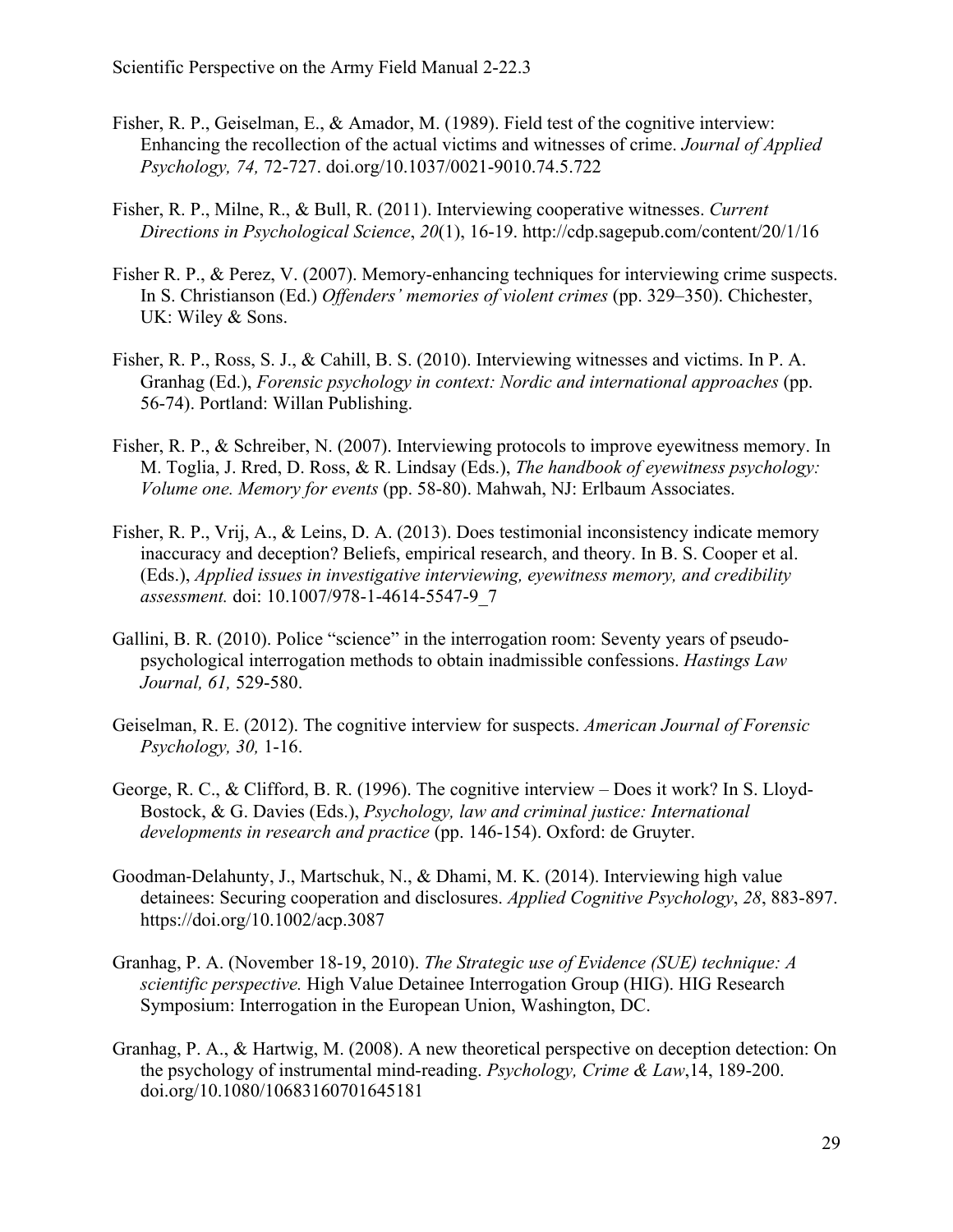- Granhag, P. A., & Hartwig, M. (2015). The Strategic Use of Evidence (SUE) technique: A conceptual overview. In P. A. Granhag, A. Vrij, & B. Verschuere (Eds.), *Deception detection: Current challenges and cognitive* approaches (pp. 231-251). Chichester, UK: Wiley.
- Granhag, P. A., Giolla, E. M., Sooniste, T., Strömwall, L. & Liu-Jonsson, M. (2016). Discriminating between statements of true and false intent: The impact of repeated interviews and strategic questioning. *Journal of Applied Security Research, 11,* 1-17.
- Granhag, P. A., Montecinos, S. C., & Oleszkiewicz, S. (2013). Eliciting intelligence from sources: The first scientific test of the Scharff technique. *Legal and Criminological Psychology*, *20,* 96-113. doi:10.1111/lcrp.12015
- Granhag, P. A., Oleszkiewicz, S., Strömwall, L. A., & Kleinman, S. M. (2015). Eliciting intelligence with the Scharff Technique: Interviewing more and less cooperative and capable sources. *Psychology, Public Policy, and Law, 21,* 100-110. doi.org/10.1037/law0000030
- Granhag, P. A., & Strömwall, L. A. (2002). Repeated interrogations: verbal and non-verbal cues to deception. *Applied Cognitive Psychology, 16,* 243-257. doi: 10.1002/acp.784
- Granhag, P. A., Vrij, A., & B. Verschuere, B. (2015). Detecting deception: Current challenges and cognitive approaches. Wiley-Blackwell: Chichester, West Sussex.
- Griffiths, A., & Milne, R. (2006). Will it all end in tiers? Police interviews with suspects in Britain. In T. Williamson (Ed.), *Investigative interviewing: Rights, research and regulation* (pp. 167–189). Collompton Dover: Willan.
- Gudjonsson, G. H. (2003). *The psychology of Interrogations and confessions: A handbook*. Chichster: Wiley.
- Gudjonsson, G. H., & Petursson, H. (1991). Custodial interrogation: Why do suspects confess and how does it relate to their crime, attitude and personality? *Personality and Individual Differences, 12,* 295-306. doi:10.1016/0191-8869(91)90116-S
- Hartwig, M., Granhag, P. A., Strömwall, L. A. (2007). Guilty and innocent suspects' strategies during police interrogations. *Psychology, Crime & Law, 13,* 213-227. doi.org/10.1080/10683160600750264
- Hartwig, M., Granhag, P. A., Strömwall, L. A., & Vrij, A. (2005). Detecting deception via strategic disclosure of evidence. *Law and Human Behavior, 29,* 469-484. doi: 10.1007/s10979-006-9053-9
- Hartwig, M., Meissner, C. A., & Semel, M. D. (2014). Human intelligence interviewing and interrogation: Assessing the challenges of developing an ethical, evidence-based approach. In R. Bull (Ed.), *Investigative interviewing* (pp. 209-228). New York NY: Springer-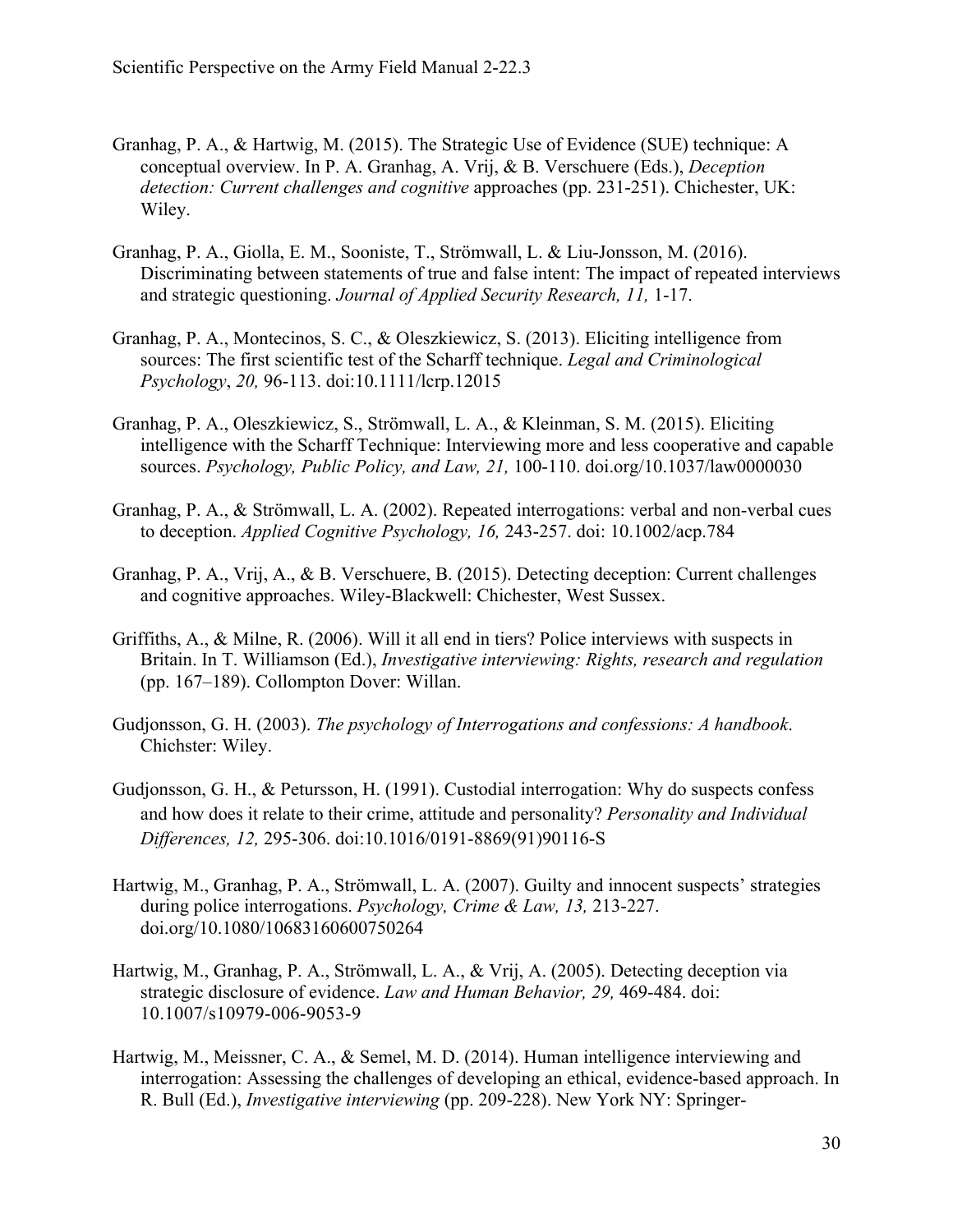Science+Media Business

- Hawkley, L. C. & Cacioppo, J. T. (2010). Loneliness matters: A theoretical and empirical review of consequences and mechanisms. *Annals of Behavioral Medicine, 40,* 218-227. doi: 0.1007/s12160-010-9210-8
- Hinkle, L. E. Jr. (1961). The physiological state of the interrogation subject as it affects brain function. In A. D. Biderman & H. Zimmer (Eds.), *The manipulation of human behavior* (pp. 1-50). John Wiley & Sons, Inc.: New York.
- Hoagwood, K., Hibbs, E., Brent, D., & Jensen, P. (1995). Introduction to the special section: efficacy and effectiveness in studies of child and adolescent psychotherapy. *Journal of Consulting Clinical Psychology, 8,* 126-140. doi.org/10.1037/0022-006X.63.5.683
- Holliday, R. E., Brainerd, C. J., Reyna, V. F., & Humphries, J. E. (2009). The cognitive interview: Research and practice across the lifespan. In R. Bull, T. Valentine, & T. Williamson (Eds.), *Handbook of the psychology of investigative interviewing: Current developments and future directions* (pp. 137-160). Oxford: Wiley.
- HSR&D Research Brief (2004). VA targets implementation of evidence-based findings into practice. Vol. 2. VA Office of Research and Development, Health Services Research and Development Service, Washington DC.
- Hunsley, J., & Lee, C. M. (2007). Research-informed benchmarks for psychological treatments: Efficacy studies, effectiveness studies, and beyond. *Professional Psychology: Research and Practice, 38,* 21-33. https://dx.doi:10.1037/0735-7028.38.1.21
- Inbau, R., & Reid, J. (1962). *Criminal interrogations and confessions*. Burlington MA: Jones and Bartlett Publishers.
- Jundi, S., Vrij, A., Mann, S., Hope, L., Hillman, J., Warmelink, L., & Gahr, E. (2013). Who should I look at? Eye contact during collective interviewing as a cue to deceit. *Psychology, Crime & Law, 19*, 661-671. doi.org/10.1080/1068316X.2013.793332
- Kassin, S. M. (1997). The Psychology of Confession Evidence. *American Psychologist, 52*, 221- 223. doi.org/10.1037/0003-066X.52.3.221
- Kassin, S. M., Appleby, S. C., & Torkildson–Perillo, J. T. (2010). Interviewing suspects: Practice, science and future directions. *Legal and Criminological Psychology, 15*, 39–55. doi: 10.1348/135532509X449361
- Kebbell, M. R., Milne, R., & Wagstaff, G. F. (1999). The cognitive interview: A survey of its forensic effectiveness. *Psychology, crime and law*, *5*(1-2), 101-115. https://doi.org/10.1080/10683169908414996

Kleinman, S. (2006). KUBARK Counterintelligence interrogation review: Observations of an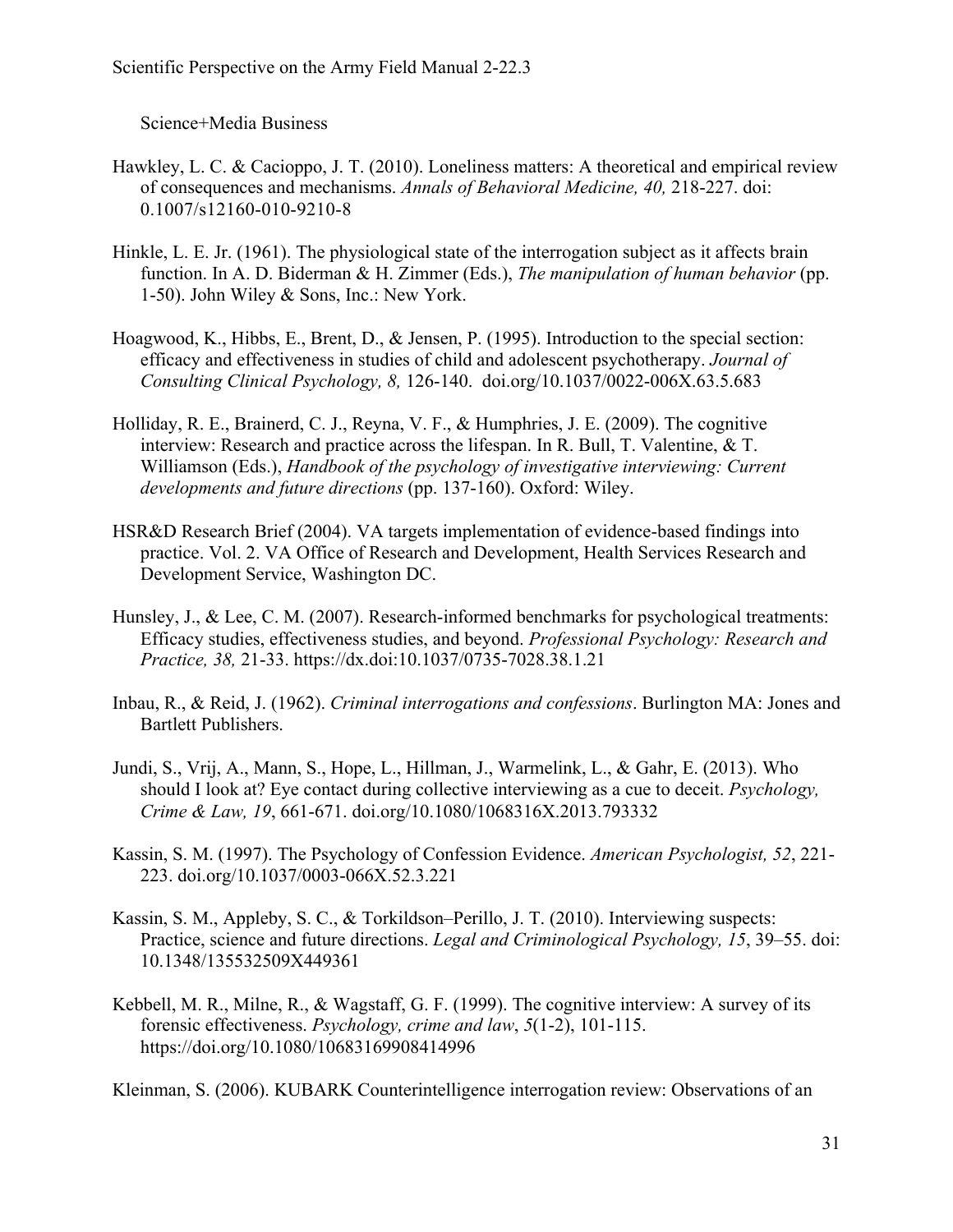interrogator. Lessons learned and avenues for further research. In N. D. I. College (Ed.), *Educing Information* (pp. 95-140).

- Knowles & J. A. Linn (Eds.), *Resistance and persuasion* (pp. 175-192). Mahwah NJ: Lawrence Erlbaum Associates Inc.
- Köhnken, G., Milne, R., Memon, A., & Bull, R. (1999). The cognitive interview: A metaanalysis. *Psychology Crime and Law, 5,* 3-27. doi.org/10.1080/10683169908414991
- Lassiter, G. D., & Meissner, C. A. (2010). *Police interrogations and false confessions: Current research, practice, and policy recommendations*. Washington, DC: American Psychological Association.
- Leal, S., Vrij, A., Mann, S., & Fisher, R. P. (2010). Detecting true and false opinions: The Devil's Advocate approach as a lie detection aid. *Acta Psychologica, 134,* 323-329. doi.org/10.1016/j.actpsy.2010.03.005
- Leal, S., Vrij, A., Warmelink, L., Vernham, Z., & Fisher, R. (2015). You can't hide your telephone lies: Providing a model statement as an aid to detect deception in insurance telephone calls. *Legal and Criminological Psychology, 20,* 129-146. doi: 10.1111/lcrp.12017
- Leins, D. A., Fisher, R. P., & Vrij, A. (2012). Drawing on liars' lack of cognitive flexibility: Detecting deception through varying report modes. *Applied Cognitive Psychology, 26,* 601- 607. doi: 10.1002/acp.2837
- Leins, D. A., Zimmerman, L. A., & Zabecki, J. M. (2017). An exploration of interpreter performance in intelligence gathering interviews. *International Investigative Research and Practice, 8,* 44-58. https://www.researchgate.net/publication/315792794
- Levant, R. F., Sperry, H. A., (2016). Components of evidence-based practice in psychology. In N. Zane, G. Bernal, & F. T. Leon (Eds.), Evidence-based psychological practice with ethnic minorities: Culturally informed research and clinical strategies (pp. 15-29). Washington DC: American Psychological Association. doi.org/10.1037/14940-002
- Loftus, E. F., & Palmer, J. C. (1974). Reconstruction of auto-mobile destruction: An example of the interaction between language and memory. *Journal of Verbal Learning and Verbal Behavior, 13,* 585-589. doi.org/10.1016/S0022-5371(74)80011-3
- Mackay, C. J., Cox, T., Burrows, G. C., & Lazzarini, A. J. (1978). An inventory for the measurement of self-reported stress and arousal. *British Journal of Social and Clinical Psychology, 17,* 283-284. doi: 10.1111/j.2044-8260.1978.tb00280.x
- Mann, S., Vrij, A., Shaw, D., Leal, S., Ewens, S., Hillman, J., Granhag, P. A., & Fisher, R. P. (2012). Two heads are better than one? How to effectively use two interviewers to elicit cues to deception. *Legal and Criminological Psychology*, *18,* 324–340. doi: 10.1111/j.2044- 8333.2012.02055.x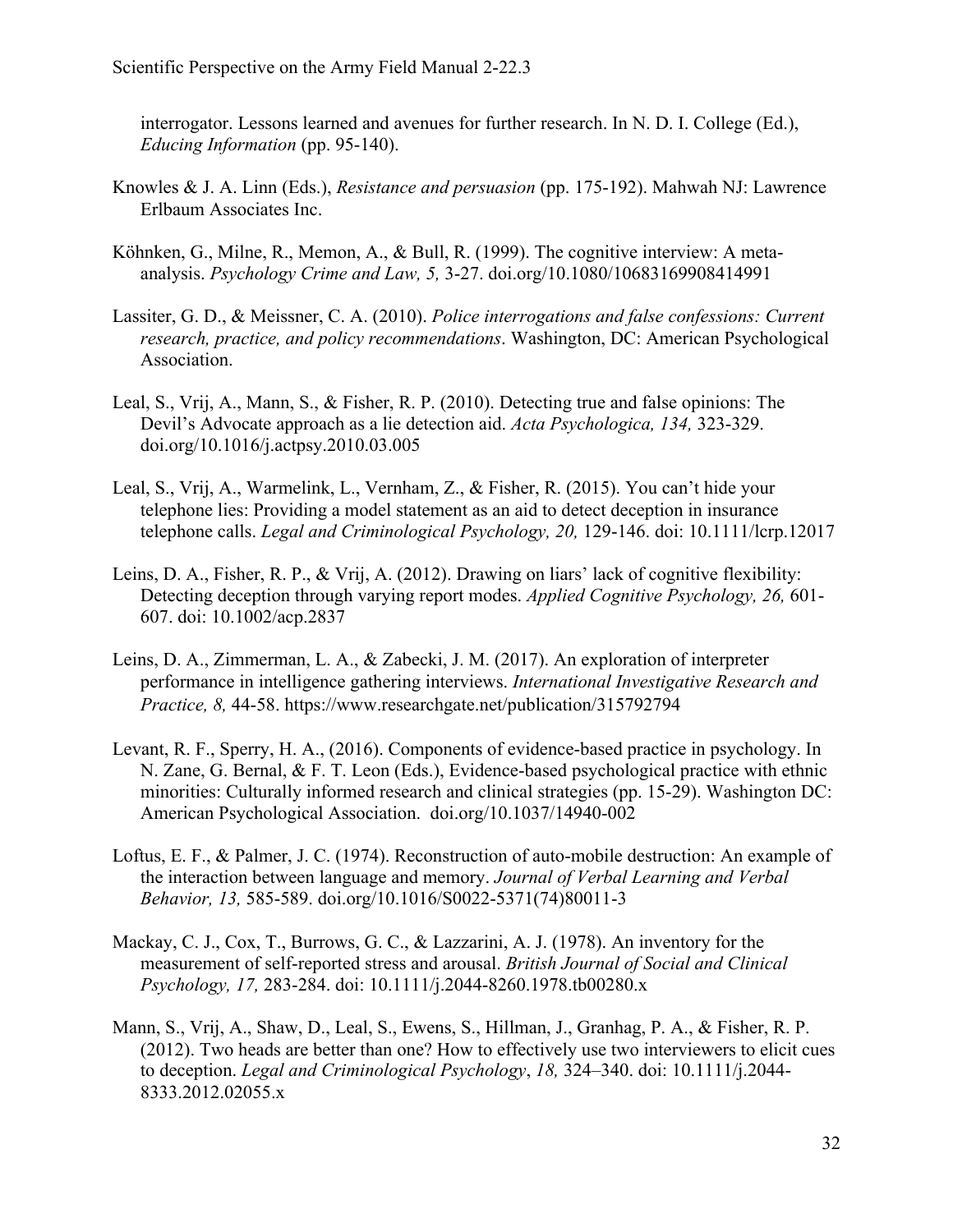- McCrae, R. R., & Costa, P. T. (2010). *NEO Inventories for the NEO Five-Factor Inventory-3 (NEO-FFI-3).* Lutz, FL: PAR.
- May, L., & Granhag, P. (2016). Techniques for eliciting human intelligence: Examining possible order effects of the Scharff tactics. *Psychiatry, Psychology & Law*, 275-287. doi.org/10.1080/13218719.2015.1054410
- May, L., Granhag, P. A., & Oleszkiewicz, S. (2014). Eliciting intelligence using the Scharfftechnique: Closing in on the confirmation/disconfirmation-tactic. *Journal of Investigative Psychology and Offender Profiling, 11,* 136-150. doi: 10.1002/jip.1412
- Meissner, C. A., Kelly, C. E., & Woestehoff, S. A. (2015). Improving the effectiveness of suspect interrogations. *Annual Review of Law and Social Science*. 10.11461/annurevlawsocsci-120814-121657
- Meissner, C., Redlich, A., Bhatt, S. & Brandon, S. E. (2012). Interview and interrogation methods and their effects on investigative outcomes. *Campbell Systematic Reviews,* 8.
- Meissner, C. A., Redlich, A. D., Michael, S. W., Evans, J. R., Camilletti, C. R., Bhatt, S., & Brandon, S. (2014). Accusatorial and information-gathering interrogation methods and their effects on true and false confessions: A meta-analysis review. *Journal of Experimental Criminology,* doi:10.1007/ s11292-014-9207.6
- Memon, A., Meissner, C. A., & Fraser, J. (2010). The cognitive interview: A meta-analytic review and study space analysis of the past 25 years. *Psychology, Public Policy, and Law, 16,* 340-372. doi.org/10.1037/a0020518
- Miller, W.R., & Rollnick, S. (1991). *Motivational interviewing: Preparing people to change addictive behavior*. New York: Guilford Press.
- Miller, W.R., & Rollnick, S. (2002). *Motivational interviewing: Preparing people for change*  $(2<sup>nd</sup> Ed.)$ . New York: Guilford Press.
- Milne, R., & Bull, R. (1999). *Investigative interviewing: Psychology and practice*. Chichester: John Wiley & Sons.
- Moller, A. C., Deci, E. L., & Ryan, R. M. (2006). Choice and ego depletion: The moderating role of autonomy. *Personality and Social Psychology Bulletin, 32,* 1024-1036. doi.org/10.1177/0146167206288008
- Morgan III, C. A., Rabinowitz, Y., Christian, J., & & Hazlett, G. A. (2007). Detecting deception in Vietnamese: Efficacy of forensic statement analysis when interviewing via an interpreter. *Journal of Intelligence Research and Development*, January.

Morgan, III, C. A., Rabinowitz, Y. G., Hilts, D., Weller, C., & Coric, V. (2013). Efficacy of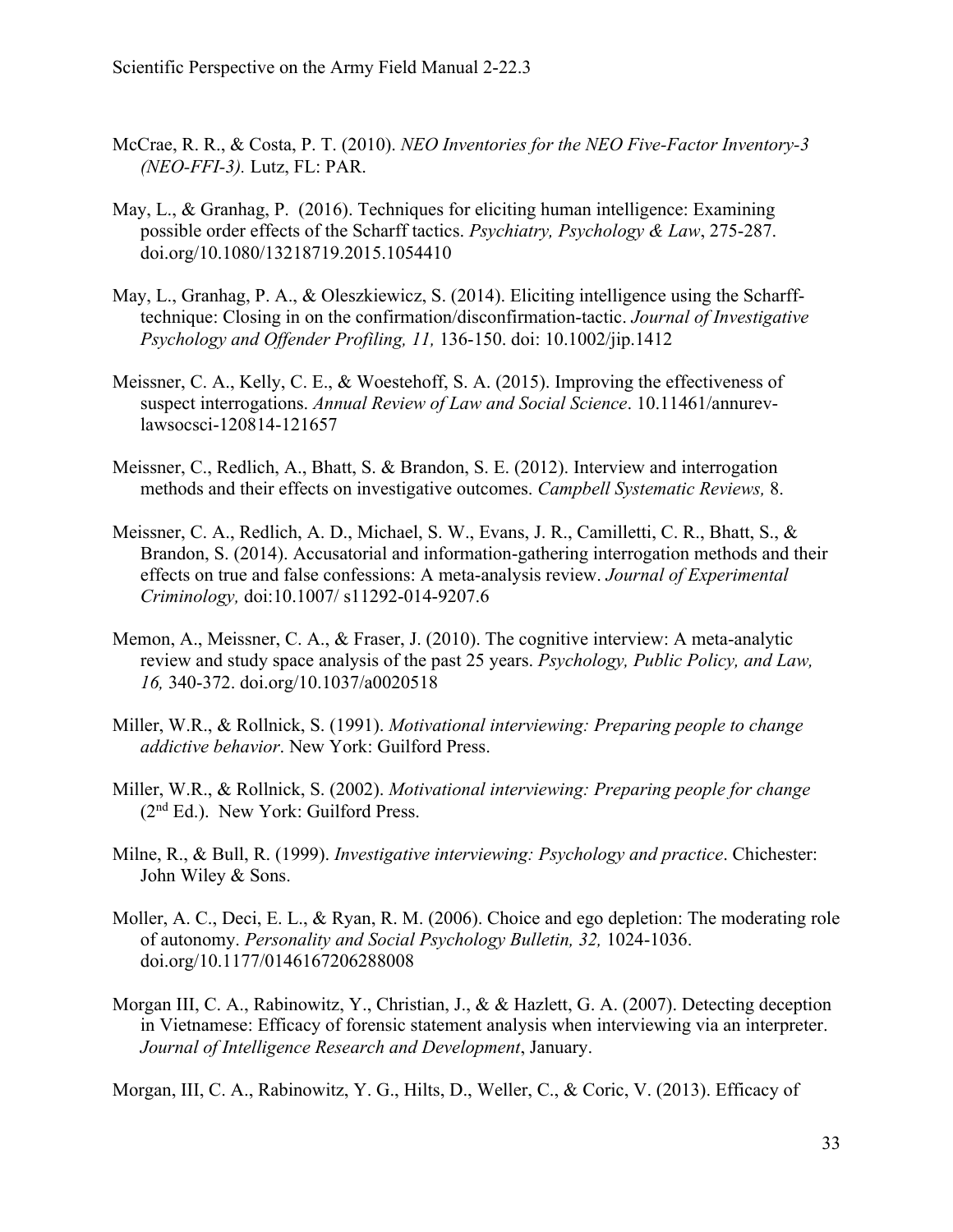modified cognitive interviewing, compared to human judgments in detecting deception related to bio–threat activities. *Journal of Strategic Security, 6,* 100-119.

- Moston, S., & Engelberg, T. (1993). Police questioning techniques in tape-recorded interviews with criminal suspects. *Policing and Society, 6*, 61–75. doi.org/10.1080/10439463.1993.9964670
- Nahari, G., Vrij, A., & Fisher, R. P. (2014a). Exploiting liars' verbal strategies by examining unverifiable details. *Legal and Criminological Psychology, 19,* 227–239. doi:10.1111/j.2044- 8333.2012.02069.x
- Nahari, G., Vrij, A., & Fisher, R. P. (2014b). The verifiability approach: Countermeasures facilitate its ability to discriminate between truths and lies. *Applied Cognitive Psychology, 28*, 122–128..doi: 10.1002/acp.2974
- Narchet, F. M., Russano, M. B., Kleinman, S. M., & Meissner, C. A. (2016). A (nearly) 360 ° perspective of the interrogation process: Communicating with high-value tagets. In G. Oxburgh, T. Myklebust, T. Grant & R. Milne (Eds.), *Communication in investigative and legal contexts: Integrated approaches from forensic psychology, linguistics and law enforcement* (pp. 159-178). Chichester UK: John Wiley & Sons.
- NDAA (2016). National Defense Authorization Act, Section 1045(a)(6)(A)(1) of the National Defense Authorization Act for Fiscal Year 2016, 42 U.S.C. § 2000dd-2(a)(6)(A)(1)(2015).
- Office of Management and Budget (2013). Memorandum for Heads of Departments M-17-06 Nov. 8, 2016. Accessed at https://www.whitehouse.gov/sites/whitehouse.gov/files/omb/memoranda/2017/m-17-06.pdf
- Oleszkiewicz, S., Granhag, P. A., & Kleinman, S. M. (2014). On eliciting intelligence from human sources: Contextualizing the Scharff-technique. *Applied Cognitive Psychology, 28,* 898-907. doi: 10.1002/acp.3073
- Oleszkiewicz, S., Granhag, P. A., & Montecinos, S. C. (2014). The Scharff-Technique: Eliciting intelligence from human sources. *Law and Human Behavior, 38,* 478-489. doi.org/10.1037/lhb0000085
- Ormerod, T. C., & Dando, C. J. (2015). Finding a needle in a haystack: Toward a psychologically informed method for aviation security screening. *Journal of Experimental Psychology: General, 144,* 76–84. doi.org/10.1037/xge0000030
- Oxburgh, G., Myklebust, T., Grant, T., & Milne, R. (2016). *Communication in investigative and legal contexts: Integrated approaches from forensic psychology, linguistics and law enforcement*. Chichester UK: John Wiley & Sons.
- Powell, M. B., Fisher, R. P., & Wright, R. (2005). Investigative interviewing. In N. Brewer & K. Williams (Eds.), *Psychology and law: An empirical perspective* (pp. 11-42). New York: The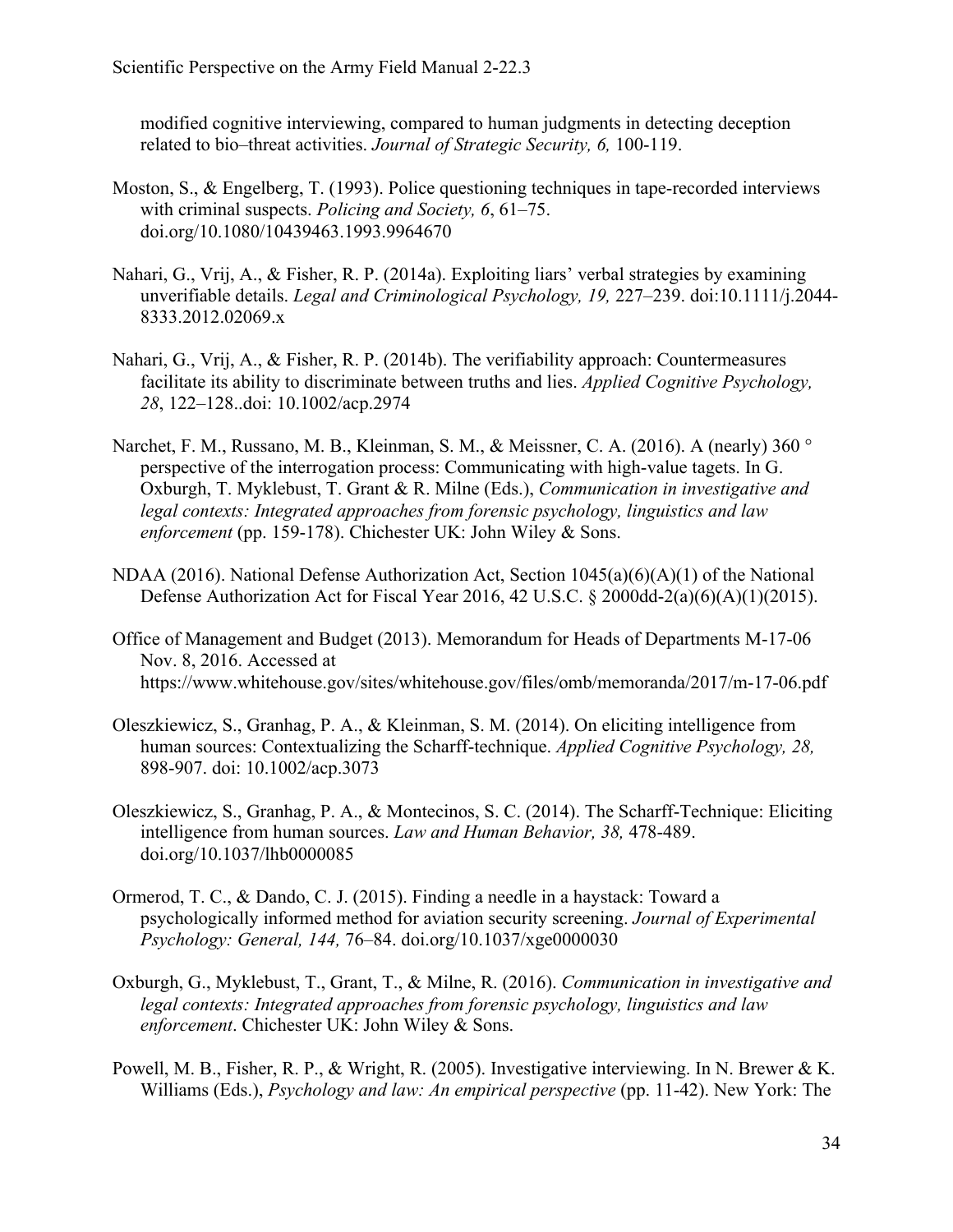Guilford Press.

- Raw, S. D. (1993, March). Does psychotherapy research teach us anything about psychotherapy? *The Behavior Therapist*, pp. 75-76.
- Reisberg, D., Simons, D. J., & Fournier, L. R. (2016). Introduction to the forum on when and whether psychological research is ready for use in the justice system. *Journal of Applied Research in Memory and Cognition, 5,* 233-236. doi.org/10.1016/j.jarmac.2016.07.009
- Rosenberg, W., & Donald, A. (1995). Evidence-based medicine: An approach to clinical problem solving. *British Medical Journal, 310,* 1122-1126.
- Rosenthal, D., & Frank, J. D. (1956). Psychotherapy and the placebo effect. *Psychological Bulletin, 53,* 294–302. doi.org/10.1037/h0044068
- Royce, T. (2005). The negotiator and the bomber: Analyzing the critical role of active listening in crisis negotiation. *Negotiation Journal, 21*, 5–27. doi: 10.1111/j.1571-9979.2005.00045.x
- Russano, M. B., Meissner, C. A., Atkinson, D., & Dianiska, R. E. (2017, March). Training science-based methods of interrogation with Air Force Office of Special Investigations. Paper presented at the American Psychology-Law Society Conference, Seattle, WA.
- Russano, M. B., Narchet, F. M., Kleinman, S. M., & Meissner, C. A. (2014). Structured interviews of experienced HUMINT interrogators. *Applied Cognitive Psychology*, *28*(6), 847-859. https://doi.org/10.1002/acp.3069
- Sackett, D. L., Haynes, R. B., & Tugwell, P. (1985). *Clinical epidemiology: A basic science for clinical medicine*. Boston, MA: Little, Brown.
- Sackett, D. L., Rosenberg, W. M. C., Gray, J. A., Gray, M., Haynes, R. B., & Richardson, W. S. (1996). Evidence based medicine: what it is and what it isn't. *Psychotherapy Research, 7,* 21- 43. doi.org/10.1136/bmj.312.7023.71
- Sackett, D. L, Strauss S. E., Richardson, W. S., Rosenberg, W., & Haynes, R.B. (2000). *Evidence based medicine: How to practice and teach EBM.* Second Edition. London, England: Churchill, Livingston.
- Scharff, H. J. "Without Torture," *Argosy Magazine*, May 1950.
- Segrin, C. (1999). Social skills, stressful events, and the development of psychosocial problems. *Journal of Social & Clinical Psychology, 18*, 14-34. doi:10.1521/jscp.1999.18.1.14
- Shapiro, A. K., & Shapiro, E. S. (1997). *The powerful placebo: From ancient priest to modern medicine*. Baltimore: Johns Hopkins University Press.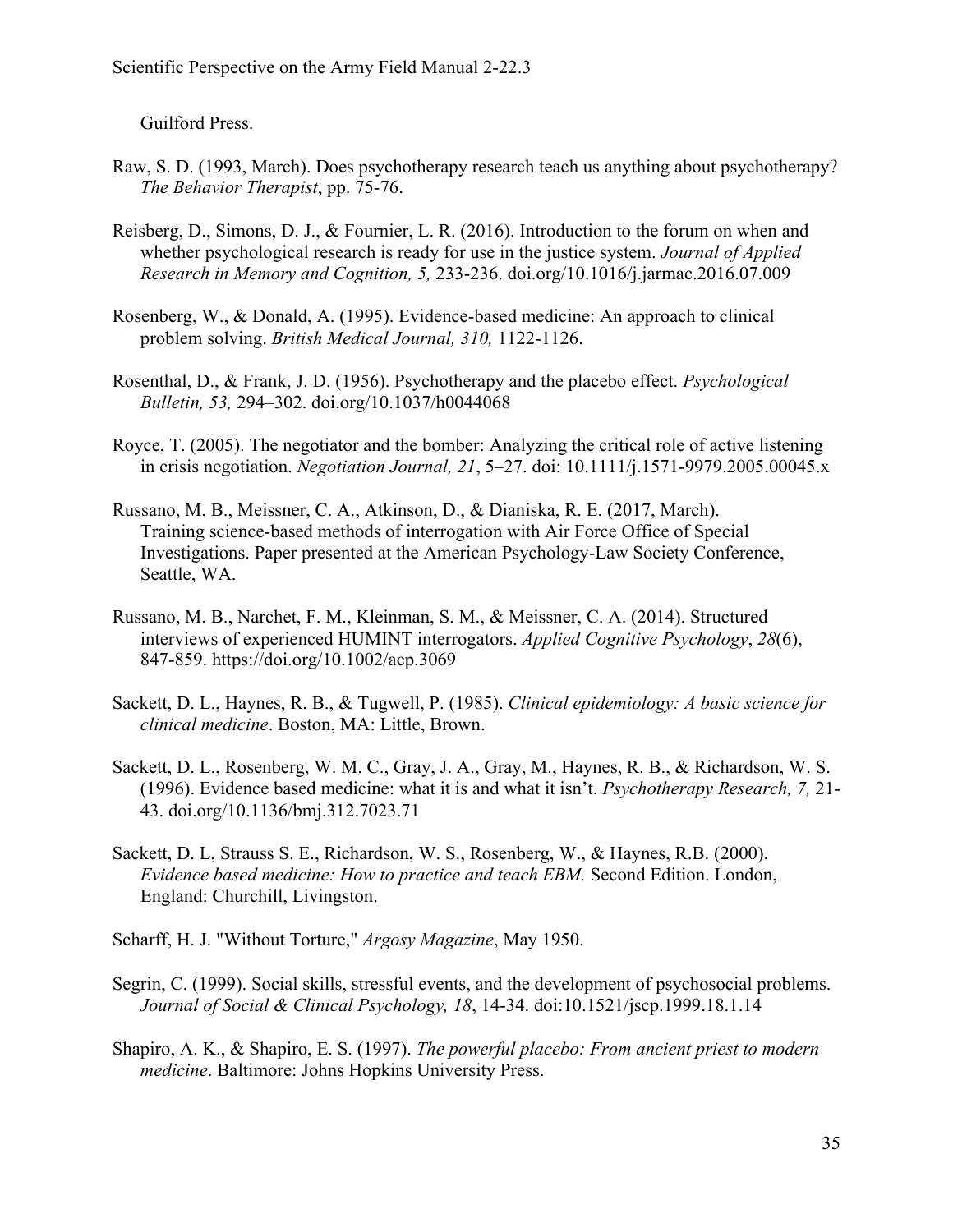- Sheldon, K. M., & Elliot, A. J. (1998). Not all personal goals are personal: Comparing autonomous and controlled reasons for goals as predictors of effort and attainment. *Personality and Social Psychology Bulletin, 24,* 546-557. doi.org/10.1177/0146167298245010
- Smith, M. L., & Glass, G. V. (1977). Meta-analysis of psychotherapy outcome studies. *American Psychologist, 32*, 752-760.
- Sooniste, T., Granhag, P. A., Knieps, M., & Vrij, A. (2013). True and false intentions: Asking about the past to detect lies about the future. *Psychology, Crime, and Law, 19,* 673–685. doi.org/10.1080/1068316X.2013.793333
- St-Yves, M. (2014), *Investigative interviewing: The essentials*. Toronto CA: Thomson Reuters Ltd.
- St-Yves, M., & Meissner, C. A. (2014). Interviewing suspects. In M. St-Yves (Ed.), *Investigative interviewing: The essentials* (pp. 145-190). Toronto CA: Thomson Reuters Ltd.
- Starr, D. (2013). The interview: Do police interrogation techniques produce false confessions? *The New Yorker*, December 9.
- Strömwall, L. A., Granhag, P. A., & Hartwig, M. (2004). Practitioners' beliefs about deception. In P. A. Granhag, & L. A. Strömwall (Eds.), *Deception detection in forensic contexts* (pp. 229–250). Cambridge, UK: Cambridge University Press.
- Task Force on Promotion and Dissemination of Psychological Procedures (1995). Training in and dissemination of empirically validated treatments: Report and recommendations. *The Clinical Psychologist, 48*, 3-23.
- Toliver, R. F. (1978). *The interrogator: The story of Hanns Scharff, Luftwaffe's master interrogator*. Fallbrook CA: Aero Publishers.
- Trent, S.., Burchfield, C., Meissner, C. A., & Brandon, S. E. (2018). A field study of U.S. military interrogations in Iraq and Afghanistan. Unpublished manuscript.
- Vallano, J. P., & Schreiber Compo, N. S. (2011). A comfortable witness is a good witness: Rapport-building and susceptibility to misinformation in an investigative mock-crime interview. *Applied Cognitive Psychology*, *25*, 960-970. https://doi.org/10.1002/acp.1789
- Vredeveldt, A., van Koppen, P. J., & Granhag, P. A. (2014). The inconsistent suspect: A systematic review of different types of consistency in truth tellers and liars. In R. Bull (Ed.), *Investigative Interviewing* (pp. 183-207). New York: Springer.
- Vredeveldt, A., Tredoux, C. G., Nortje, A., Kempen, K., Puljević & Labuschagne, G. N. (2014). A field evaluation of the eye-closure interview with witnesses of serious crimes. *Law and Human Behavior, 39,* 189-197. doi.org/10.1037/lhb0000113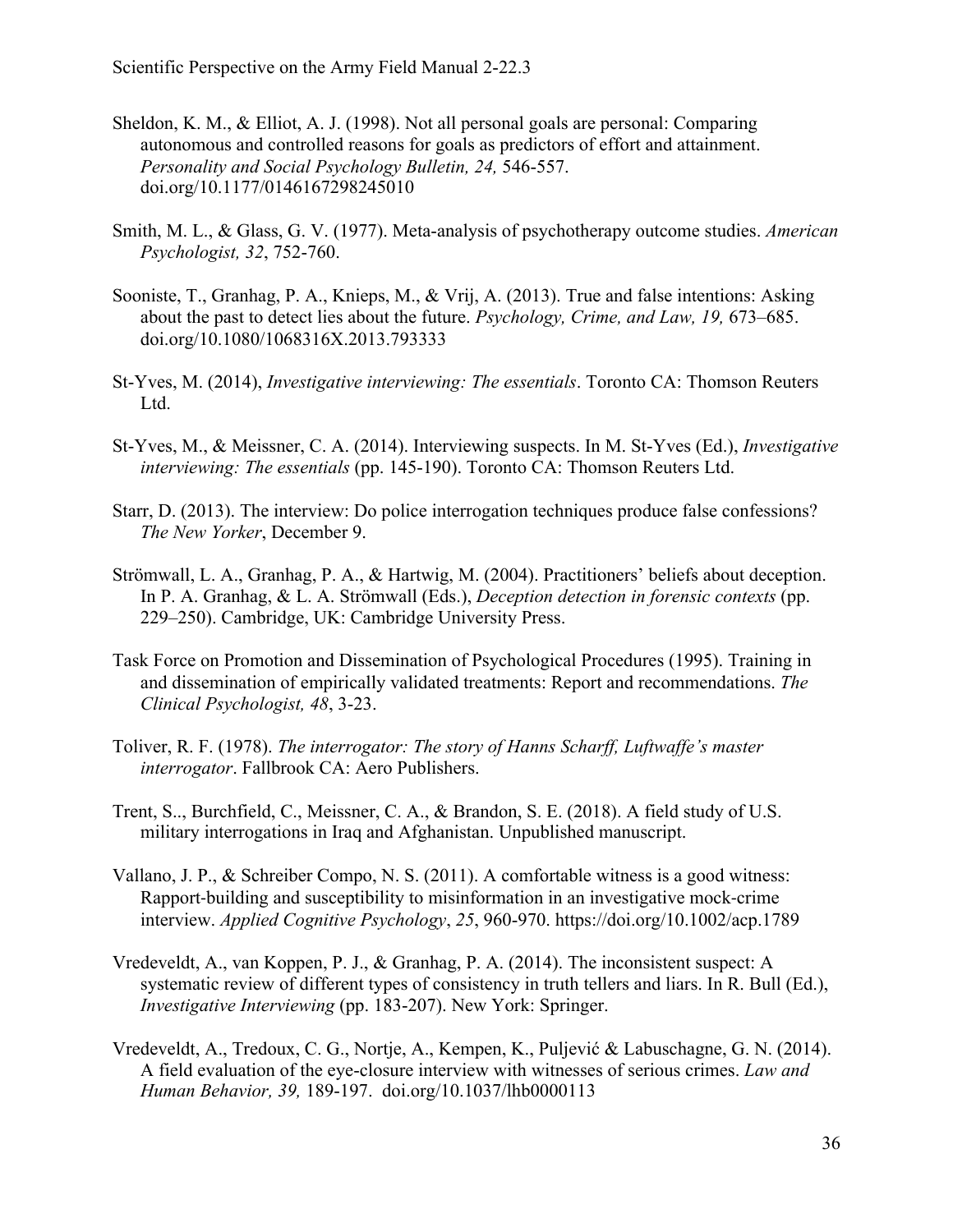- Vrij, A. (2008). *Detecting lies and deceit: Pitfalls and opportunities* (2nd Ed.). Chichester, U.K.: John Wiley and Sons.
- Vrij, A. (2014). Interviewing to detect deception. *European Psychologist, 19,* 184-194. doi: 10.1027/1016-9040/a000201
- Vrij, A. (2015). Verbal lie detection tools: Statement Validity Analysis, Reality Monitoring and Scientific Content Analysis. In P. A. Granhag, A. Vrij, & B. Verschuere (Eds.), *Detecting deception: Current challenges and cognitive approaches* (pp. 3-36). Wiley Blackwell: Chichester, West Sussex, U.K.
- Vrij, A., Akehurst, L., & Knight, S. (2006). Police officers', social workers', teachers' and the general public's beliefs about deception in children, adolescents and adults. *Legal and Criminological Psychology, 11,* 297-312. doi: 10.1348/135532505X60816
- Vrij, A., & Fisher, F. P. (2016). Which lie detection tools are ready for use in the criminal justice system? *Journal of Applied Research in Memory and Cognition, 5,* 302-307. doi.org/10.1016/j.jarmac.2016.06.014
- Vrij, A., & Granhag, P. A. (2012). Eliciting cues to deception: What matters are the questions asked. *Journal of Applied Research in Memory and Cognition, 1,* 110-117. doi.org/10.1016/j.jarmac.2012.02.004
- Vrij, A., Granhag, P. A., Mann, S., & Leal, S. (2011). Lying about flying: The first experiment to detect false intent. *Psychology, Crime & Law, 17,* 611–620. doi.org/10.1080/1068316X.2013.793333
- Vrij, A., Granhag, P. A., Mann, S., & Leal, S. (2011). Outsmarting the liars: Toward a cognitive lie detection approach. Current Directions in Psychological Science, 20, 28-32. doi.org/10.1177/0963721410391245
- Vrij, A., Granhag, P. A., & Porter, S. B. (2010). Pitfalls and opportunities in nonverbal and verbal lie detection. *Psychological Science in the Public Interest, 11,* 89-121. doi.org/10.1177/1529100610390861
- Vrij, A., Hope, L., & Fisher, R. P. (2014). Eliciting reliable information in investigative interviews. *Policy Insights from the Behavioral and Brain Sciences, 1,* 129 -136. https://doi.org/10.1177/2372732214548592
- Vrij, A., Jundi, S., Hope, L., Hillman, J., Gahr, E., Leal, S., Marmelink, L., Mann, S., Vernham, Z., & Granhag, P. A. (2012). Collective interviewing of suspects. *Journal of Applied Research in Memory and Cognition, 1,* 41-44. http://dx. doi.org/10.1016/j.jarmac.2011.12.002